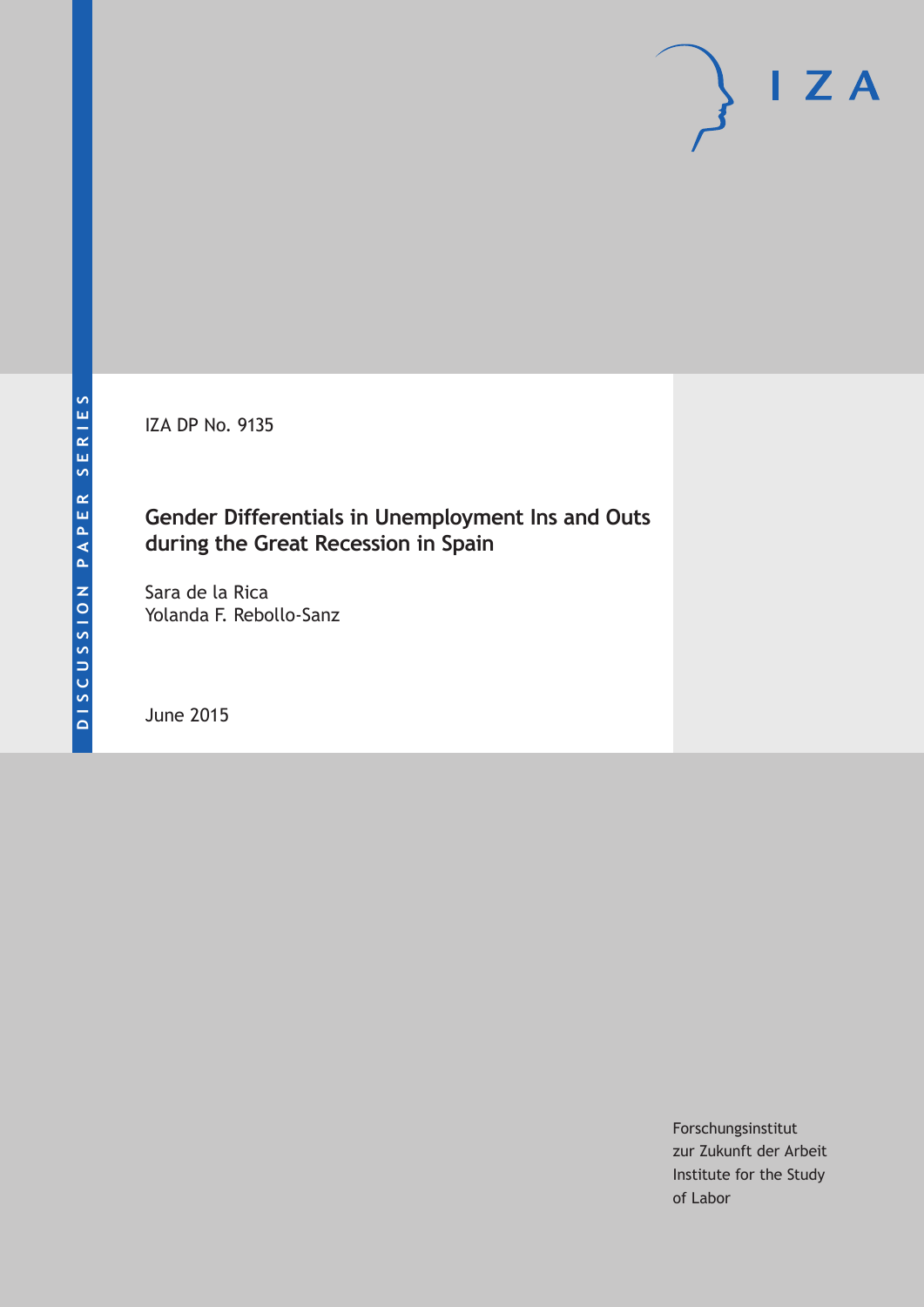# **Gender Differentials in Unemployment Ins and Outs during the Great Recession in Spain**

# **Sara de la Rica**

*University of the Basque Country (UPV/EHU), FEDEA and IZA*

## **Yolanda F. Rebollo**‐**Sanz**

*University Pablo Olavide*

# Discussion Paper No. 9135 June 2015

IZA

P.O. Box 7240 53072 Bonn Germany

Phone: +49-228-3894-0 Fax: +49-228-3894-180 E-mail: iza@iza.org

Any opinions expressed here are those of the author(s) and not those of IZA. Research published in this series may include views on policy, but the institute itself takes no institutional policy positions. The IZA research network is committed to the IZA Guiding Principles of Research Integrity.

The Institute for the Study of Labor (IZA) in Bonn is a local and virtual international research center and a place of communication between science, politics and business. IZA is an independent nonprofit organization supported by Deutsche Post Foundation. The center is associated with the University of Bonn and offers a stimulating research environment through its international network, workshops and conferences, data service, project support, research visits and doctoral program. IZA engages in (i) original and internationally competitive research in all fields of labor economics, (ii) development of policy concepts, and (iii) dissemination of research results and concepts to the interested public.

<span id="page-1-0"></span>IZA Discussion Papers often represent preliminary work and are circulated to encourage discussion. Citation of such a paper should account for its provisional character. A revised version may be available directly from the author.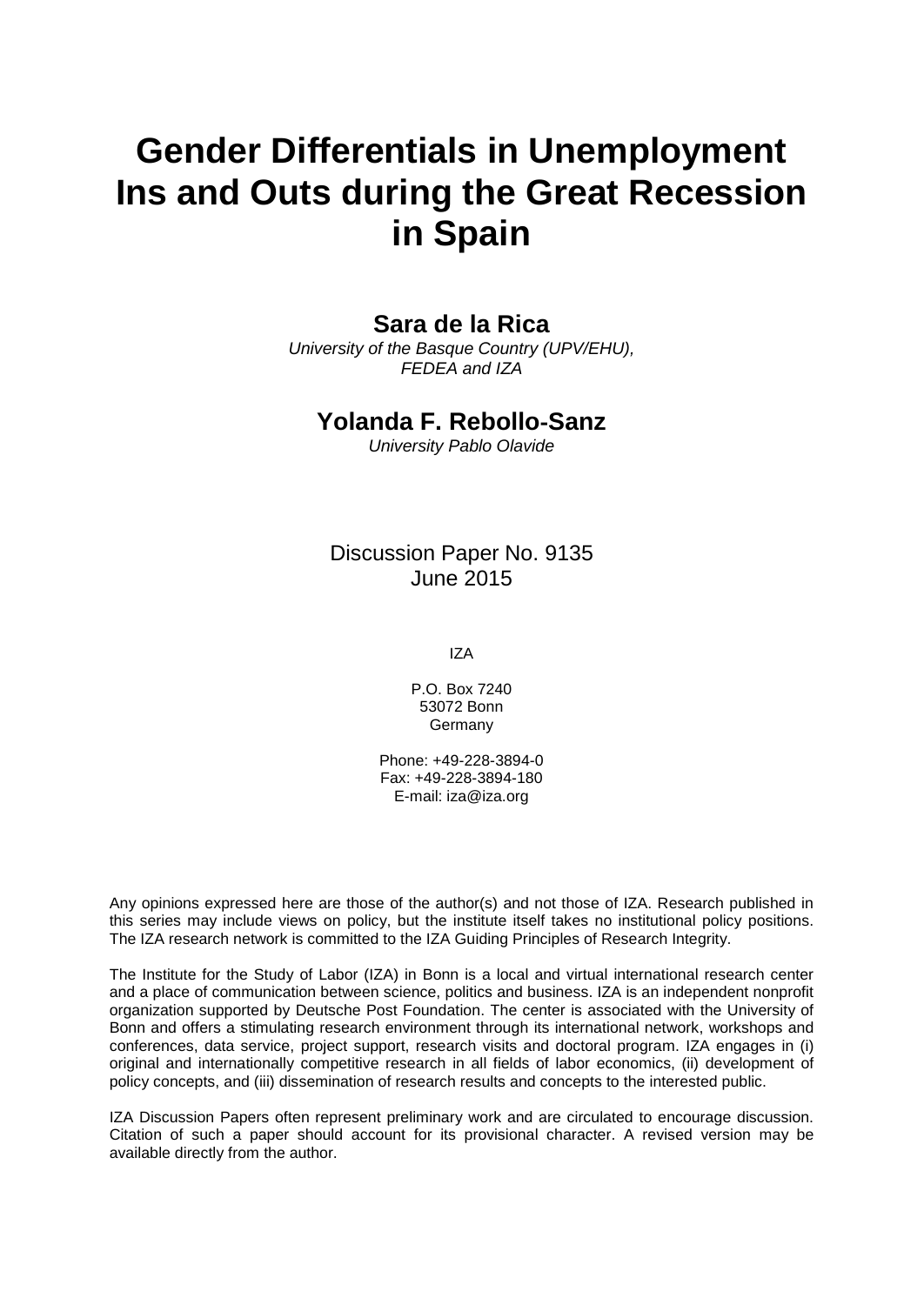IZA Discussion Paper No. 9142 June 2015

# **ABSTRACT**

# **Gender Differentials in Unemployment Ins and Outs during the Great Recession in Spain[\\*](#page-1-0)**

The Great Recession has had a disproportionately negative effect on working men compared to working women in many OECD countries and led to gender convergence in aggregate unemployment rates. In this paper we seek the sources of this recent convergence by using Social Security records on individuals to study the determinants of unemployment ins and outs over the course of a whole business cycle, i.e. 2000‐2013. We focus on Spain – a country hit hard by unemployment increases in downturns. Our results indicate that unemployment outs are crucial in understanding changes in unemployment rates in Spain. Furthermore, the huge drop in unemployment outs in the recession, particularly for men, has led to unprecedented levels of long-term unemployment, which has come to account for 64% of total unemployment. Negative state dependence emerges as a key barrier to job access for the long-term unemployed and hence the rate of unemployment is expected to remain high for many years, even if there is a strong recovery.

JEL Classification: J63, J64, J16

Keywords: unemployment gross flows, hazard rates, state dependence, gender differentials

Corresponding author:

Sara de la Rica University of the Basque Country Facultad de Ciencias Económicas y Empresariales Avenida Lehendakari Aguirre, 83 48015 Bilbao **Spain** E-mail: [sara.delarica@ehu.es](mailto:sara.delarica@ehu.es)

De la Rica acknowledges financial support from the Spanish Ministry of Science (ECO2012-35820) and to the Basque Government (IT793‐13).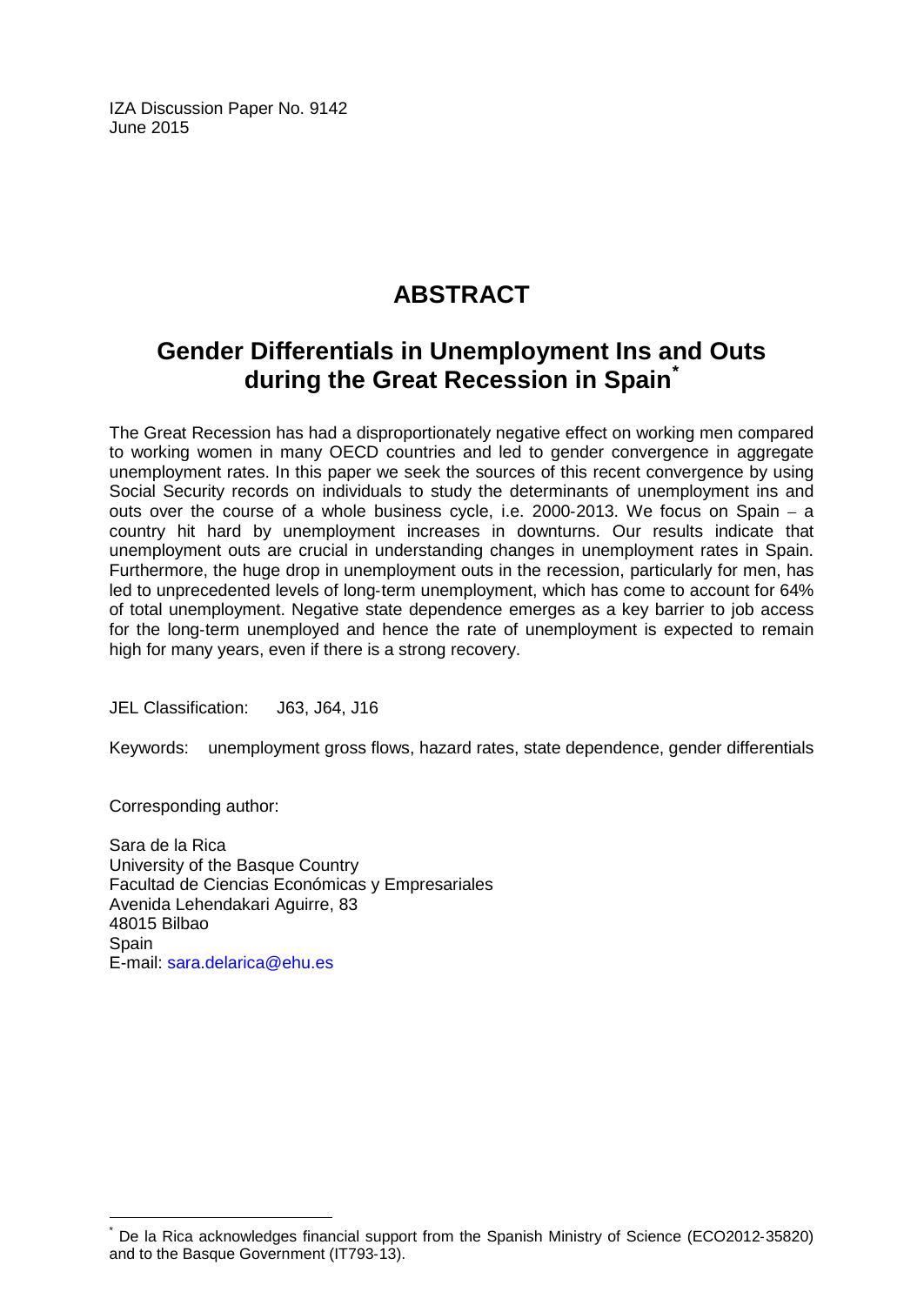#### **Introduction**

1

Empirical evidence indicates that in economic downturns women exhibit lower job loss and higher job finding rates than men (Sahin et al (2010)). These estimates are based on the general consensus that males are disproportionately represented in highly cyclical sectors, such as construction, whereas women are disproportionately represented in noncyclical ones, such as services (e.g. education and health). With a constant labour supply, aggregate shocks move labour demand relatively more for men than for women, causing a larger outward shift in labour demand during an expansion and a larger inward shift during a contraction. Nonetheless, the 2007 recession had a disproportionately negative effect on working men compared to working women in many OECD countries (Sahin et al (2010), Bachman et al (2012, 2014)) and led to gender convergence in aggregate unemployment rates (i.e Belgium, EEUU, France, Italy, Ireland, Spain). In this paper we seek the sources of this recent convergence by using employer‐employee micro‐data and analysing individual labour market transitions.

We focus on Spain – a country where the increase in unemployment rates has been particularly strong in the recent downturn and the convergence in unemployment rates by gender has been the largest– and study the trends in unemployment ins and outs by gender covering a whole business cycle, i.e. 1997‐2013. Using Social Security records, we take advantage of the information available at individual level to study the determinants of inflows into and outflows from unemployment by gender and by recession (2008-2013) versus expansion (1997-2007). Our final aim is to understand the underlying compositional versus non‐compositional elements that explain the intensity of inflows and outflows in unemployment for women and men and their corresponding differences between upturns and downturns of the economy. Though the analysis focuses on Spain, we consider that many of the results obtained can be easily generalized to other continental labour markets where the big recession has led to an important increase not only in the unemployment rate, but more importantly, in the share of long term unemployment. Indeed, nowadays, in EU‐28 the share of long-term unemployed is around 45%, and in some countries such as Ireland, Italy, Portugal or Spain is well above 50%). Long‐term unemployment in Europe is on the rise and if not fully addressed by policy makers, long-term unemployment will further deteriorate the already bleak job perspectives for many European citizens.

This study contributes to the empirical literature of unemployment ins and outs in two ways: First, it gives a general overview of the effects of the Great Recession on labour market dynamics in a country such as Spain, which has been particularly strongly hit and where job rotation rates are among the highest anywhere (see Bentolila et. al (2012); Bachman et al. (2014)). Other previous studies have also tried to assess – particularly for US‐, the extent to which unemployment variation is closely related to unemployment ins versus unemployment outs<sup>1</sup>. To do so we use individual flow data derived from the social security records instead of stock data based on the employment population surveys to construct our transitions rates. We

 $<sup>1</sup>$  See Petrongolo and Pissarides (2008), Elsby et al. (2009, 2013), Shimer (2012), Bachman and Sinning (2012), Silva</sup> and Vazquez‐Greno (2013), Lazear and Spletzer (2012), Barnichon and Figura (2014) among others.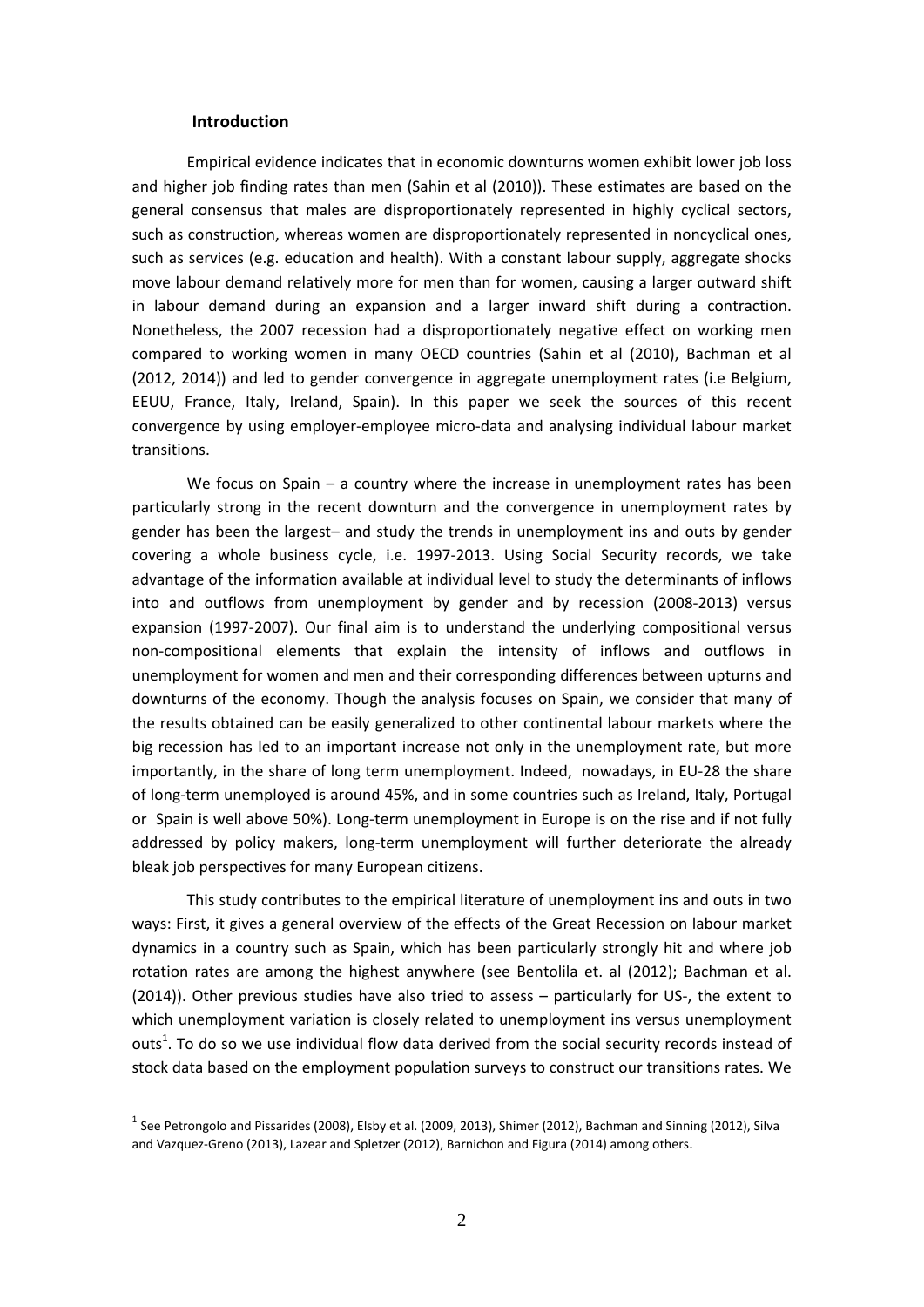estimate job finding and the layoff hazard rates using individual transitions data conditional on observed individual and jobs characteristics. Typically, previous empirical literature has addressed these questions by using aggregate time series of labour market transitions rather than using a micro‐data based analysis. Such approach may not be valid to understand truly the structural frictions when the degree of heterogeneity in the labour market varies a lot, as may be the case in a deep downturn context as the one of the Great Recession. For instance, the aggregate matching function might behave differently when changes in the average characteristics of the unemployed are taken into account.

Our conditional approach is only followed by few recent studies that look at the great recession such as Shain et al (2010) and Bachman et al (2014). However, our analysis departs from theirs basically in the type of data used. We use an employer-employee database taken from the social security records which poses important advantages to the analysed presented. Firstly, we do not suffer from aggregation problems typically found in labour force surveys where only quarterly or annual data is available. Secondly, these survey data are not suitable for comparisons along time since they frequently suffer from methodological changes that might affect the definition of the state of the labour market, particularly, the unemployment state. In relation to the definition of unemployment, this database also allow us to use broader definition of unemployment that differs from the typically used in labour force surveys. The conventional unemployment rate might understate current labour market distress and miss the substantial increase in discouraged workers no longer counted in the labour force as pointed out recently by Kroft et al. (2014) and Song and Von Wachter (2014).

This paper also contributes to the gender differentials literature. Though unemployment variability during the great recession has been largely studied, few empirical papers have addressed the issue of the observed large differences in the ins and outs from unemployment by gender. Hence, our analysis also contributes to the empirical literature concerned with gender differences in labour market dynamics (Sahin et al (2010); Albanesi and Sahin, (2013)). The sharp convergence in the unemployment rate between women and men during the recent economic downturn poses interesting questions for researchers and policy makers, including the role of structural versus cyclical factors in determining the behaviour of the unemployment gender gap. Furthering the understanding of gender differences in labour mobility patterns helps to make it possible to improve the labour market performance of workers in the future. As Smith (2009) highlights, "gendered understanding of the current crisis is important to both understand the likely outcomes and also avoid ineffective policy responses or unintended increases in inequality". For instance, recent empirical work for US shows that male and female unemployment outflow rates have been essentially identical whereas men have faced a much larger increase in inflows.

Our findings indicate the following: First, we confirm the well‐established counter‐ cyclicality of unemployment ins and the pro‐cyclicality of unemployment outs (see Blanchard and Diamond (1990), Fujita and Ramey (2009), Bachman et al (2012), among others) but the large increase observed in unemployment rates seem to be more strongly related to a sharp decline in unemployment outs. Second, the decomposition of unemployment ins reveals that during the recession, positive selection in the composition of employed workers, particularly females, smooth the unemployment inflow rate whereas non-compositional effects bring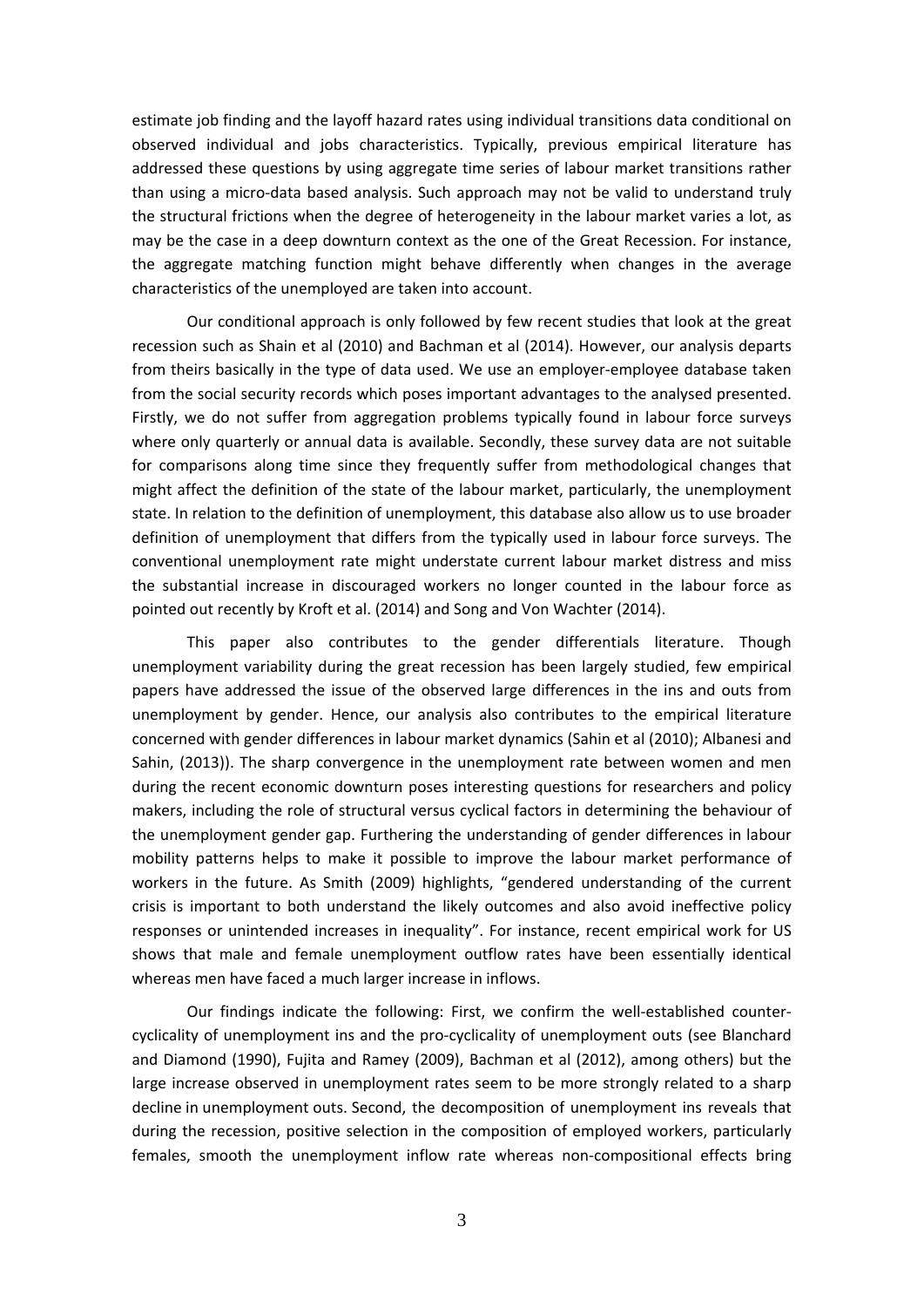about the cyclical behaviour of the layoff rate. Sectoral composition emerges as one of the most important determinants in explaining changes in unemployment inflows during the recession and also convergence in layoff rates between men and women. Thirdly, we document a huge drop in job access rates in recession as compared to expansion – the decrease reaches 15 pp. for men and 8 pp. for women. In line with previous research (i.e Elbsy et al. 2013; Kroft K. et al. (2014)) we obtain that, among the determinants of this drop, lack of demand and negative state dependence emerge as key sources, which affect men more negatively than women. Furthermore, the decline in unemployment outs has been accompanied by a record rise in long-term unemployment which is likely to generate hysteresis. When hiring rates remain low for a sustained period, job losers are unable to find work quickly and have a much greater risk of becoming long-term unemployed. Indeed, our simulations show that in a scenario of upcoming recovery, unemployment outs will increase for short-term unemployed workers, and in particular, males as they respond more to cyclical forces. On the contrary, long-term unemployed individuals will face enormous difficulties to access a job even in an upcoming expansionary context, as their job access rates remain very low not only in downturn but also in an upturn context. As 64% of total unemployed workers in Spain are Long Term Unemployed, the rate of unemployment is expected to remain high for many years, even in a framework of strong economic recovery. Hence, while the origins of the large recent rise in long-term unemployment are predominantly cyclical in nature, targeted policies to assist the labor market adjustments of the long‐term unemployed are likely to be necessary even once a jobs recovery is underway.

The paper is organised as follows: Section 2 briefly presents net employment losses in the latest recessions in Spain by gender and gender differences in trends in unemployment. Section 3 describes the data and Section 4 presents descriptive evidence on job flows from and to employment. Section 5 presents the empirical approach to decompose the observed changes in unemployment ins and outs in recession versus expansion. Section 6 focuses on job loss flows and presents estimates of the determinants of such flows, along with results from the two‐step decompositions of changes in the probability of job loss in recession versus expansion and their gender differences. Section 7 focuses on the determinants and gender differentials of job access. Section 8 simulates estimated survival rates in unemployment for different groups of unemployed worker and under different economic scenarios. The aim is to explore the extent to which unemployment outs by gender will react rapidly to an upcoming economic recovery or are expected to remain in the longer term. Finally, Section 9 summarises the results and concludes.

#### 2. **Unemployment Rates and Net Employment Losses by Gender in the Great Recession ‐ Spain**

Figure 1 depicts unemployment rates by gender in Spain since 1976 and reveals that until this last recession, URs have traditionally been higher for females, not only in upturns but also in downturns. However, since the beginning of the last recession unemployment rates by gender have converged. Male unemployment rates experienced a strong increase at the beginning of the recession and since then both series have developed almost identically and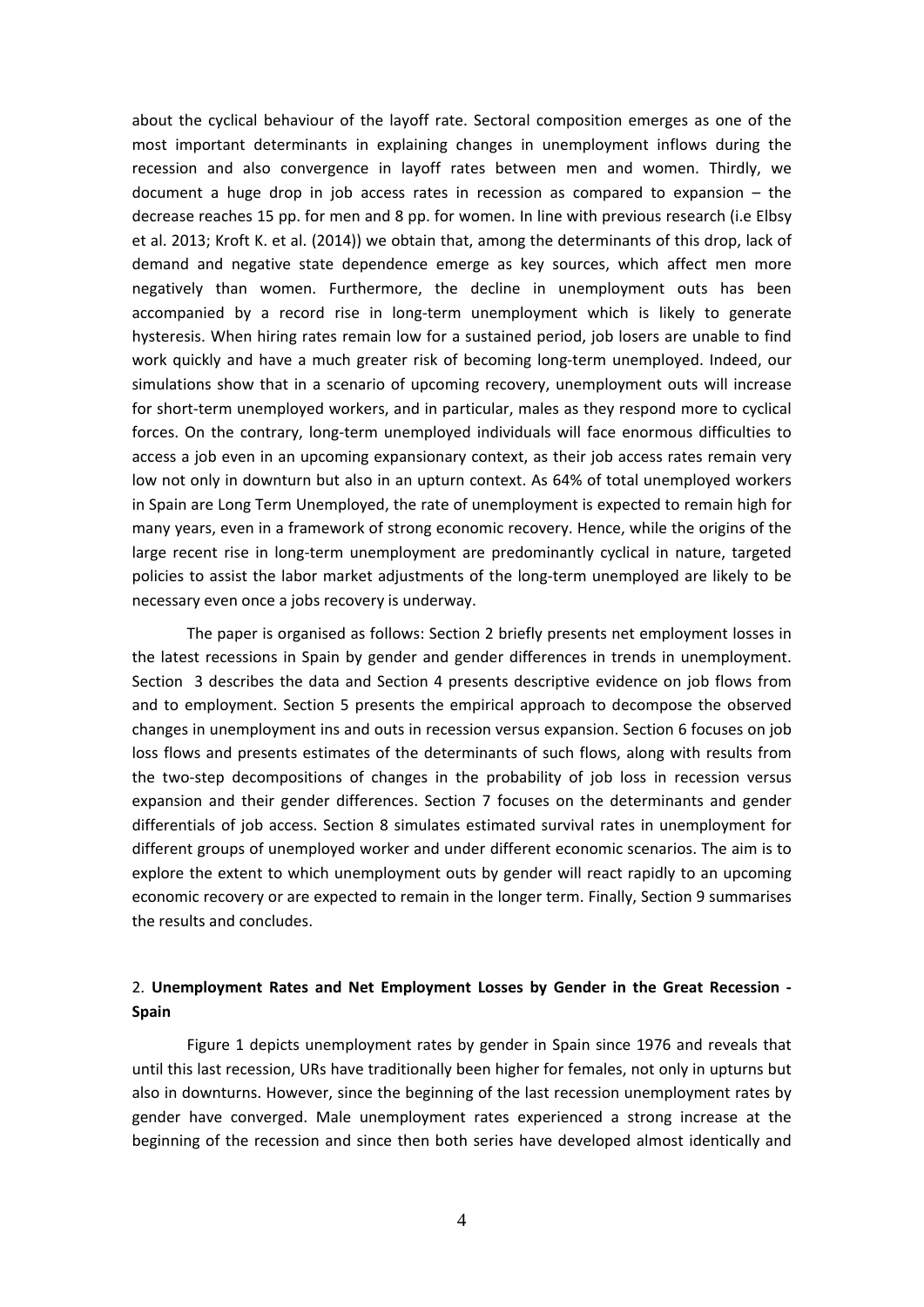experienced the same increasing trend. This convergence in unemployment rates by gender is not observed in previous downturns<sup>2</sup>. Lastly, by 2014, when Spain seems to be beginning to start a new upturn period, there is some evidence that male unemployment rates seem to decrease more rapidly than female ones.

#### [Figure 1]

On the other hand, Figure 2 presents the proportion of job loss relative to the initial term of the last three recessions in Spain – 1976, 1991 and 2007 – and the time elapsed until the pre-recession employment levels were regained. The current recession is by far the one with the highest rate of job loss - 18% after 23 terms, with a slight recovery from then on.

#### [Figure 2]

This pattern of job losses changes greatly when relative job loss is disaggregated by gender – see Figures 3A and 3B. In fact, the magnitude of job loss in the 2007 recession for males is 25% at 25 terms after the start of the recession and has started to recover only in the last two terms, whereas for females it is less than 10% relative to the start of the recession and it looks as if the recovery is taking place at a relatively quick pace.

#### [Figures 3A 3B]

A comparison of these employment losses with those in previous recessions reveals that such differences, although smaller in magnitude, can also be observed in 1991. On the other hand, the intensity of job losses for men and women in the 1976 recession was more similar (note that in 1976 the share of female workers was notably lower than in 1991 and 2007).

In summary, significant gender differences can be seen in (un)employment ins and outs in different phases of the cycle. To understand better the forces that underlie these changes, information is needed on gross flows to and from employment. The next section describes the longitudinal dataset used to study the ins and outs from unemployment.

#### **3. The database: Continuous Working Live Sample (CWLS).**

1

In order to document gender differentials in employment and unemployment outflows and their trends over time, we use the Continuous Working Live Sample (CWLS). This database

 $2$  The gender differentials observed in unemployment rates in Spain in the course of business cycles cannot be attributed to ins and outs of women to and from the labour market, contrary to what Albanesi and Sahin (2013) find for the US. The female labour market participation rate in Spain has been continuously (and approximately linearly) increasing for females since 1976 to the present (from 30% to 54%), and is uncorrelated with business cycles. This is also confirmed by the empirical study of Bachman and Sinning (2014).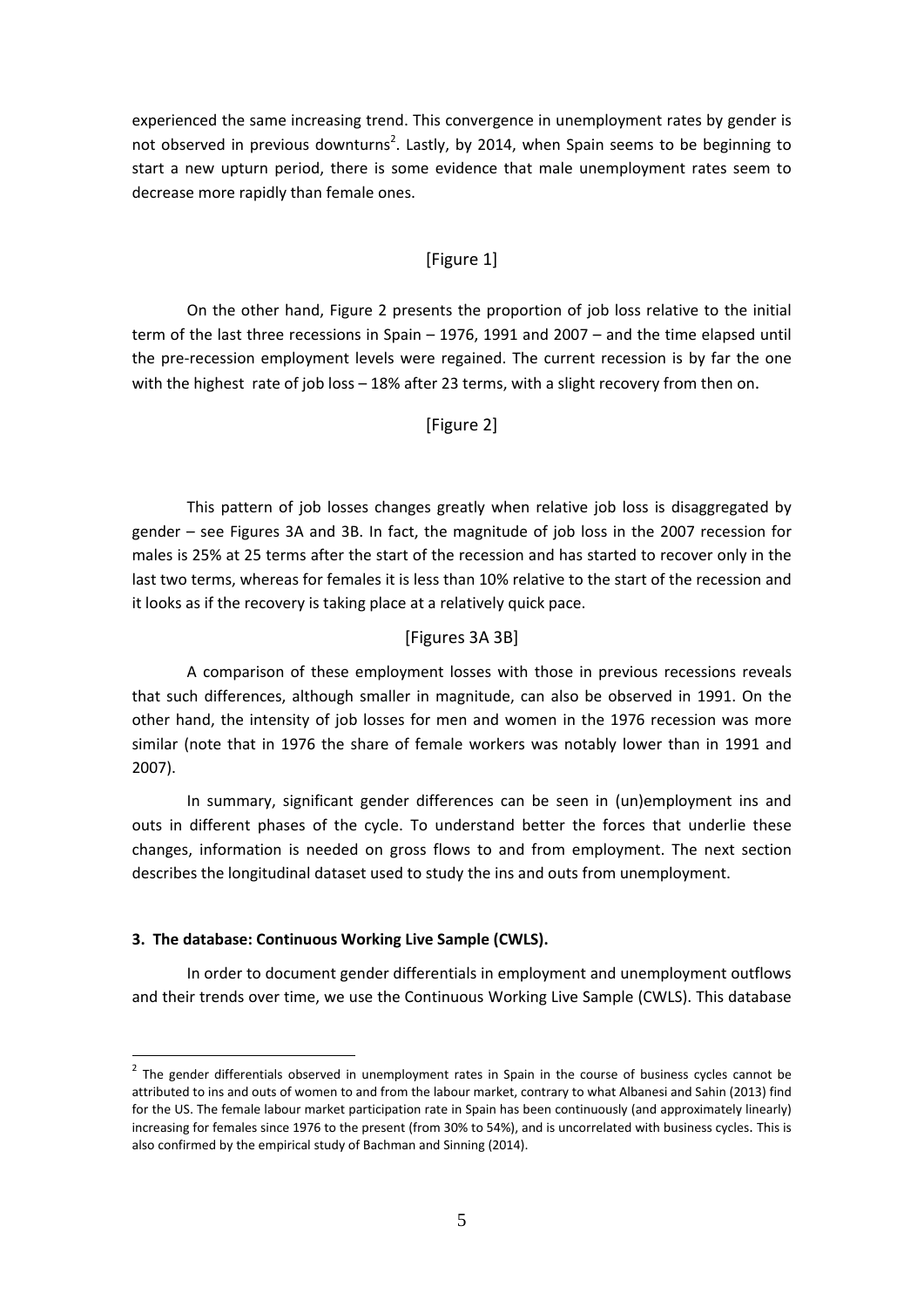is an event history data set from Spanish Social Security records<sup>3</sup>. It is compiled annually, and comprises a sample of over one million worker case histories (4% of all those registered). For the purpose of this analysis, we combine the annual samples available from 2005‐2013. Hence, our initial database includes all individuals who came into contact for at least one day with the Social Security system - either as employees or as recipients of unemployment, pension or disability benefits‐ at least once between 2005 and 2013. This database provides highly detailed information about workers' past and present labour activities, including contract type, job type, sector of occupation, different kinds of benefits received and reasons for job termination. Individual characteristics such as age, educational attainment levels, household composition and nationality are also available.

We identify the first observation of each individual in the dataset, which corresponds to his/her first employment spell. After the first observation, we follow each worker over time. Hence, we can compile an individual's labour market history at any point in time. Henceforth, the final data used in this analysis cover the working careers of a sample of Spanish workers aged 18 to 64 years over the period 1997‐2013.

Two labour market statuses are considered: employed and unemployed, although unemployed here should not be strictly interpreted in terms of the ILO convention – ie. not working, seeking actively for a job and being available to start a new job in 15 days. Register data does not provide information about seeking activities and availability for work although we identify whether an exit from employment implies a transition to OLF (ie, retirement, disability and/or family care). We discard these as employment-to-unemployment transitions. However, and this may be particularly relevant for unemployment outs, some of the unemployed workers considered in our sample might not be actively looking for a job. In this sense, the terms non-employed and unemployed may be used interchangeably in this paper, particularly for the analysis of unemployment outs. Nevertheless, given the depth of the current recession and the increasing incidence of long-term unemployed workers, there is an ongoing debate over how to appropriately measure the state of the labour market. As Song and Von Wachter (2014) states, there is a need to broaden the characterization and behaviour of the group of non-employed workers, not restricting only to those characterized as unemployed by the Current Population Surveys.

The duration of each work spell is based on the start and end dates specified in the contract as provided by the dataset. Likewise, the duration of each unemployment episode is computed by measuring the time lapse between the end date of the worker's previous contract and the start date of the new one. This is particularly relevant for our purposes. In most studies the information provided is either annual or quarterly, i.e. information relating to individual labour market transitions over the course of an entire year or quarter. As a result, these studies tend to under‐represent the real number of short‐term transitions within any given period. Other important advantage of using social security records versus the current population survey or registered unemployed is that we do not suffer from differences in the pool of unemployed or employed due to survey redesigns. Moreover, since our data are

 $3$  See García-Perez (2008) for a detailed description of this database.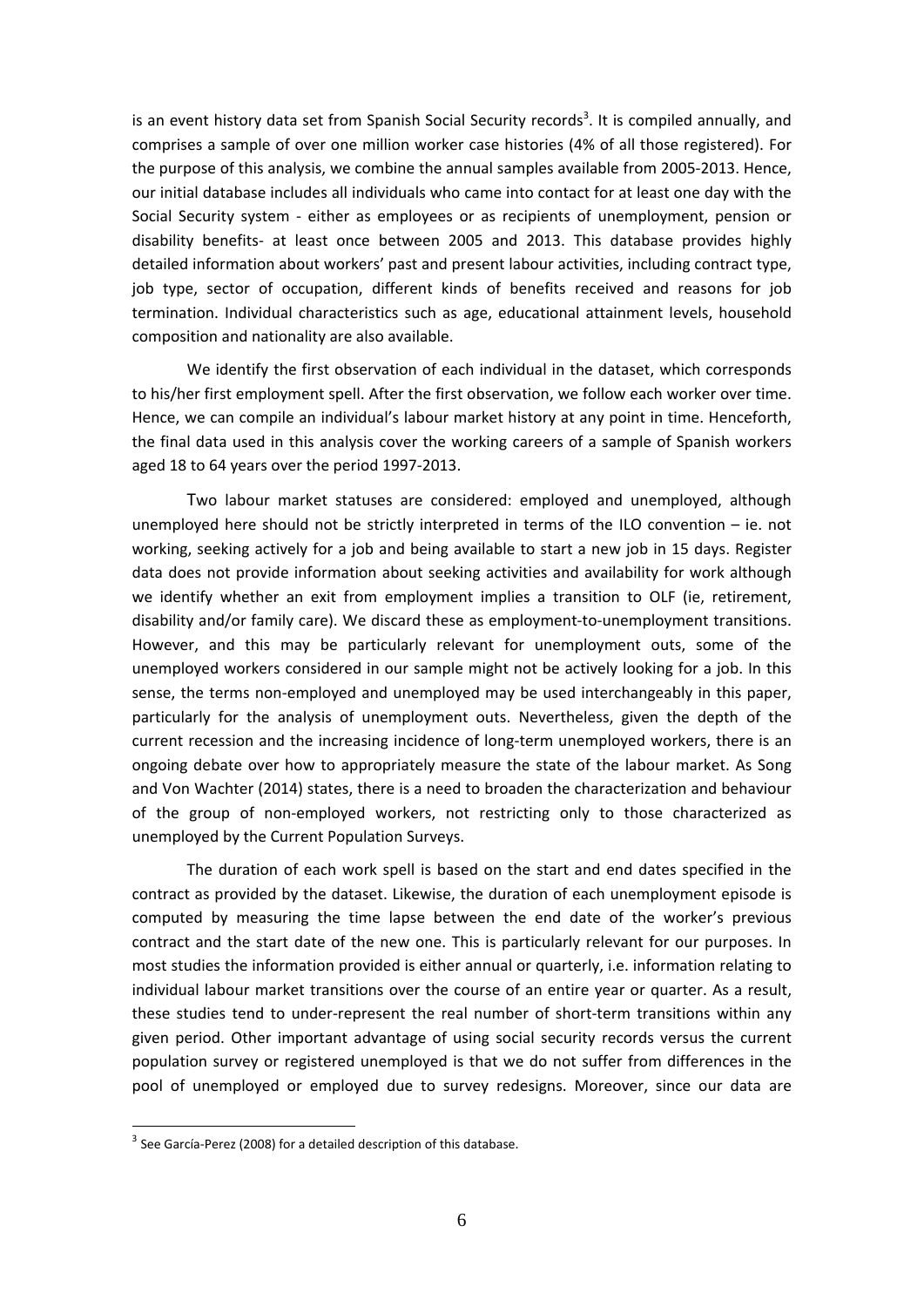derived from social security registers, our measures are not affected by measurement issues related to self-reporting of labour force status or unemployment duration and hence, they are comparable over time<sup>4</sup>.

Unemployment as a status includes registered unemployment either receiving benefits or not, and we control whether an unemployment in is due to a layoff or a quit. Our dataset allows us to compute not only the period of unemployment during which workers are covered by UIB (either contribution‐based or assistance benefits) but also the period after benefits expire. This poses a great advantage as compared with other administrative datasets, like the one used by Petrongolo and Pissarides (2006) for Spain, where the unemployment period is truncated at the point when benefits run out.

We track each spell of employment and unemployment to the point of transition or to the end of the observation period (December 31 2013). In the case of employment, there is information on the reason why the job is lost so each uncensored job spell can be identified as either a layoff, a quit, a transition to OLF (i.e retirement, disability, etc), or a job-to-job transition. We include transitions with an observed unemployment spell of 15 days or less as job-to-job transitions<sup>5</sup>. Similarly, for the case of unemployment (non-employment) each uncensored spell can be identified by the kind of job that each worker finds as well as to transitions to retirement or disability.

Although the information is provided on a daily basis, for sample size reasons, the final dataset is build using the quarter as the reference unit of analysis<sup>6</sup>. This decision does not introduce significant biases in our analysis due to aggregation problems because we have precise information on the individual tracks within each quarter. For instance, there are many consecutive short term employment spells in our database and they tend to take place at the same firm. We have aggregated them in one single employment spell whenever they are separated by a short episode of unemployment (no more than 15 days). This notably reduces the proportion of workers who have more than one spell of employment in a single quarter, but does not rule out this possibility. Hence, in those cases, we take the longer employment spell –as well as the longer unemployment spell‐ per individual and quarter.

Given this sample selection criteria, our sample consists on 1.676.144 unemployment spells. Of these, 49.2% correspond to female workers. With respect to employment spells, the sample consists of 3.312.736 observations, 46% of which corresponds to female workers.

<sup>&</sup>lt;sup>4</sup> The Spanish current population survey has suffered different methodological variations along the time-period covered in this paper (i.e changes on the survey design in 2002 or changes on the reference sample in 2013).<br><sup>5</sup> To avoid odd behaviour in the estimated baseline hazard functions due to the scarcity of observations spannin

longer durations, when estimating the model we right-censor any observed spells of unemployment of 48 months (16 quarters) or longer and any observed spell of employment of 240 months (60 quarters) or longer.

A monthly spell database becomes extremely demanding from the computational point of view given the long time span considered in the paper, i.e. 1997‐2013. Some estimations, such as that of the layoff probability by gender within detailed cells (sector-contract-skills) and the Oaxaca decomposition prove unmanageable with monthly spells. Nevertheless, as robustness checks we compare the results using monthly versus quarterly transitions when possible but we do not find any qualitative differences with respect to the determinants of gender gaps in job loss or job access.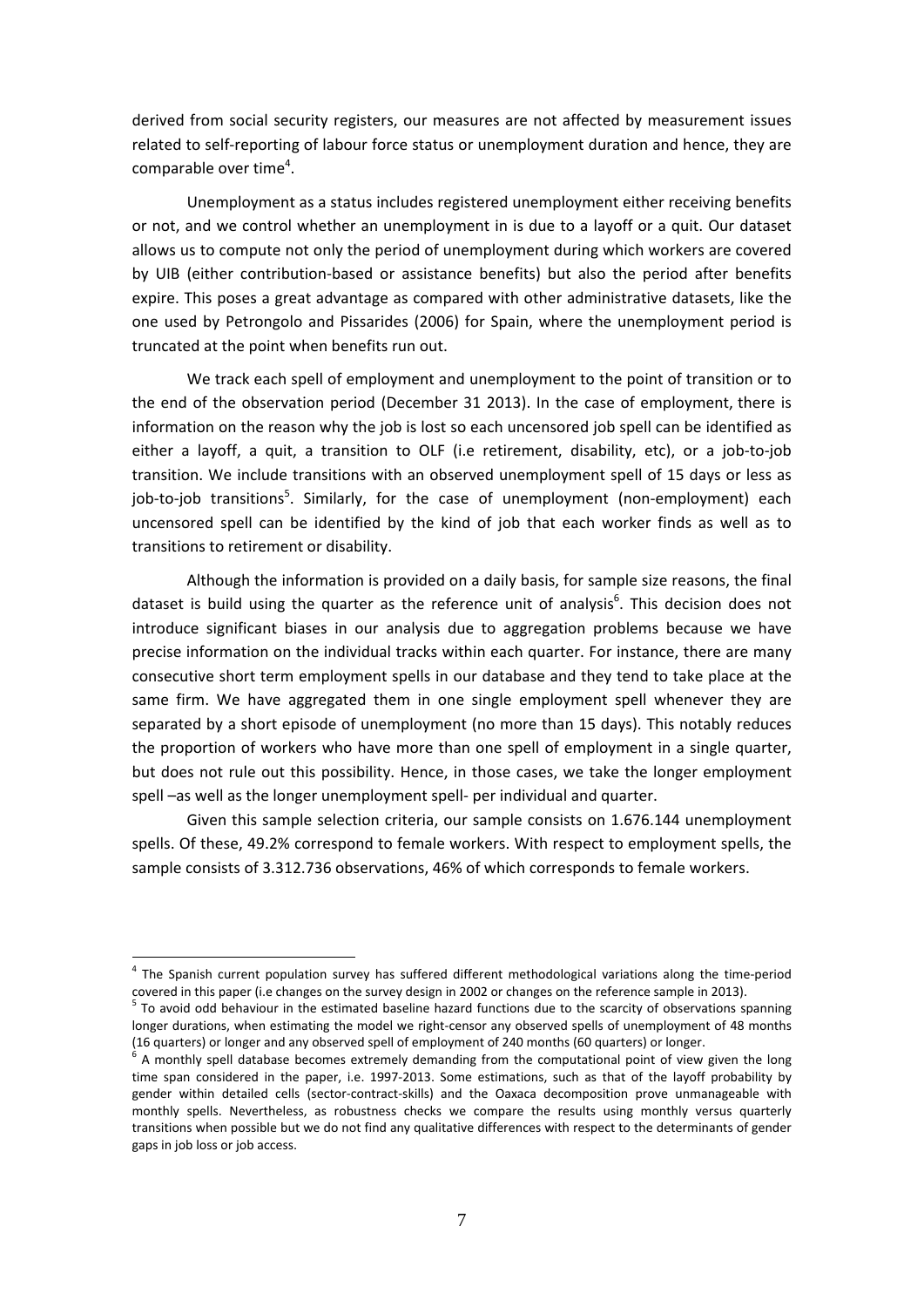#### **4. Unemployment Ins and Outs – Descriptive evidence**

In this section we present annual average of quarterly gross flows using the sample from the social security records described above.

#### *4.1 Unemployment Ins – Layoffs*

Figure 4 describes annual averages of quarterly unemployment inflows from 1997 to 2013<sup>7</sup>. Given the strong duality of contract types in the Spanish labour market, we separate these ins not only by gender but also by type of contract. The first point to be made is that most unemployment ins involve workers on fixed-term contracts. Flows from indefinite contracts are very unlikely and the change observed in 2008 is relatively low when compared with flows from fixed-term contracts. Second, for both males and females, unemployment ins are pro-cyclical, particularly among those with fixed-term contracts. This is because the vast majority of new job needs are covered with new fixed-term contracts which exhibit high and possibly increasing rotation in downturns as a result of shorter terms. Third, women experience higher rates of unemployment inflows than males up to 2007, but from then on the intensity is reversed, especially among workers with fixed-term rather than indefinite contracts. However, from the start of the recession onwards the layoff probability for women increases less than that for males, who prior to the recession were on average in jobs/contracts with lower rotation rates.

#### [Figure 4]

Job separation probability is expected to be greater in labour markets with higher levels of flexibility, such as the UK or the US, but Figure 4 shows that job separation probability is also high in Spain. As Silva and Vazquez-Grenno (2013) document, transition rates from permanent employment to unemployment in Spain are very low, even under the downturn period, but the prevalence of temporary contracts have raised unemployment ins in Spain so that overall transition rates are even higher than those exhibited by the UK. These results are consistent with those found by Elsby et al (2010). When comparing Spain with the US, these authors reveal that job separation probabilities were about the same in the two countries during the downturn. Furthermore, in the two countries, the increase in job separation rates was mainly driven by a strong increase in the job separation rates for men (from 3% to 4%) and male workers faced a much larger increase in inflows in the current recession than females.

#### *4.2. Unemployment Outs – Job Access*

<u>.</u>

Figure 5 depicts annual averages of quarterly unemployment (non-employment) outflows for the period 1997‐2013 by gender. As before, we separate access to employment via fixed-term jobs from access via indefinite contracts. The rate of access to indefinite

 $<sup>7</sup>$  We restrict our study to those who experience a layoff, which fits the concept of job loss better. Moreover, the</sup> contribution of quits to the dynamic of the unemployment rate and to the dynamics of the gender gap in the unemployment rate is negligible.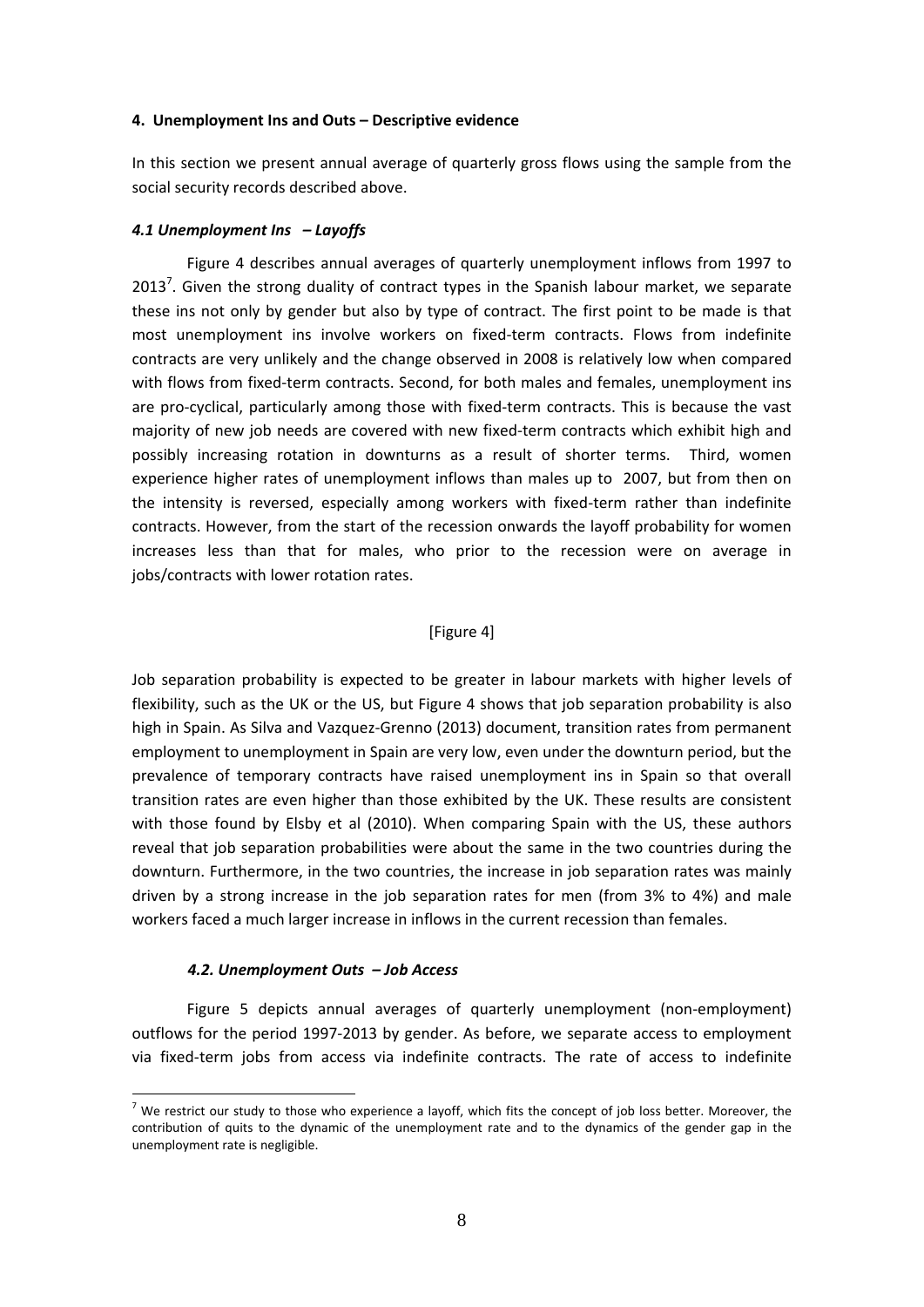contracts is lower than 1% and has been decreasing steadily since 2007. Although the rate of access to fixed-term jobs is quite substantial, the drop since 2007 is worth noting: it is particularly strong for men, at about 13pp – down from 30% in 2007 to 17% in 2008.

#### [Figure 5]

This scenario is fully consistent with the trend in unemployment rates seen earlier. Before 2008, unemployment rates among women were higher than among men as women were more exposed to layoffs as a result of their higher proportion of fixed-term contracts, their shorter contract duration and a lower rate of employment inflows than males. However, from 2008 onwards, two facts emerge simultaneously: on the one hand women are slightly less exposed to layoffs than males; on the other job access by gender converges. As a result, unemployment rates by gender start to converge from 2008 onwards. In the sections below we decompose the underlying factors for unemployment ins and outs into compositional versus non‐compositional factors in an attempt to determine their relative importance and hence help to understand what is behind these gender differentials.

To put the results in an international context, the Spanish worker flows, as other continental European countries, are characterized by lower values of the job finding and separation rates than the ones computed on US data (Elsby et al. 2013). For instance, Shimer (2012) find a job finding probability of around 30% and a separation probability of around 2%. Using the LFS, the French job finding probability amounts to 7.5% whereas the separation probability is 1.22%.

The trends just presented for the current big recession are not exclusive of the Spanish economy. For instance, the decline in the job finding probability from peak to trough during the recession of 2007 in US, though it was similar for men and women, it was around 20 pp. (from 40% to 20%). However, we should note that determinants of gender differentials in the unemployment rate in Spain might be different from those found in US since the gender gap differential observed in the downturn in US is mostly explain by differences in the behaviour of the job separation probabilities and not on job finding probabilities (Sierminska and Takhtamanova (2011)).

Lastly, given that unemployment ins and outs remain relatively constant in the years of expansion and recession respectively, from now on we divide the whole analysis into two periods: the upturn<sup>8</sup> (2000-2007) and the downturn (2008-2013). Our empirical strategy consists of estimating the determinants of unemployment ins and outs in expansion and recession periods (separately for men and women) and then, break the average differentials in predicted flows down into characteristics (composition effects) and difference in coefficients (non‐compositional or behavioural effects).

#### *4.3 The contribution of Unemployment ins and outs to the Unemployment Rate*

 $8$  Though in the statistical section we have shown the timer interval 1997-2013, in the estimation we will restrict the analysis for the upturn to the years 2000‐2007. Hence, our sample contains seven years for the upturn and six years for the downturn.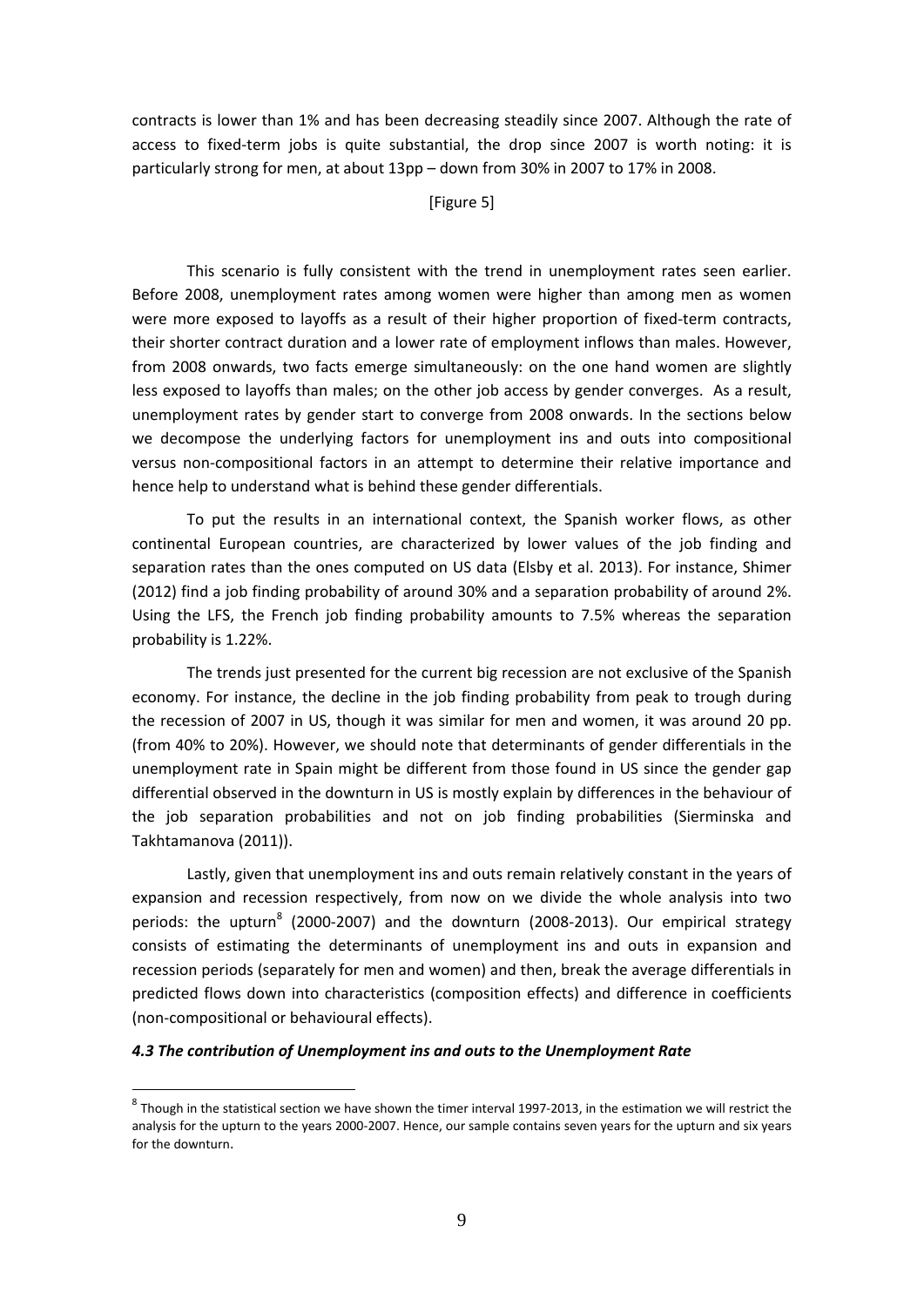In this sub-section we seek to document the extent to which the recent upswings in unemployment shown in Figure 1 are due to increases in unemployment ins and/or to declines in unemployment outs. $9$  This analysis is based on the dynamics of steady state unemployment (*uss)*.

$$
u_t^{ss} = \frac{\lambda_t^{EU}}{\lambda_t^{EU} + \lambda_t^{UE}}
$$
 [1]

We adopt the same notation as Shimer (2012) and the term *λEU* represents the instantaneous probability of finding a job and  $\lambda^{UE}$  the instantaneous probability of losing a job. Based on US data, Shimer (2012) shows that Equation (1) provides a very good approximation of the end‐period unemployment rate since the correlation between *uss* and the observed unemployment rate was 95% for the last two decades. For Spain, the correlation between the observed unemployment rate and this hypothetical unemployment rate computed using the ins and outs of unemployment is 97% for men and 94.5% for women during the analysed period. We consider that they are both high enough to justify the use of the steady state approach to examine the relative contribution of the separation and the finding rate to unemployment fluctuations.

In order to provide a single measure of the contribution of each rate to the changes in unemployment there are two main approaches which lead to very similar results (Shimer (2012) versus Petrongolo and Pissarides (2008) or Elbsy et al (2013)). They both are based on computing the following hypothetical unemployment rates:

$$
u_t^{ss\_EU} = \frac{\lambda_t^{EU}}{\lambda_t^{EU} + \overline{\lambda}^{UE}}
$$
 [2]  

$$
u_t^{ss\_UE} = \frac{\overline{\lambda}^{EU}}{\overline{\lambda}^{EU} + \lambda_t^{UE}}
$$
 [3]

With equation (2), we hold the job finding probability rate constant and its historical values and hence, we measure the contribution of the separation rate to the fluctuations in unemployment. Similarly, in equation (3), we hold the separation rate constant and we measure the contribution of the job finding probability to fluctuations in unemployment.

In the following lines we follow the approach used in Petrongolo and Pissarides (2008) and Elbsy et al. (2013) to compute the relative contribution of the two transition rates. Basically, the idea is that to compare changes in inflow and outflows rates on an equal footing

 $9$  A long line of research on labour market flows prior to the last two recessions came to the conclusion that cyclical ramp-ups in unemployment are driven by both margins. More recently, Shimer (2007) concludes that fluctuations in the employment exit probability are quantitatively irrelevant in the last two decades. Instead, increased unemployment duration and a decline in the rate at which workers flow out of the unemployment pool are advanced as arguments driving all contemporary unemployment variation. The current downturn provides an opportunity to assess these conclusions.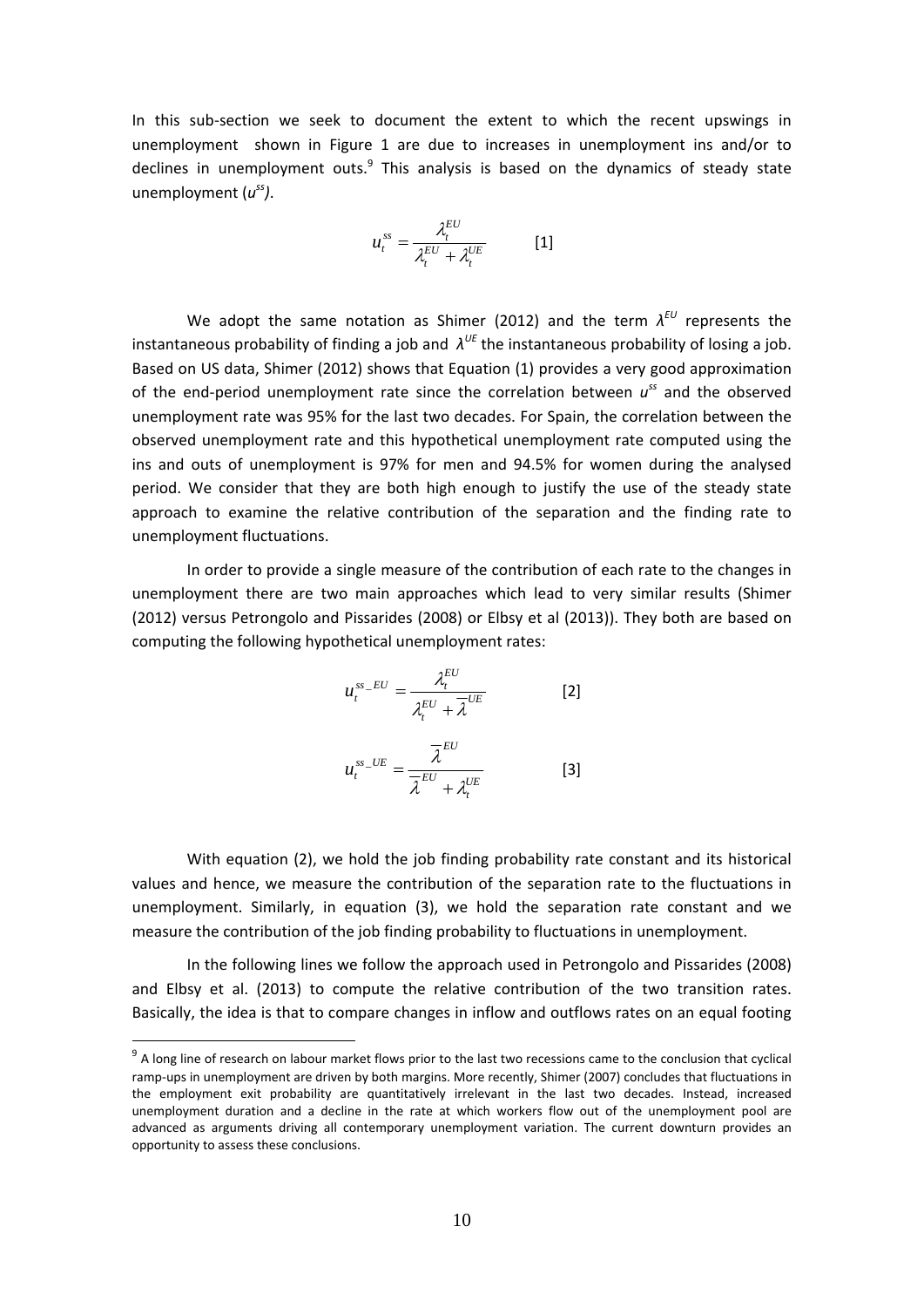with respect to changes in unemployment, all one needs to do is compare the logarithmic variation in each of the flow hazards. We use 2007 as the reference year and compute the cumulative logarithmic difference in inflow and outflow rates relative to this reference year. The results are presented in Figure 6. The figure suggests that inflows account for a substantial fraction of unemployment variation but only in the early stages of the downturn, whereas the contribution of the outflow rate becomes more dominant as the downturn continues. This result is in line with Shimer (2012) for US and Hairault et al (2015) for France, but is in opposition to the conventional wisdom built around the research by Darby et al (1985), Blanchard and Diamond (1990), and Davis and Haltinwager (1990) that recessions are period characterized primarily by a high exit rate from employment. Elbsy et al. (2013) find that both, ins and outs are important in a complete understanding of cyclical unemployment for continental Europe (France, Germany, Spain, Italy) whereas for Anglo‐Saxon countries (Australia, Canada, New Zeland, the United Kindom and the United States) the variation in the outflow rate accounts for the majority of the variation in the unemployment rate. Silva and Vazquez‐Greno (2015) in a three state labor market model –inactivity is included‐, also find that both job finding and job separation rates are important in accounting for the volatility in the Spanish equilibrium unemployment rate. Interestingly, the transition rates involving inactivity make a quantitatively minor contribution to the fluctuations in unemployment<sup>10</sup>.

#### [Figure 6]

Nevertheless, as before, there are gender differences which are worth highlighting: using the method presented in Elbsy et al (2010) and Shimer (2012) unemployment outs account for around 90% of the fluctuations in the unemployment rate for women, compared to around 70% for men. Hence, fluctuations in the unemployment-to-employment transition rate are far more important than employment-to-unemployment fluctuations for explaining the recent movements in the unemployment rate for men and women. This will be used in the last section in the paper, as we will focus on unemployment outs rather than on unemployment ins when we speculate about the prospects of Spanish unemployment levels in an upcoming recovery setting.

#### **5. Two‐Step Blinder‐Oaxaca Decomposition in Unemployment Flows ‐** *Empirical Approach*

So far we have presented an unconditional analysis of the dynamics of the job separation and job finding transition rates by gender. To dig deeper into the determinants of these dynamics we estimate these transition probabilities and apply a two‐step Blinder‐Oaxaca decomposition for each transition, trying to identify whether differences in coefficients (non‐ compositional effects) versus changes in the characteristics (compositional effects) drive the

 $10$  Nevertheless, the comparison of our results from those presented in Silva et al (2015) must be taken with caution for two main reasons. Firstly, the type of data used is different since typically these papers used time series aggregate data instead of micro data. Secondly, the period covered in their analysis differ from the one contained in this paper. In particular, with a few exceptions, these papers stop their analysis at years 2009-2010 when we were still in the middle for the current recession. Our paper presents the analysis for unemployment flows until December 2013, the end of the recession. This last difference is particularly important since it is well establish that to explain unemployment variability, the ins in unemployment are far more important at the beginning of the recession where the outs from unemployment are more important at the end of the recession.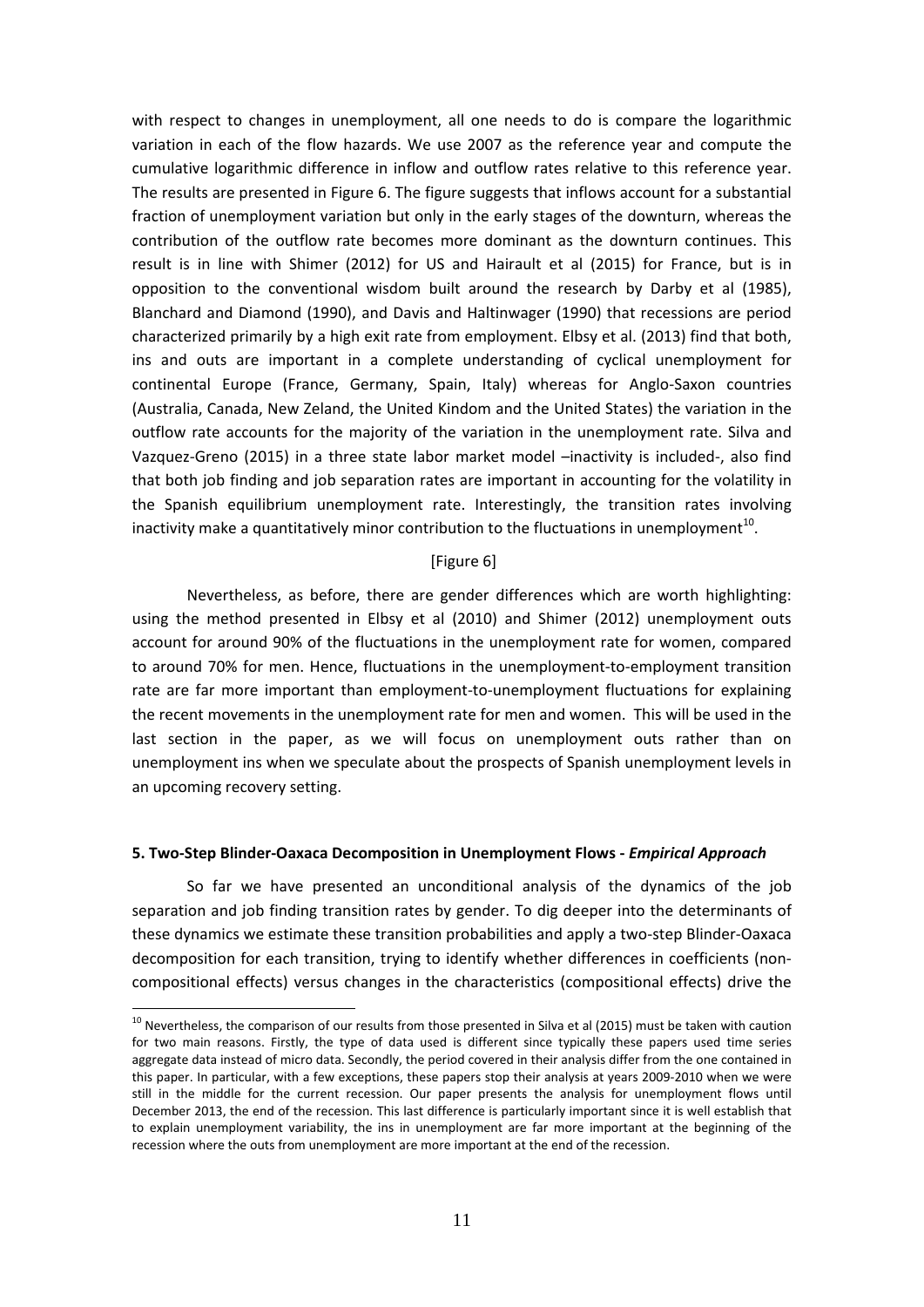observed trends. To address the empirical estimation of job separation and job finding probabilities we estimate hazard rates so as to best gauge the relevance of state duration dependence in explaining the behaviour of job separation and job finding probabilities. This is particularly important for the latter, and cannot be assessed with the use of time series data, where individuals are not followed over time and hence, job finding probabilities conditional on unemployment duration cannot be properly estimated.

In the following lines we describe the approach followed to execute the two‐step Blinder‐Oaxaca decomposition for the state of unemployment, but the analysis for the employment state is performed equivalently. In order to decompose the determinants of changes in the unemployment exit probability by period (recession versus expansion) and by gender, we use the following two-step strategy $^{11}$ :

*First Step:* Estimate the individual hazard rate (*h(t)*) of unemployment. To estimate the discrete‐time duration model, we can construct a panel dataset such that the spell length of any given individual determines a vector of binary responses. Let *yi* be a binary indicator variable denoting transitions to potential destination states upon exit, that is, for the pool of unemployed, y*i*=1 if individual *i* transits from unemployment to employment and zero otherwise. Hence, we end up with a binary panel data set which can be estimated using binary models (Jenkins (2005)), where we estimate the probability of an event taking place:

$$
h(t/\Omega) = F(\alpha + \gamma h_0(t) + \beta Z(t) + \delta J(t) + \varphi A(t) + \varepsilon(t))
$$
 [4]

The term  $h_0(t)$  stands for the duration dependence term. The set of covariates  $Z(t)$ represents individual characteristics, *J(t)* represents job characteristics, and the term *A(t)* contains cyclical information. Within individual characteristics we include age (three categories), nationality, family composition, labour market experience, the receipt and length of unemployment benefits, and educational attainment levels (three levels). Within job characteristics we include sector of activity (15 sectors), type of contract (permanent contract, intermittent contract, temporary contract and part‐time contract), whether the worker was hired by temporary help agency, whether the worker was recalled, job qualification (10 categories), firm`s ownership (public versus private) and firm´s size (four categories). The business cycle is represented by the rate of growth of the quarterly GDP and with regional dummy variables. These covariates are common to the unemployment and employment hazard rate except for those related to the unemployment benefit system, which are only considered for the case of the unemployment state. We specify the duration dependence of the hazards using a set of dummy variables (five dummies for the unemployment hazard and six dummies for the employment hazard).

 $11$  This two-step decomposition can be thought of as a variant of the decomposition in Juhn et al (1991). Juhn et al (1991) first decompose gender differentials at a point in time and then look at the changes in those differentials over time. We follow this approach because we consider that the main driver of gender differentials in unemployment flows is the differences in their behaviour in the two different periods.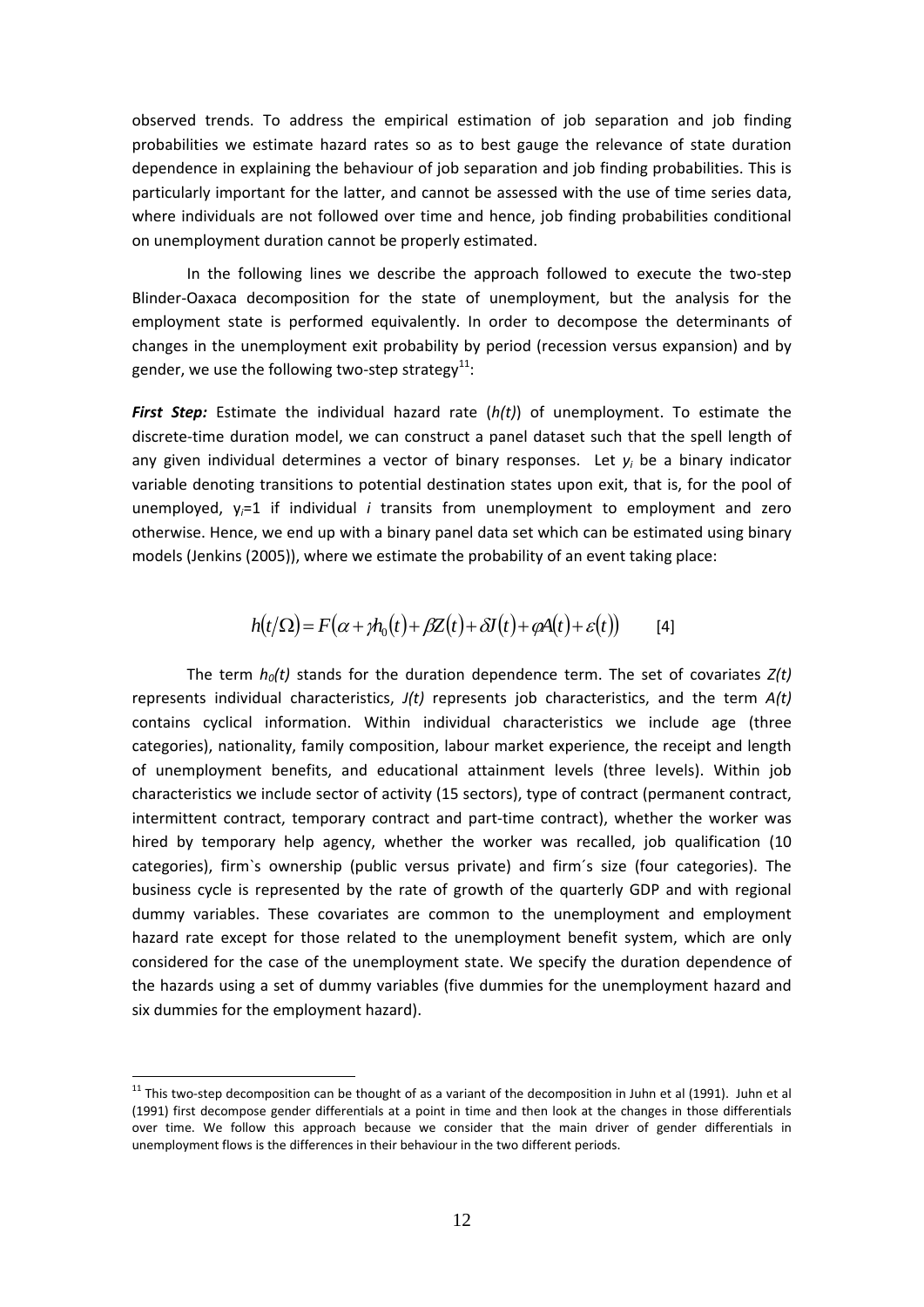Commonly, the link function *F* is the logit or the conditional log‐log function, but in our empirical exercise the execution of the Blinder‐Oaxaca decomposition lead us to use the linear probability model instead<sup>12</sup>. The Blinder-Oaxaca decomposition suffers from an identification problem when dummy variables are included in the model and this affect the interpretation of the decomposition<sup>13</sup>. To solve this identification problem, we use the variant introduced by Gardeazábal and Ugidos (2005) (henceforth GU) who solve it by introducing a normalising restriction on the coefficients of the dummy variables which rests on the linearity assumption. In addition, as shown by Fortin et al (2011), linearity assumptions prevent path dependency.

Once Equation [4] is estimated for the two periods under consideration and for men and women separately, the first-step decomposition consists of separate decompositions by gender (*g=f, m*) of changes in average (un)employment flows between recession and expansion, the Oaxaca-Blinder decomposition will be (for ease of exposition, assume that X contains all the covariates used in the estimation):

$$
R_{g} = (\overline{h}_{t_{1}g} - \overline{h}_{t_{0}g}) = (\overline{X}_{t_{1}g}\hat{\beta}_{t_{1}g} - \overline{X}_{t_{0}g}\hat{\beta}_{t_{0}g}) = (\overline{X}_{t_{1}g} - \overline{X}_{t_{0}g})\hat{\beta}_{t_{1}g} + (\hat{\beta}_{t_{1}g} - \hat{\beta}_{t_{0}g})\overline{X}_{t_{0}g} = \overline{E}_{g} + \overline{C}_{g}
$$
 [5]

Where  $R_g$  refers to the "Raw" difference in the unemployment transition probability in a upturn ( $t_1$ ) versus an downturn ( $t_0$ ) for gender *q*. The term  $E_a$  denotes differences in the average predicted transition rate (recession versus expansion) due to differences in endowments (composition effect) whereas  $C_q$  captures differences in the transition probability between the contraction and expansion periods due to differences in the coefficients, i.e. in the impact of the covariates which capture differential in returns or market values for the same observed characteristics –non compositional (sometimes denoted by "behavioural") effects.

*Second Step:* We decompose the gender differentials in the observed changes in recession versus expansion. This Double Difference Decomposition consists of taking the average gender differences in the changes in unemployment exit probability obtained in the previous step (*Rf ‐ R<sub>m</sub>*) and further decomposing them into composition and non-compositional effects. The decomposition of this double difference is achieved as follows:

$$
R_f - R_m = (\overline{h}_{t_1f} - \overline{h}_{t_0f}) - (\overline{h}_{t_1m} - \overline{h}_{t_0m}) = (\overline{E}_f + \overline{C}_f) - (\overline{E}_m + \overline{C}_m)
$$
 [6]

With this second decomposition, we will be able to identify whether differences in coefficients versus compositional effects matter more to explain the observe convergence in layoffs and unemployment exit rates.

<sup>&</sup>lt;sup>12</sup> Bachmann and Sinning (2012) also use the linear probability model in order to apply the Oaxaca-Blinder decomposition on the estimated transition probabilities. Nevertheless, as a robustness test, we also estimate the hazard rates using the conditional log-log function which is the standard link function for discrete time duration models. We can not compare the detailed decomposition but we do compare the aggregate decomposition one and very similar results are obtained.<br> $13$  A problem related to the detailed decomposition of dummy variables is the arbitrary choice of the reference

categories that are omitted from the regression model.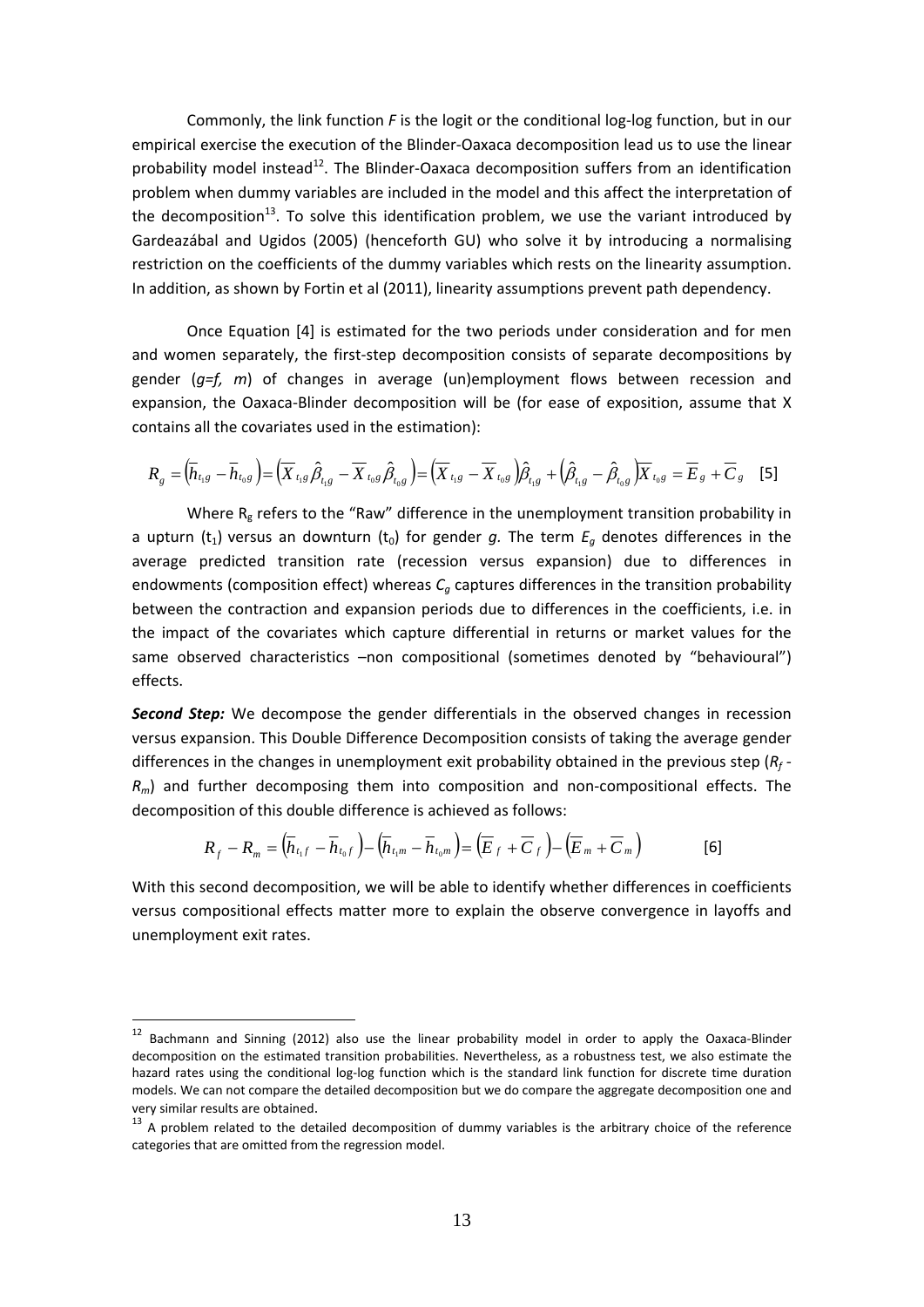#### **6. Decomposition of Estimated Unemployment Ins and Gender Differentials – Results**

Before presenting the results from the estimation and the subsequent decomposition, Tables 1 and 2 present the distribution of employment spells and layoff rates by gender and other job and individual characteristics, respectively. Upturn and downturn periods are presented separately to show the extent to which the observed distributions change in different phases of the business cycle. The following interesting issues arise from table 1:

- The recession has led to a change in the composition of job spells, making them more stable, given that the share of long tenure job spells, with indefinite contracts located in medium and large firms that require higher skills has increased whereas the share of short-duration fixed-term jobs that require lower skills has decreased notably. This is because layoffs, mainly those at early stages of the recession, have been concentrated in low‐skilled, short‐duration jobs associated with fixed‐term contracts. The main difference between men and women seems to be that layoffs from these low quality jobs have been more intense for men.
- The presence of workers under 30 and those over 45 in the employment spells is significantly smaller in the recession than in the expansionary period. For the under 30s this is mainly due to their higher incidence in layoffs in the recession due to the fixed‐term nature of their contracts. For the over 45s it is more a result of how extremely hard they find it to secure another job after a layoff. This decrease is greater for men than for women.
- The incidence of fixed-term contracts in the pool of employment spells decreases in the recession given that workers with such contracts are the first to be laid off during that period. Interestingly, the proportion of part-time contracts increases for both women and men.
- ‐ By sectors, in the recession there is a significant decrease compared to the expansion in the incidence of employment spells in male dominated activities such as construction (from 16% to 12% for men) and industry (from 24% to 21% for men and from 11% to 8% for women) and a corresponding increase in some female dominated activities in the service sector, such as commerce, hotels, education and health.

[Table 1]

Furthermore, table 2 points out the following facts concerning the characterisation of layoff rates:

Female layoff rates are consistently higher than male ones in the period of expansion. This trend is reversed in the recession, when layoff rates for both genders converge to almost the same level. Indeed, average layoff rates in the recession fall very slightly for women in comparison to the expansionary period but increase by around 1.7% for men. It is interesting to highlight that data reveal that we can say that for men, the increase in the layoff rates during the crisis has been an "aggregate phenomenon" but this is not so clearly observed for males.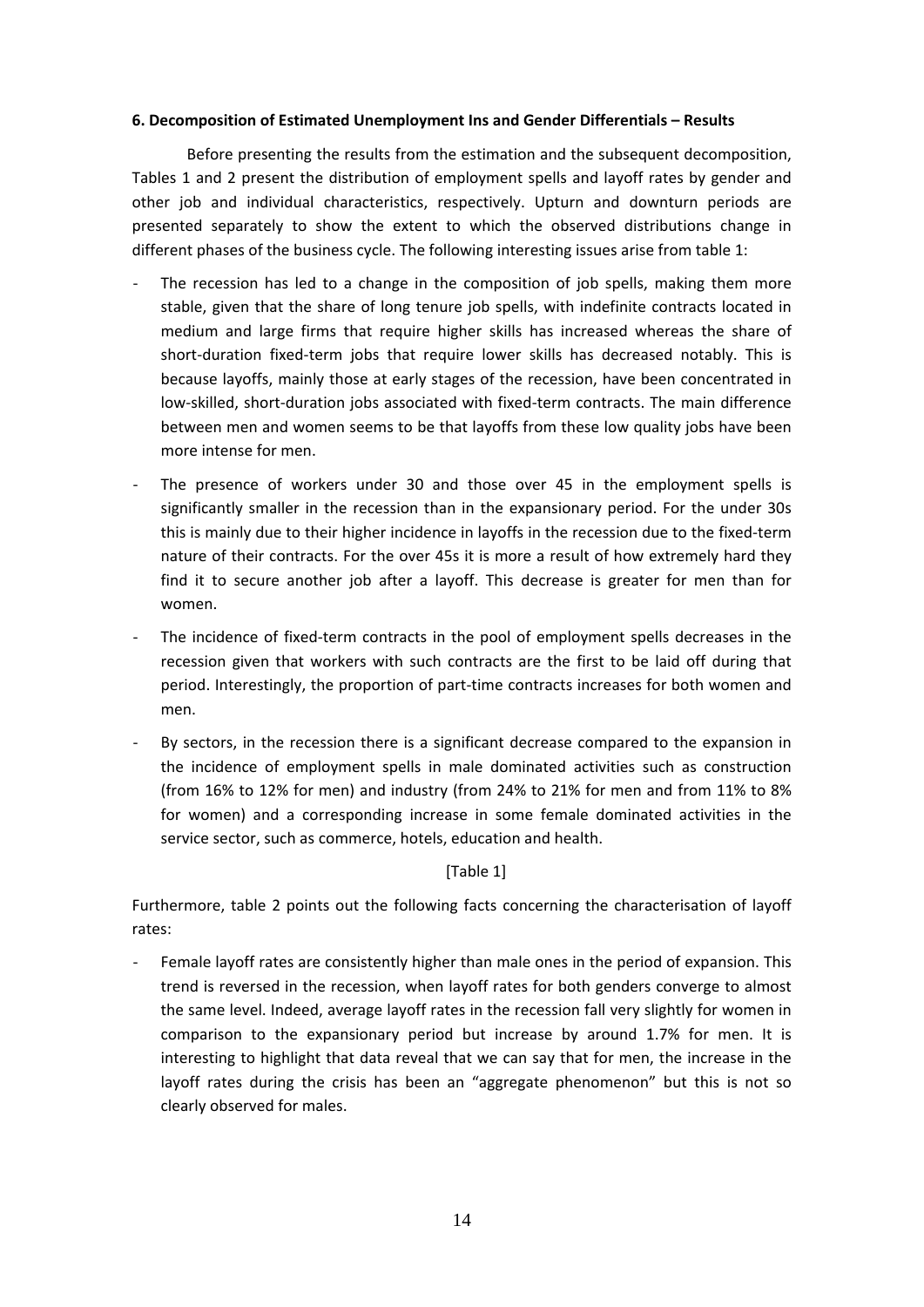‐ A look at changes in the layoff rates of women and men for different demographics and job types reveals a great deal of heterogeneity between different groups. Unemployment inflows increase more for men than for women, particularly in low-skilled jobs with fixedterm contracts at small firms, and for workers with low educational attainment levels. Interestingly, the same goes for men in the public sector, among whom layoff rates increase by significantly more. For instance, for men with fixed-term contracts the layoff rate rises from 16 to 22%, whereas the increase for women is only 1 pp. Secondly, for men the layoff rate increases only slightly in all sectors except construction, where the increase is very strong (5.5 pp). However, for women there is a decrease in the layoff rate in many sectors when the recession period is compared to the expansionary one. Thirdly, the layoff rate for men in very small firms increases substantially in the recession (from 8.8% to 11%), whereas for women the increase is smaller (from 8.6% to 9.8%). Finally, a look at changes in the layoff rate by occupation reveals that in low‐skilled occupations (clerical assistants, class 1 & class 2 officers and class 3 officers) men experience a substantial increase in layoff rates in the recession period (from 7.7% to 10%). Again, the increase is smaller for women.

[Table 2]

#### *Two‐step Decomposition – Results*

1

The decomposition method described in the previous section allows us to examine the contribution of compositional versus non‐compositional effects to variations in the layoff probability between the upturn and the downturn. Results from the estimation of equation [4] for the two periods under consideration and for men and women separately can be found in Table A.1. Once the GU identifying correction is applied, the two-step decomposition of average differentials in predicted layoff rates given by these estimations – equations [7] and [8], is presented in Table 3.

#### [Table 3]

The first four columns present the absolute and relative contributions of composition and non‐compositional effects of each covariate to differences in unemployment ins in the downturn compared to the upturn for each gender separately  $-$  equation [7], first-step decomposition. The last two columns decompose gender differences in differences in layoffs (recession versus expansion) into composition and non‐compositional effects – equation [8], second‐step decomposition.

The layoff rate is observed to be higher in the recession than in the expansion, which is in principle, the expected cyclical response, but the raw differential in layoff rates is almost negligible (0.00045) for women whereas it stands at 0.0149 for men. Turning to the first‐step decomposition, it can be seen that for both men and women composition effects seem to lead to a decrease in predicted layoffs whereas differences in coefficients seem to lead to the opposite<sup>14</sup>. Table 3 reveals that compositional changes seem to lead to a large decline in the

<sup>&</sup>lt;sup>14</sup> Using the conditional log-log function to estimate the employment hazard rate, the compositional effects are estimated to be ‐0.0257 for females and ‐0.0171 for males whereas the differences in coefficients are estimated to be 0.0262 and 0.0337, respectively.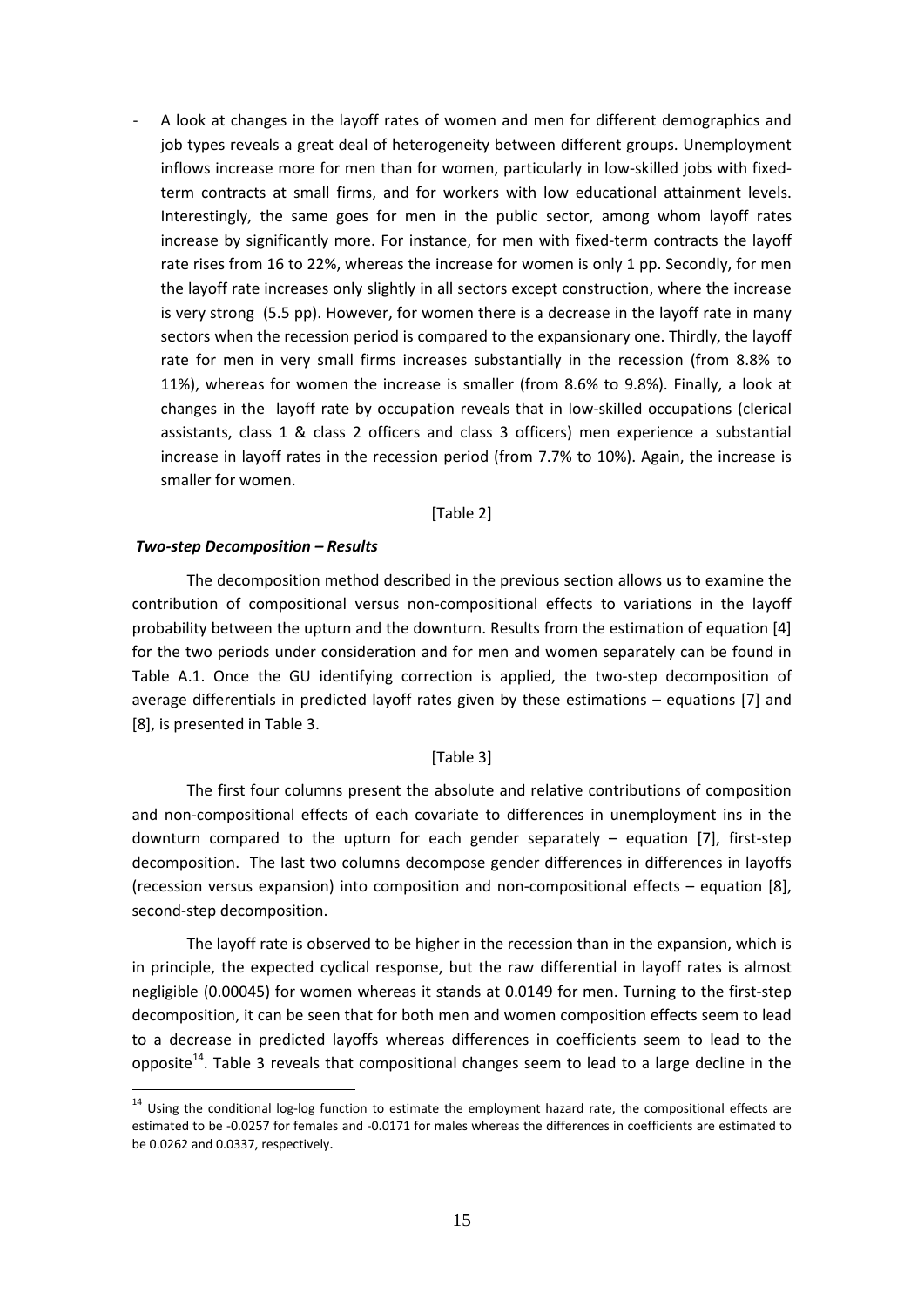layoff rate (of around 2 pp. for women and 1.8 pp. for men). Hence, the current crisis has led to a substantial change in the composition of employment: Workers who kept their jobs during the recession are those with higher human capital and high quality jobs and more stable contracts (i.e holding permanent contracts) in medium or large firms, which explains their lower layoff rates in this period compared with the expansionary one. Similar evidence is shown in Bachmann and Sinning (2012) for the  $US^{15}$ . The composition of employment has also changed in terms of skills and sectors of activity although the overall impact of these factors on the composition effect is lower $^{16}$ .

Interestingly, the GDP growth rate contributes negatively for men (‐20.3%) though not for women whose contribution is positive but small (4.4%). Note that this is due to the fact that women already experienced high levels of job rotation during the expansion as it was shown in Figure 4. Hence, for men we obtain the expected cyclical response, that is, layoffs rates would have decrease more as a result of the large drop in the economic growth.

By contrast, the change in the coefficients for the same characteristics seems to have led to a large increase in the layoff rate of 2 pp. for women and 3.5 for men. This is because job characteristics, such as the type of contract (temporary contracts), firm size (working in small firms), working in the public sector, and individual characteristics such as education (low educated) and tenure (short-term jobs) are less effective in preventing layoffs during the downturn than during the upturn<sup>17</sup>. There are other covariates, such as sector of activity, whose effects are also important but they have asymmetric impact on the layoff rates between men and women and will be commented later on. Given that the overall effects due to differences in coefficients are significantly greater for men, the higher increase in the layoff rates for men than for women observed in the recession cannot be exclusively linked to compositional factors but rather to non‐compositional factors, as changes in coefficients play a major role.

Finally, looking at the decomposition of gender differentials of these differences, as revealed by the second-step decomposition (columns 5 and 6 in Table 3), a decrease of 1.5 pp can be seen in the observed gender differentials. This means that there is convergence in layoff rates between women and men in the recession compared to the expansionary period. Composition effects explain only around 18.7% of this convergence. However, differences in coefficients are relevant for explaining the decrease observed in gender differentials with respect to changes in layoff rates (81.3%). In term of job characteristics, the main determinants are sector of activity (69.8%) and, to a lesser extent, firm size (21%), education

 $15$  Bachmann and Sinning (2012) find for the US that shorter tenure jobs are less stable, so increases in job tenure reduce unemployment inflows in recessions. Similarly, highly educated workers are more likely to keep their jobs in a recession than less educated ones, so increases in education reduce layoffs in recessions. However, these authors

do not explore gender differences in unemployment inflows.<br>
<sup>16</sup> We obtain that for men the drop in share of jobs in the construction sector explains 6.3% of the compositional component.

 $17$  Within brackets we displayed in the text the covariates more relevant to understand the results obtained. They are derived from a detailed decomposition made by each covariate. This detailed is not shown in the article for sake of concreteness but they are offered upon request.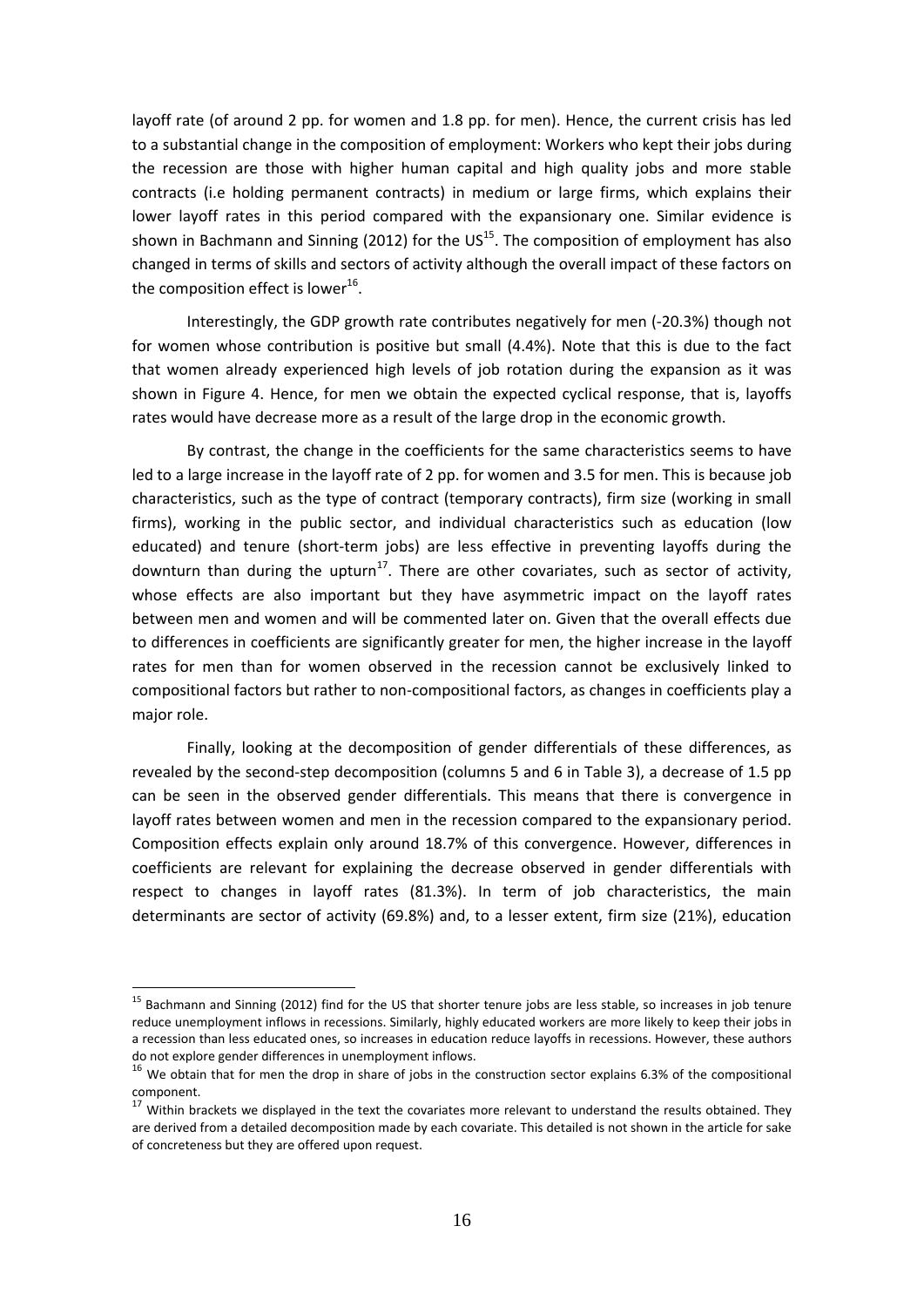(15.6%) and job qualifications  $(11\%)^{18}$ . In terms of sectors of activity, construction plays a key role since a detailed decomposition analysis reveals that it explains around 23.5% of the narrowing in the gender gap in layoff rates. Sector of activity is undoubtedly the main driver in explaining the decrease in gender differentials in layoffs and is closely linked to the increase in layoffs of male (and not female) workers from the construction sector in the recession compared to the expansionary period. This is consistent with the facts depicted in Table 2, where it can be seen that the risk of layoff for men working in the construction and in industry is notably higher in the recession than in the expansionary period. However, for women the risk of layoff from construction increases only very slightly when comparing both periods.

To summarize, overall, unemployment ins have remained barely constant for females but rather have increased by around 1.5 pp for males. This different behaviour has led to a convergence in layoff rates by gender. To understand this process, the first issue to point out is that the current crisis has led to a substantial change in the composition of employment: Workers who kept their jobs during the recession are those with higher human capital and more stable jobs. This positive selection in employment has been stronger for females than for males, which explains a (small) fraction of the observed convergence in layoff rates mentioned before – around 19%. Second, job characteristics, such as temporay contracts, working in the public sector, and other individual characteristics such as low tenure and low‐education increase the layoff probability in the downturn relative to the upturn. This last effect is stronger for men than for women. In addition, the end of the housing boom has led to a sizable number of layoffs for workers in the construction sector, and men have been hit particularly hardly. These forces are the main drivers in explaining the decrease in gender differentials in layoff rates.

#### **7. Decomposition of Unemployment Outs (Job Access) and Gender Differentials – Results**

Let´s turn now to the analysis of the unemployment outs. Descriptive statistics for job access are presented in Table 4. The first point to be made is that during the last recession the quarterly job finding rate dropped from 36% to 21% for men and from 32% to 23% for women. Hence, the average job finding rate was higher for men than for women in the expansion. But since 2008 the situation has been reversed: women have slightly higher exit rates from unemployment. The drop in the probability of finding a job is concentrated more among young and low-qualified workers coming from small firms, with fixed-term contracts. This finding is common to women and men. In terms of sectors of activity, Table 4 reveals that men experience larger drops in job finding rates than women in almost all sectors, although the differences are greatest in the construction sector, where the drop is from 44% to 21% (23 pp) for men, but from 24% in expansion to 13% in recession (7pp) for women. In industry, the drop in the exit rate from unemployment is around 15pp for men and 11pp for women.

[Table 4]

<sup>&</sup>lt;sup>18</sup> Indeed, when we look at the detailed composition for men we see that the contribution to the increase in the layoffs rates obtained due to difference in coefficients is closely related to low educated workers with low job skills in small firms. That is, in the recession men located in these jobs are less protected from being layoff and in the expansionary period.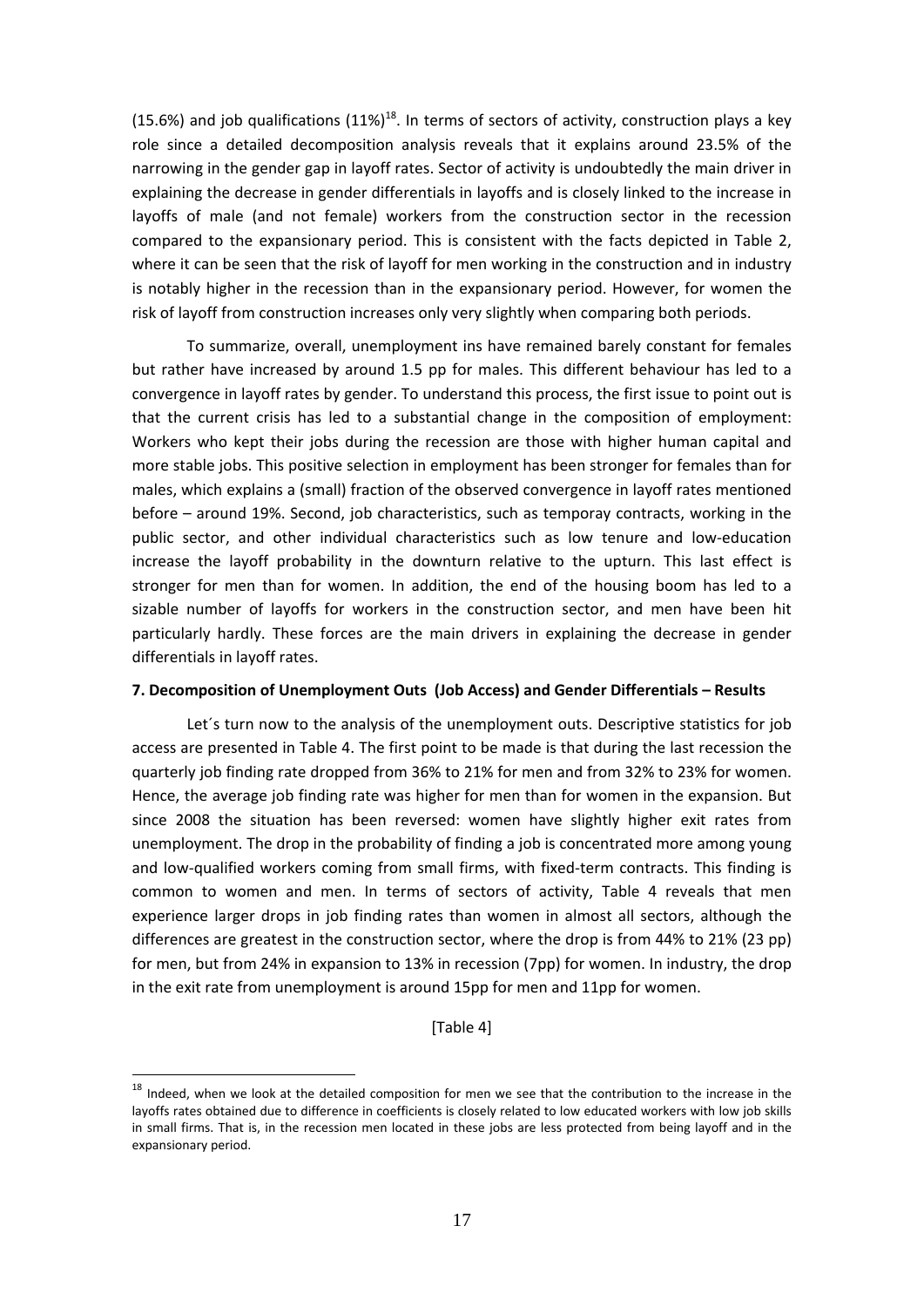There are also interesting differences in the job finding rate by occupational groups. In particular, the difference between women and men in the probability of exiting unemployment is at its largest -around 8pp- for low-skilled occupations such as first, second and third class clerical officers during the expansionary years. However, these differences disappear with the recession due to a large drop in the job finding rate for male workers (around 16pp, compared to around 8pp for women). Notice that unemployment is more intense for men in these occupational groups and that the proportion of women is lower than in other skill groups .

#### *Two‐Step Decomposition – Empirical Results*

In the conditional analysis we present below we want to assess whether the drop in the job finding probability in the downturn relative to the upturn is due to changes in the composition of the unemployed pool of workers or rather to variations in the speed of exit from unemployment for an individual with a given set of characteristics. As in the previous section, we first estimate separately the hazard rate –unemployment- for women and men and for expansion and recession, respectively. The results of these estimations are displayed in Table A.2. The estimate of the Job Finding probability includes not just individual characteristics but also previous job´s characteristics as well as their situation with respect to the UB system – in particular, whether the worker receives unemployment benefits and the length of the entitlement and whether the worker receives assistance benefits. Though not shown, we have also estimated the same model but restricting the sample to workers aged 25‐ 55 years old, which are highly attached to the labour market. Results are almost identical so we do not report them although are available upon request.

The results of the two-step decomposition of the average probability of Job Access are displayed in Table 5<sup>19</sup>:

#### [Table 5]

In this case it can be observed that both men and women are less likely to find jobs in the recession than in an expansionary period, though the drop in job access for men is almost twice as great as for women (15 pp vs. 8 pp.). This sharp drop in unemployment outs is explained in almost equal measures by compositional effects versus non‐compositional (differences in coefficients) effects<sup>20</sup>. The contribution of compositional effects may be attributed to many covariates, but the most important ones are the following:

First and most important, the increase in unemployment duration of most unemployed workers accounts for around 33% of the compositional effects and 18%‐19% of the raw

<sup>&</sup>lt;sup>19</sup> Table A.5 presents the detailed estimation of the job finding probabilities for men and women and for expansion and recession respectively. Based on these estimations, we use the GU correction to identify the contribution of each category of dummy variables to explaining gender differences in differences in job access in recession compared to expansion.<br><sup>20</sup> Using the conditional log-log function to estimate the unemployment hazard rate, the compositional effects are

estimated to be ‐0.0465 for females and ‐0.0348 for males whereas the differences in coefficients are estimated to be ‐0.0798 and 0.0693, respectively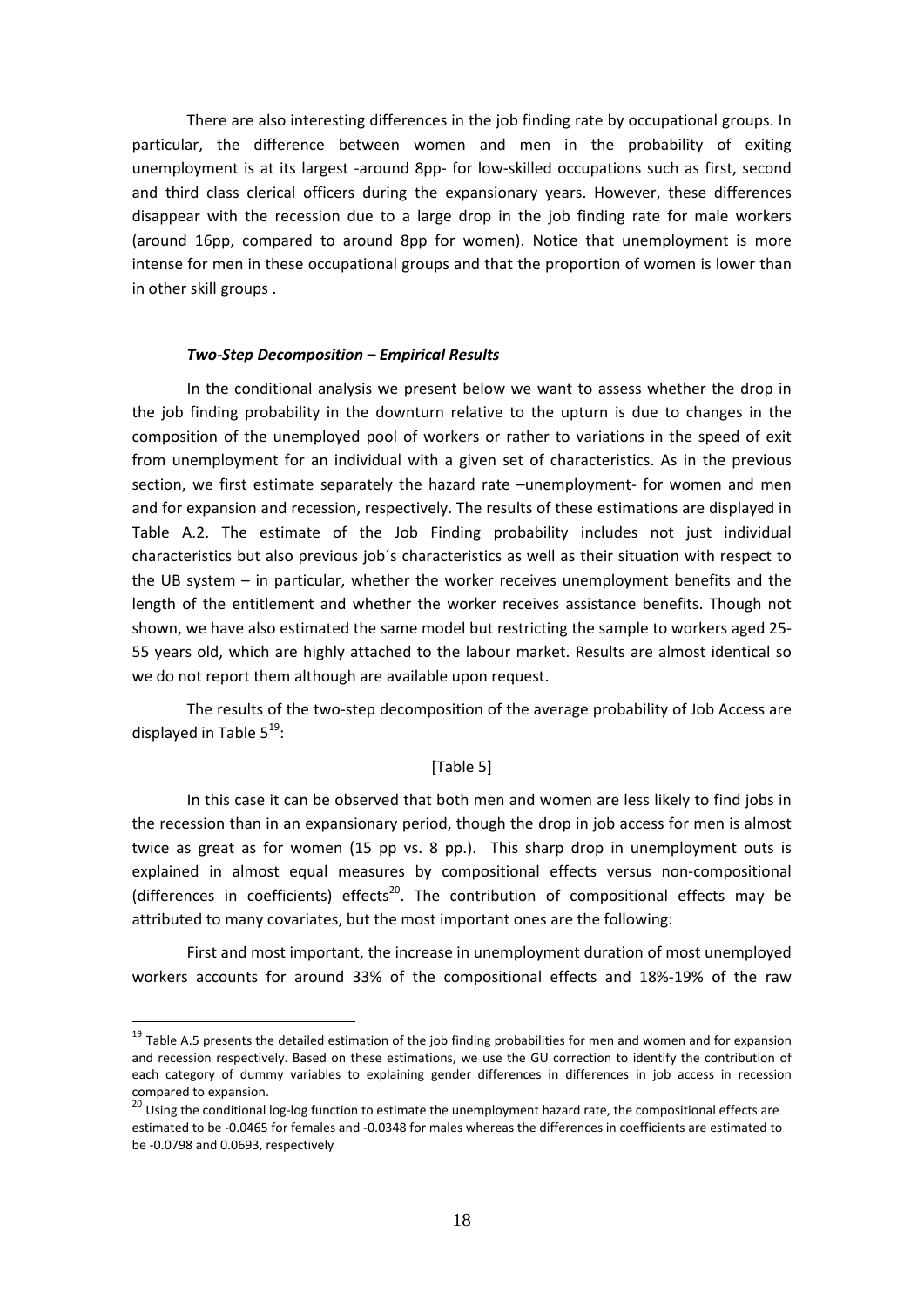differential in the job finding probability in the recession compared to the expansionary period. As the recession continues, the share of short-term unemployed individuals in the pool of the unemployed gradually falls, as does the outflow rate from unemployment. As duration of unemployment increases, the probability of finding a job decreases. That is, unemployment exhibits negative state duration for job access. This might be due to depreciation of human capital skills, stigmatization of workers or lose of social networks. Thus, for any of these reasons, an increasing pool of long‐term unemployed may generate hysteresis (Blanchard and Summers (1987)) and slow down future reductions in the unemployment rate. This composition effect is also found to be important in Bachmann and Sinning (2012) and in an earlier study by Baker (1992). Although neither of these studies explores gender differentials, both studies show that changes in the duration of unemployment seem to be a special feature of deep recessions. Interestingly, Bachmann and Sinning (2012) find that the composition of unemployment by duration is the most important determinant of the outflow rate in US and it explains 9% of the raw differential in unemployment outflows between booms and recessions. Note that the importance of the change in the composition of unemployment duration is much higher for Spain.

Second, the drop in aggregate demand, proxied by GDP growth, also explains the observed drop in the probability of finding a job. This indicates that the increasing difficulties in job access stem partially from the severe lack of aggregate demand. Interestingly, this effect differs by gender since for women it explains 23.6% of the compositional effects (13.4% of the raw differential in outflows) whereas for men it amounts to 40% (21.3% of the raw differential in outflows).

As it is also found in Elbsy et al (2013), the unemployment benefit system also plays a role within the compositional effects as it is the third biggest contributing factor in explaining the drop in the probability of job access. This accounts for 20% of the compositional effects for women and 12% for men. This is due to three main factors: UI benefit coverage and average length of benefit entitlement are both higher in recession versus expansion and the receipt of assistant benefits has increased. The first two factors are due to the fact that new entrants into unemployment during the recession, particularly in the early stages, had more labour market experience and tenure. There is ample evidence that receiving unemployment benefits delays job finding as a consequence of a decrease in search intensity<sup>21</sup> (recent evidence is provided in Rebollo-Sanz (2014) for Spain and Tatsiramos (2009) for Europe). The increase in the pool of unemployed workers with higher benefits in the recession contributes to the explanation of the drop observed in the job finding probability<sup>22</sup>. The third one is explained because the exhaustion of insurance benefits has been much more common in recession than in expansion due to the lack of job offers.

<u>.</u>

<sup>&</sup>lt;sup>21</sup> See Tatsiramos and Van ours (2014) for a recent survey on the effects of unemployment insurance on the unemployment exit probability.<br><sup>22</sup> Rebollo‐Sanz (2012) and García‐Pérez and Rebollo‐Sanz (2014) find a strong positive relationship between the

maximum duration of UI benefits and unemployment spell duration for Spain in the recent recession using the same dataset that we are using here.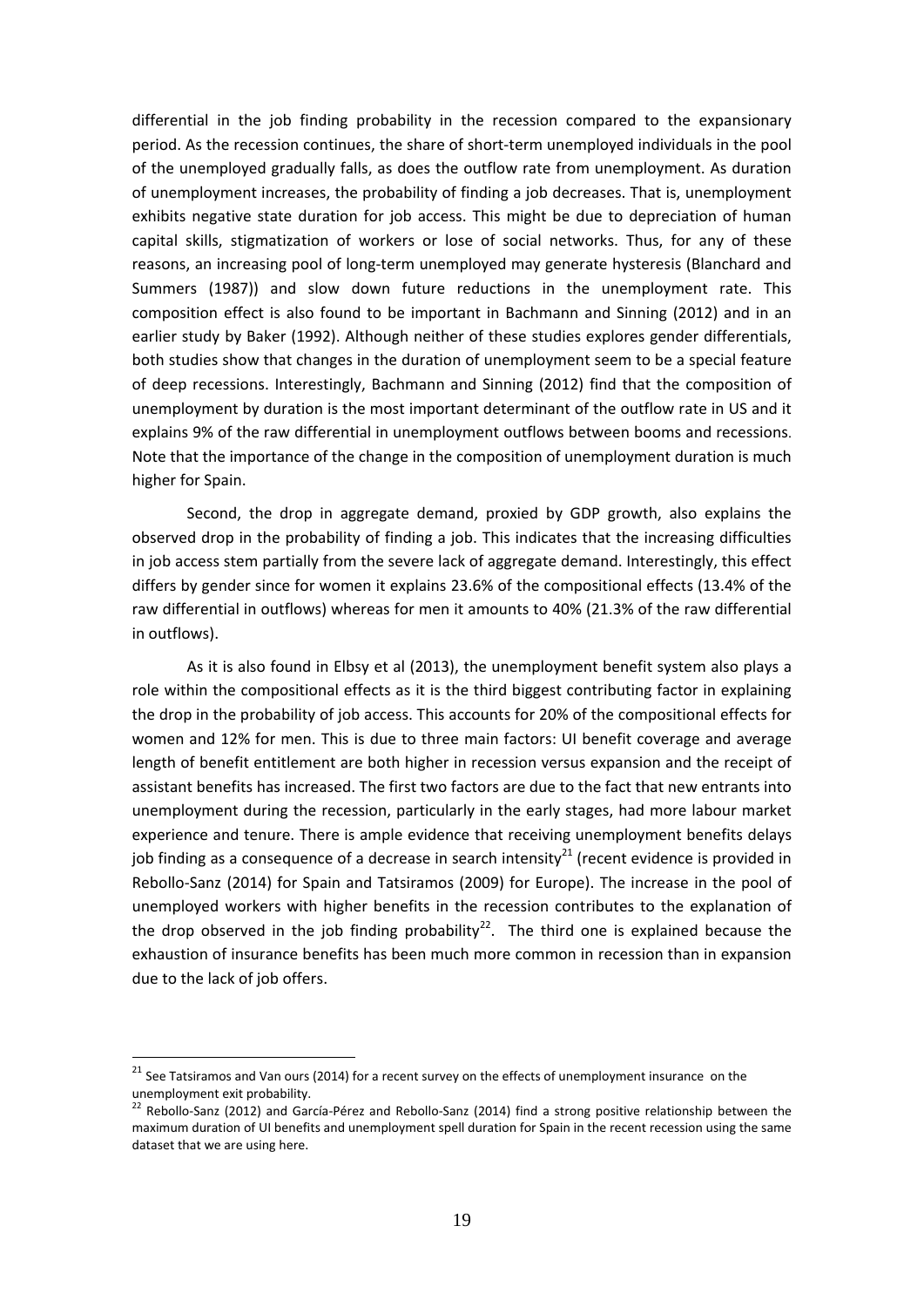Other minor changes in the composition of unemployment that lead to a drop in the probability of job access are the increased presence of immigrants, young and low educated workers and workers who previously held an indefinite contract within the pool of unemployed workers. This last result is due to the fact that liquidity constraints faced by workers with indefinite contracts are lower than those faced by fixed-term contract workers given that the former receive substantially higher severance payments when they are laid off. These results are highly interesting since they reject the hypothesis that unemployment duration increases in recession mainly due to the characteristics of the new mix of unemployed<sup>23</sup>. This result is in line with the one presented in Shimer (2012) who concludes that observable changes in the composition of the unemployed population explain little of the overall fluctuations in the job finding probability.

With respect to returns to the observed characteristics (non-compositional effects), the main determinant, common to men and women, that leads to a drop in the job finding probability is unemployment duration (34.4% for women and 43.4% for men). Moreover, a look at the detailed decomposition of the covariates that describe unemployment duration reveals that this result is driven by the group of short-term unemployed. This is so because the job finding probability of the short-term unemployed decreases dramatically in downturns relative to upturns, whereas the job finding probability for long-term unemployed hardly changes. This means that we cannot argue that the worsening of the negative state dependence is leading to hysteresis in Spain. But it is important to understand the sources of hysteresis when we combine it with the results presented for the composition effects. During the crisis, short-term unemployed workers have experience an important drop in the job finding probability increasing the pool of long term unemployment. Interestingly, Song and Von Watcher (2014) and Elsby et al. (2013) also find for US that the exit rates from long‐term non‐employment do not exhibit strong cyclical movement.

It is also remarkable to note that the contribution of unemployment benefits to the non‐compositional effects is negative, i.e., does not contribute to explain the observed drop in the unemployment exit rate. This is because during the crisis, the disincentive effects or the moral hazard effect of benefits have dropped. In the recession context, workers face higher uncertainty about the chances of receiving a job offer in the near future and they are more eager to accept a job offer even if unemployment benefits are not yet exhausted. Hence, our results do not support the principle that the unemployment benefit system should be particularly important to explain the large drop in the job finding probability<sup>24</sup>.

Other minor determinants also common to women and men are mainly related to individual characteristics such as being an immigrant and education level (basically low

<sup>&</sup>lt;sup>23</sup> That is, if groups than can typically expect relatively longer durations enter unemployment in proportionately greater number during a recession, the aggregate average unemployment duration will increase, though average unemployment duration at the individual level will remain hardly the same. As Baker (1982) does, we obtain that the variation in the composition of entrants is insufficient to drive the variation observed in aggregate unemployment duration.<br><sup>24</sup> This is in line with the recent research that suggests only modest impacts of UI extensions on the search effort

and duration of unemployment of unemployment insurance recipients (Schmieder, Von Wachter, and Bender 2012). Much of the impact of unemployment insurance on job search comes from reducing liquidity constraints than traditional job search disincentives.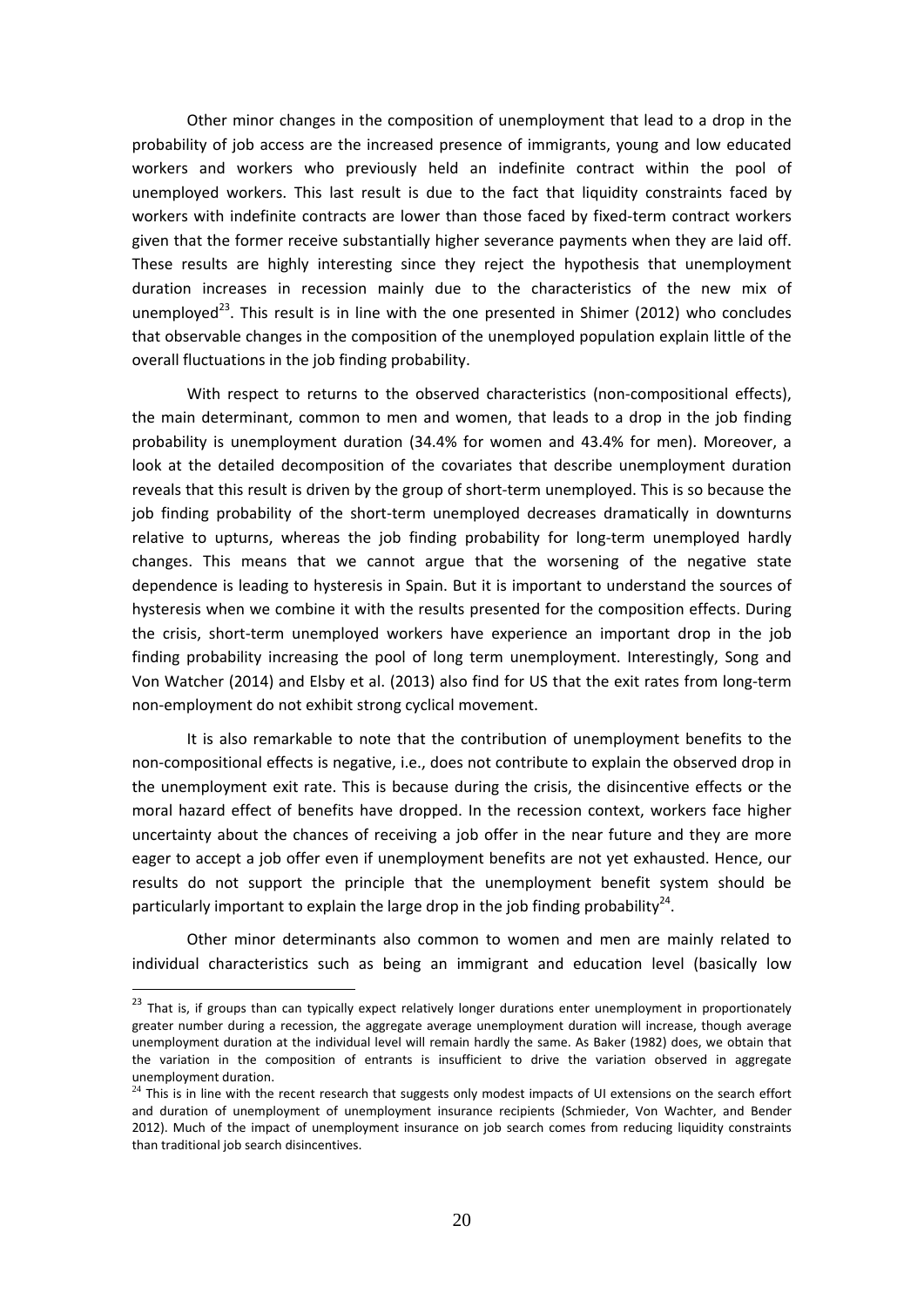educated and young workers and immigrants find it harder to exit unemployment). As for the case of unemployment ins, it emerges that some differences in coefficients, mainly related to the sector of activity -in particular to construction- and job qualification and education  $-$ in particular low skill and educated workers‐, help explain the drop in the job finding for men but not for women, and hence lead to the observed convergence in job finding rates.

In view of these results, our findings about gender differentials in unemployment outs in the downturn with respect to the previous upturn can be summed up as follows:

First, job finding probabilities are lower in the recession than in the expansionary period for both men and women but more so for men. Indeed, the probability of finding a job has decreased by around 15 pp. for men and 8 pp. for women. This different effect of coefficients has led to convergence in job access rates by gender.

Second, among the determinants of this drop, we find that negative state dependence, lack of demand and institutional unemployment features such as unemployment benefits are the main sources of such a drop for both men and women. Furthermore, the decline in unemployment outs has been accompanied by a record rise in long-term unemployment. This has resulted in a persistent residue of long-term unemployed persons with relatively weak search effectiveness, depressing the strength of a potential upcoming recovery. Moreover, there is a substantial gender differences in the role played by state dependence in the drop in job access rates, which is larger for men than for women.

Finally, the drop in the job access rate for people formerly employed in construction has been much greater for men than for women. Indeed, the different role played by state dependence together with the drop in job access for people previously employed in construction have been the main drivers for the convergence in job access rates by gender in the recent downturn compared to the previous upturn.

#### **8. Unemployment dynamics and gender differentials in the upcoming recovery: Counterfactual analysis**

So far we have shown that unemployment rates have increased to unprecedented levels during the current downturn and that this trend is closely related to the spectacular drop in unemployment outs. This has resulted in a persistent increase in the fraction of longterm unemployed workers, whose weak search effectiveness may generate hysteresis (Blanchard and Summers (1987)).

Indeed, there is a growing body of recent literature that considers a range of possible sources of hysteresis in the US Great Recession, such as sectoral mismatching, extension of unemployment insurance, negative state dependence and an increasing proportion of long‐ term unemployed (see Shimer (2012), Lazear and Spletzer (2012), Elsby et al (2010) among others). These authors find no clear evidence of unemployment outs being led by these structural sources<sup>25</sup>. Particularly, in relation to the increase in the proportion of long-term

<u>.</u>

<sup>&</sup>lt;sup>25</sup> They use a very different approach from the one taken in this paper. Particularly, they do not work with individual data and they follow a time series approach.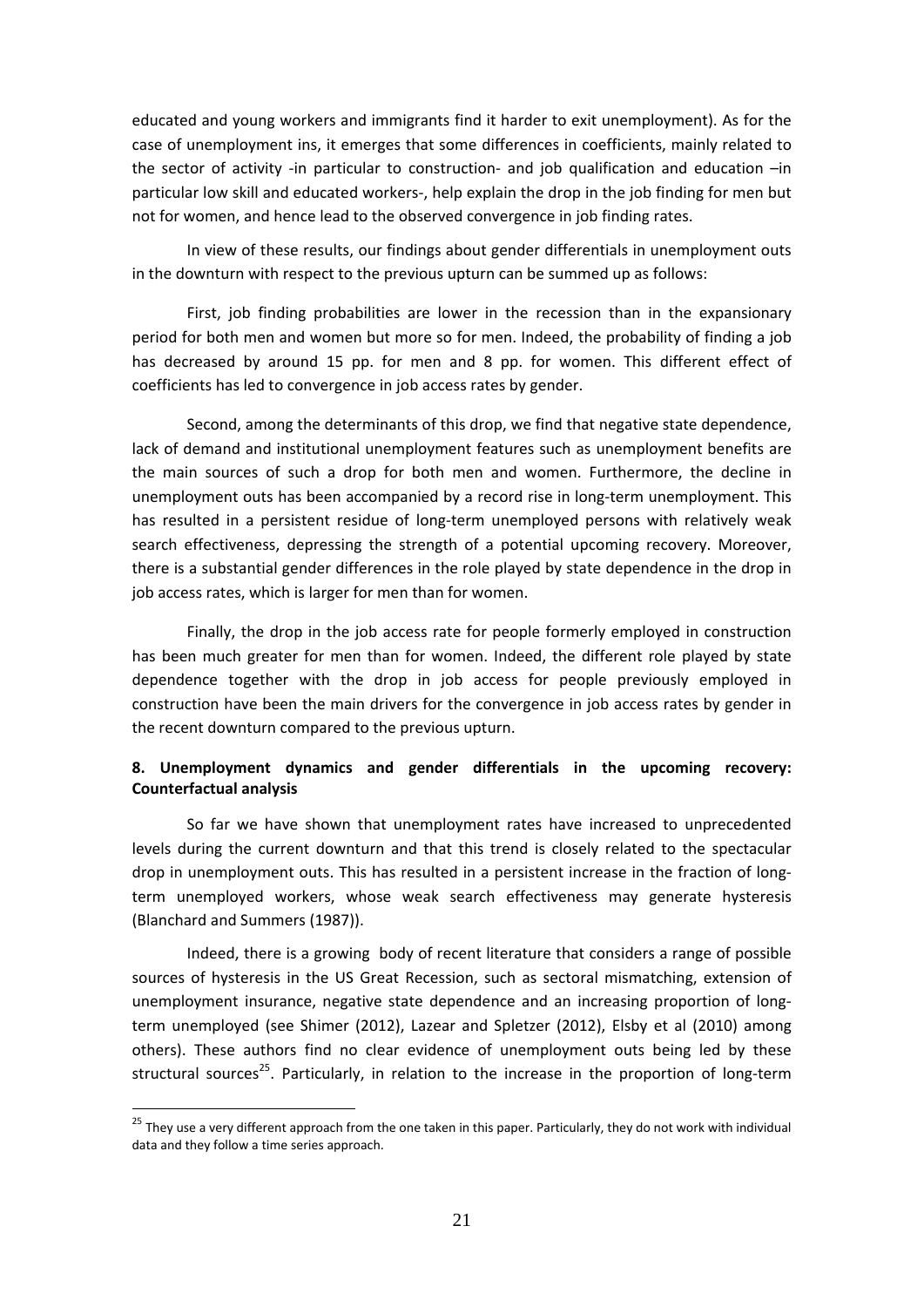unemployed, Elsby et al (2009) argue that long‐term unemployment is unlikely to lead to the degree of hysteresis seen in Europe since the 1980s. However, more recently, Barnichon and Figura (2014) find that, in contrast to the recession of the early 80s, a large increase in the proportion of long‐term unemployed has driven down aggregate matching efficiency to exceptionally low levels, leading to a breakdown of the standard matching function in the US and preventing unemployment from going down faster and participation from going up.

In any case, persistence of unemployment is far more significant in European countries, especially in some of them, such as Spain, where long-term unemployment has reached the unprecedented figure of 66% of all unemployed workers. Indeed, Hobijn (2012) finds rightward shifts in the Beveridge Curve of many European countries such as Portugal, Spain, Sweden and the UK, which suggests that sectoral mismatching may be an issue for recovery in these countries. Furthermore, they find that Spain has experienced a 50% decline in matching efficiency in the Great Recession, which is indicative of very substantial deterioration in its working situation.

From our analysis of the decomposition of unemployment outs we have learnt that there might be a sectoral mismatch, as layoff rates are higher for workers in the construction sector and workers previously employed in construction face greater difficulties in finding another job. Indeed, if this sector faces a structural decline in the upcoming recovery, sectoral mismatching might be an issue as (male) workers formerly employed in the construction sector would need to be relocated to other sectors. They may face difficulties in acquiring the training and education required for the new jobs available in the growing (primarily service) sectors. We also present some evidence that rules out the idea that the unemployment benefit system might be important in causing hysteresis. In any case, these two effects have been less important than the effect of the large proportion of long-term unemployed.

It is beyond the scope of this paper to determine whether the changes observed in the unemployment rate and in the gender gaps in unemployment rates are purely cyclical or structural. Nevertheless, we would like to explore whether it might be difficult for the unemployment rate to drop to pre‐recession levels even in the context of an upcoming expansionary cycle. To that end we propose to use our predicted unemployment outs in the upturn and in the downturn and use different scenarios to simulate the speed at which jobs will be found in the upcoming recovery and which type of workers will benefit more and less from that recovery.

#### *Prospects for the labour market – Some counterfactuals for the probability of finding a job*

Our specific purpose is to illustrate the potential importance of the compositional aspect for job access in the context of an eventual recovery. Hence, we propose an exercise that consists of using parameter estimates from expansion and recession to simulate the dynamics of a pool of unemployed workers under alternative scenarios. We are aware that our reduced duration model cannot offer an answer in terms of causal evaluation but we believe that it is still interesting to perform it to get an insight into the dynamics of the pool of unemployed workers at the onset of the economic recovery.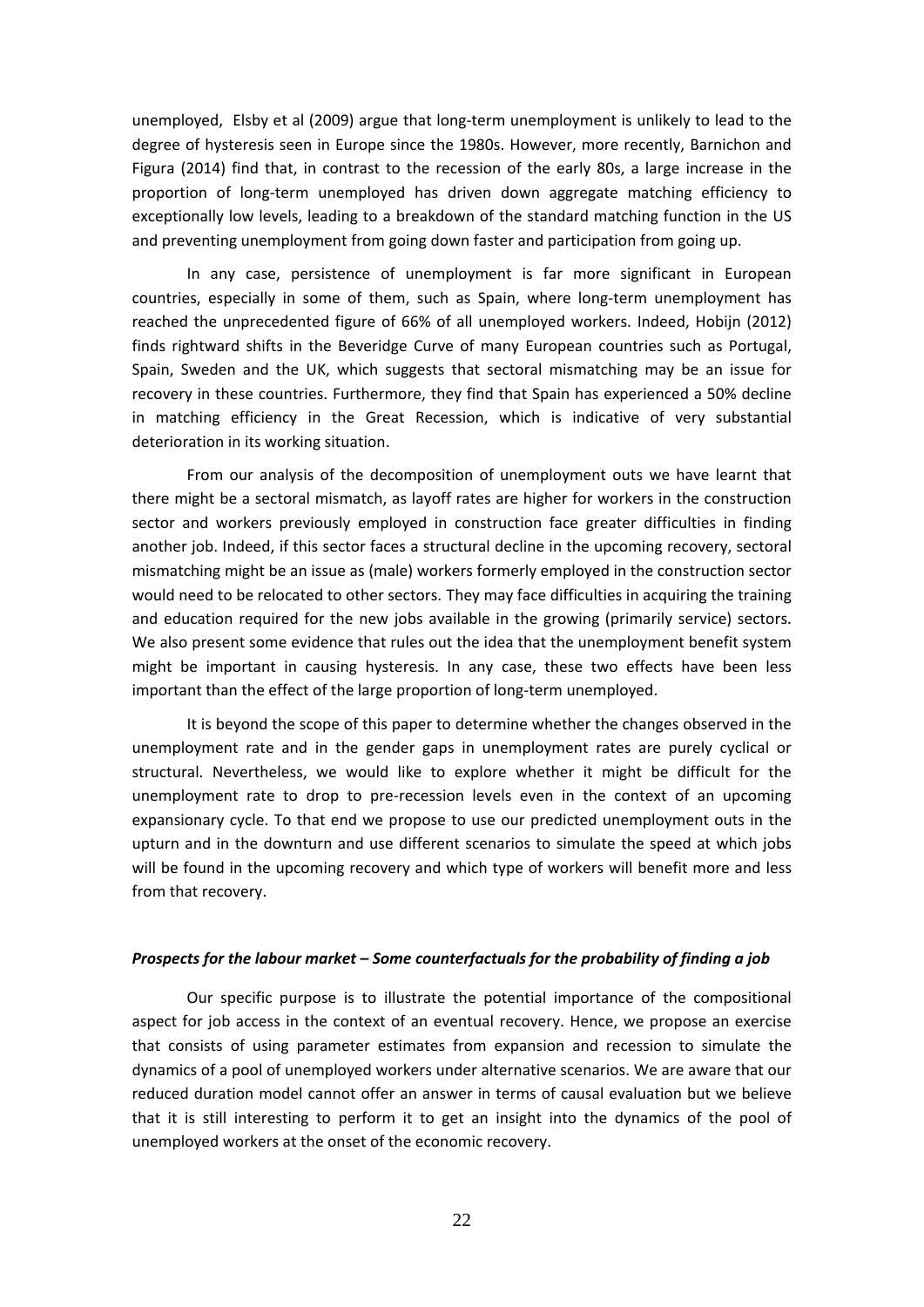More specifically, we simulate hazard rates from unemployment for 12 consecutive quarters under the following five scenarios:

- 1. Scenario 1 (expansionary pre‐recession context): we take the characteristics of the pool of unemployed workers in 2007 and parameter estimates corresponding to a model estimated using the period 2000‐2007.
- 2. Scenario 2 (expansionary pre‐housing boom context): we take the characteristics of the pool of unemployed workers in 2003 and parameter estimates corresponding to a model estimated using the period 2000‐2003. This scenario enables us to simulate the hazard rates from unemployment in an expansionary context without the specific features of the final stage of the housing boom.
- 3. Scenario 3 (recession context): we take the characteristics of the pool of unemployed workers in 2013 (the most recent pool of unemployed workers on which we have information using the CWLS) and parameter estimates corresponding to a model estimated using the recession period (2008‐2013). This scenario simulates the intensity of unemployment outs for the current pool of unemployed. For GDP growth, we attribute the quarterly GDP growth which is observed/expected for the 12 quarters corresponding to the years 2014-2016.<sup>26</sup>
- 4. Scenario 4 (counterfactual 1): we take the characteristics of the pool of unemployed workers in 2013 (the most recent pool of unemployed workers on which we have information) and parameter estimates corresponding to a model estimated using the previous expansionary period (2000‐2007). With this scenario our aim is to illustrate the hazard rates of the current sample of unemployed workers but in an expansionary context such as the pre‐recession one. As before, quarterly GDP growth is that which is observed/expected for the years 2014‐2016.
- 5. Scenario 5 (counterfactual 2): we take the sample of unemployed workers in 2013 and parameter estimates corresponding to a model estimated using the pre‐housing boom period – 2000‐2003. We exclude the final years of the housing boom (2004‐2007) because the upcoming recovery is highly unlikely to resemble that context. As before, quarterly GDP growth is that which is observed/expected for the years 2014‐2016.

Each worker's unemployment spell is simulated 1000 times over a 12‐quarter period. From each simulation we can construct individual unemployment dynamics, which are then used to compute survival probability rates in each quarter (Figure 7). For the latter simulation, time varying covariates are properly updated (i.e. age and the variables related to the UIB system). In addition, this exercise can also be executed for certain types of individual, in particular for individuals with different unemployment durations at the time when the simulation starts. We divide the pool of unemployed workers into four groups: (i) unemployed for 1-6 months; (ii) unemployed for 7-12 months; (iii) unemployed for 13-24 months; and (iv) unemployed for 25‐36 months. The panels of Figure 8 represent survival rates in

<u>.</u>

<sup>&</sup>lt;sup>26</sup> Using the information provided by the European Commission, the OECD and the FMI, annual expected growth in GDP for 2015 varies between 2.6% and 3%. For 2016 the official forecasts are very similar. Hence in our simulations, we use a quarterly GDP growth of 0.8%, i.e. an optimistic scenario.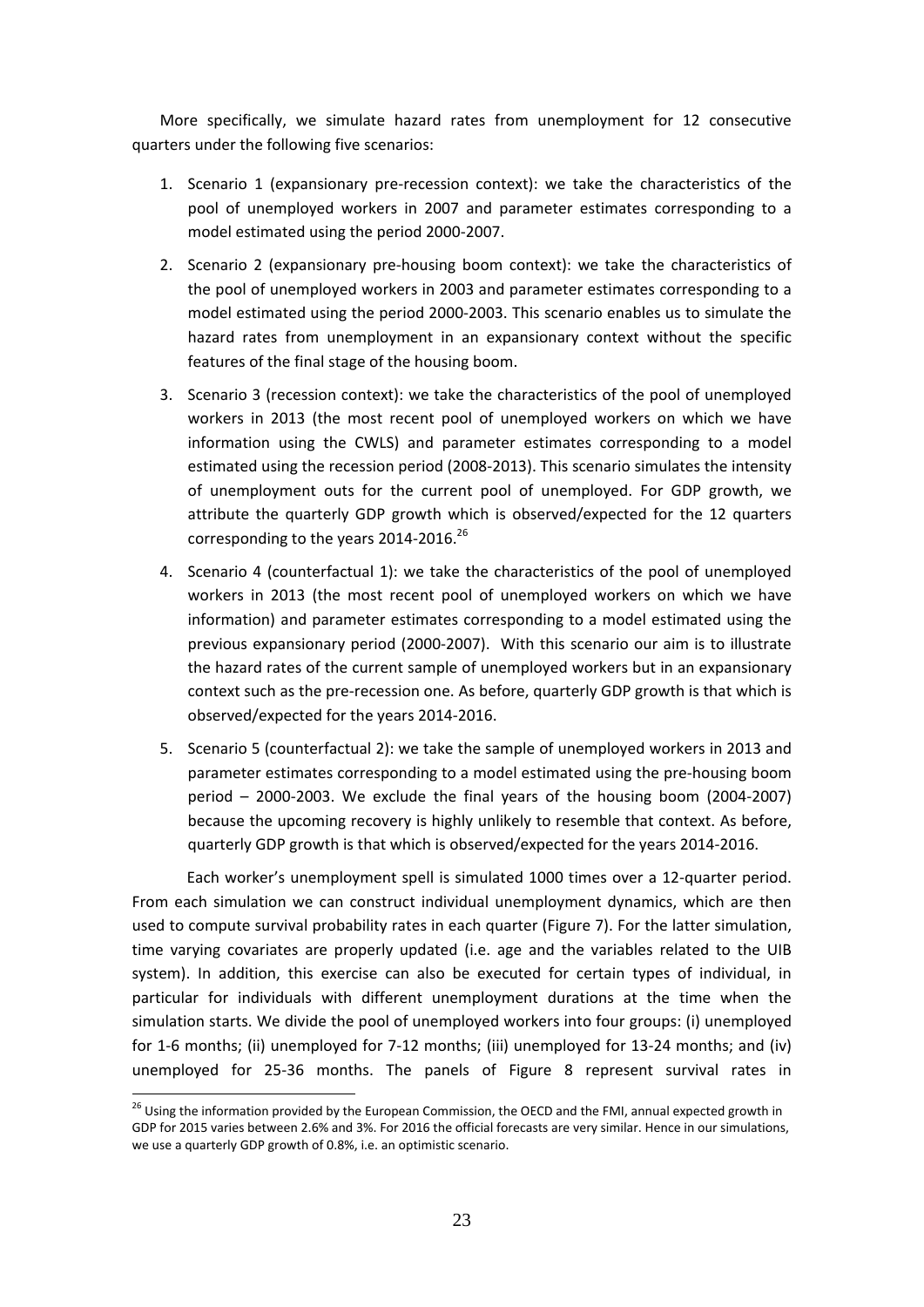unemployment for each group of unemployed workers for a 12‐quarter (3‐year) interval and for the five different scenarios described above.

Figure 7 reveals the following issues $^{27}$ :

- First, as expected, survival rates in unemployment strongly depend on whether the context is expansionary or recessionary, and this dependence is notably stronger for unemployed men than for the corresponding women. In an expansionary period such as the one Spain enjoyed in 2000‐2007, after 4 quarters (1 year) around 52% (42%) of women (men) would remain unemployed. But in a context of recession these survival rates would increase to 68% for women and 65% for men.
- Second, the two counterfactual exercises illustrate that even in an expansionary context such as the ones that Spain underwent before 2007, the characteristics of the pool of unemployed workers in 2013 would delay unemployment outs to a great extent. This is so for both men and women. The estimated survival rates in the two counterfactual contexts closely resemble the patterns observed in the recent recession context rather than in the former expansionary one, even though the parameters attributed correspond to an expansionary period.

To examine the second result in more depth we illustrate survival rates in the different scenarios for workers with different unemployment durations. The first two panels of Figure 8 represent estimated survival rates for workers with short unemployment durations (<6 months, and 7‐12 months), whereas the last two represent estimated survival rates for the long-term unemployed (1-2 years, 2-3 years). The following issues are worth noting:

- First and most importantly, the survival rates of long term unemployed workers are much higher than those estimated for the pool of short-term unemployed: around 60% of the long-term male and female unemployed workers would still remain unemployed in a 2year span. Furthermore, estimated survival rates for the group of LTU do not depend much on the context (expansionary/recessionary), but rather stay very high independently of the sign of the business cycle.
- Second, survival rates for the group of short-term unemployed, and in particular for men, are more affected by the economic context (expansion/recession) than those observed for the LTU. Indeed, survival rates for short-term male unemployed workers in the two counterfactual exercises are closer to those estimated for the expansionary periods than for the recession years. The explanation for this is that for short-term unemployed workers state dependence is not a major barrier to job access. The fact that this is particularly so for men rather than women is because, as shown in the previous section, the impact of

<u>.</u>

<sup>&</sup>lt;sup>27</sup> It can be checked how far the Spanish scenario by the end of 2014 (which is already known) resembles any of those depicted in Figure 7: average quarterly flows of Spanish workers from unemployment to employment in 2014 amounted to 20% for men and 18% for women (see

http://www.ine.es/dyngs/INEbase/es/operacion.htm?c=Estadistica\_C&cid=1254736176907&menu=resultados&idp =1254735976595). From our simulated model we find that the job-finding probability in the first year, i.e. 2014, is likely also to be around 18.5% for men and 19% for women.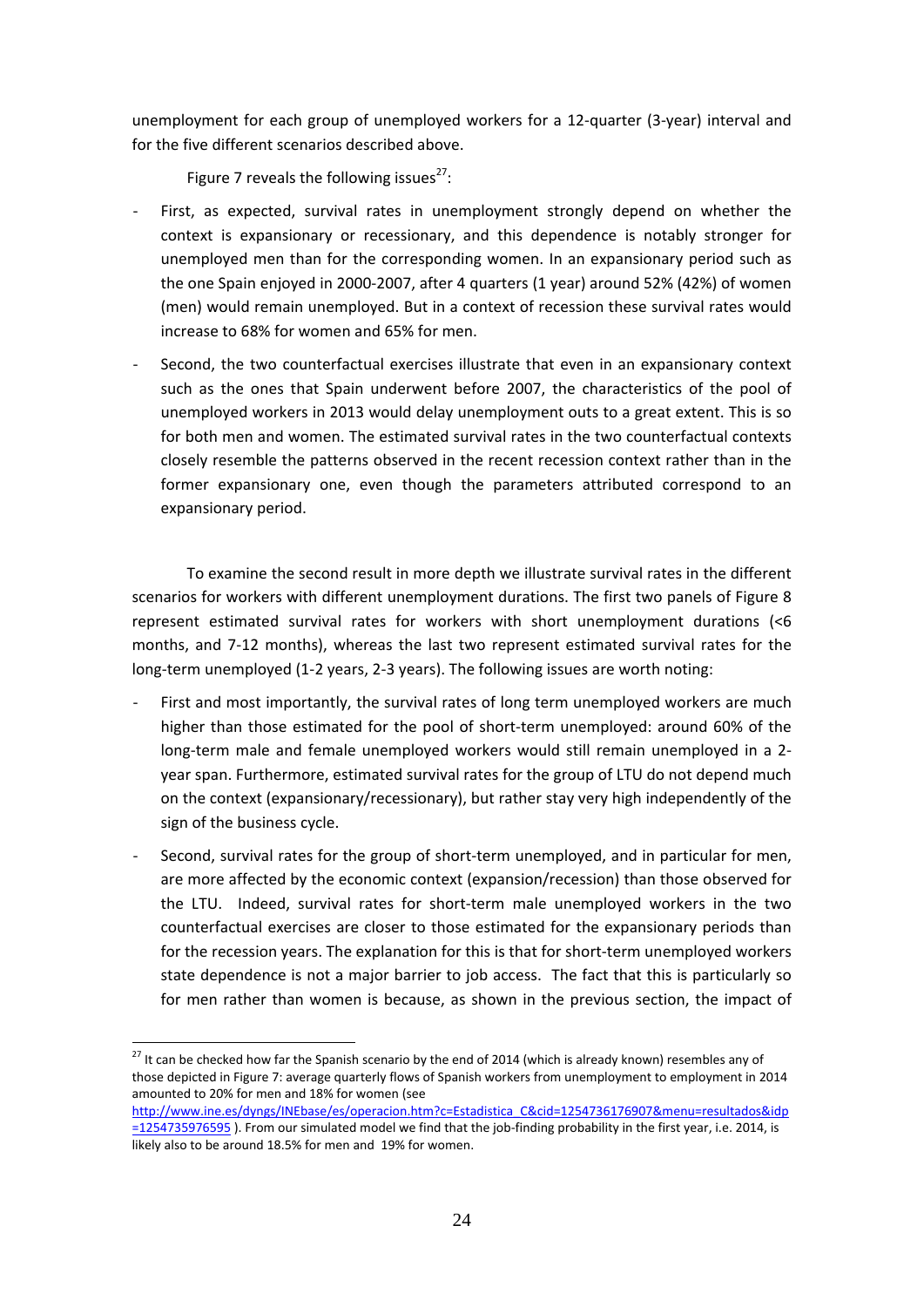economic activity is much stronger for men than for the corresponding women. Notwithstanding this, unemployment outflows for women are clearly higher for the short‐ term unemployed than for the long-term unemployed, although the economic context is not as significant as for men.

These results lead us to conclude that in any upcoming recovery unemployment outs will particularly affect short-term male unemployed workers. Long-term unemployed individuals will face enormous difficulties in accessing jobs, in both upturn and downturn contexts. This may be because of sectoral mismatching, weaker job search effectiveness among this group of workers, depreciation of their human capital, etc. Given that at present 64% of all unemployed workers are long‐term unemployed, the rate of unemployment is expected to remain high for many years, even in a strong recovery framework. Implementation of successful, active policies directed at retraining and relocating LTU workers are, however, expected to alleviate this problem.

#### **9. Summary and Conclusions**

The 2007 recession has had a disproportionately negative effect on working men compared to working women. As Sahin et al (2010) report, from the start of the recession in December 2007 to January 2010, payroll employment in the USA decreased by 8.2% for men and by only 3.7% for women. In Europe, Spain is second only to Greece as the country where the recent recession has destroyed most jobs: 3.8 million, around 18% of the whole workforce. However, 25% of all jobs done by men have been lost during the recession compared to only 10% of those done by women.

Although information on aggregate employment destruction is necessary, is not sufficient in itself to account for labour market outcomes for men and women. Gender differences in gross labour market flows from unemployment to employment (unemployment outs) and from employment to unemployment (unemployment ins) help identify gender differences in the mechanisms that underlie job losses and job access. This paper compares gender differences in the behaviour of unemployment ins and outs in Spain in the Great Recession with the previous upturn.

This is done by using a longitudinal database extracted from Social Security Records (CWLS) from 2000 to 2013 which offers detailed information on all employment and unemployment records for individuals throughout their labour market trajectories.

#### Our results confirm the following:

Overall, unemployment ins have remained barely constant for females but rather have increased in around 1.5 pp for males. This different behaviour has led to a convergence in layoff rates by gender. To understand the underlying process, it must be noted that the current crisis has led to a substantial change in the composition of employment: Workers who kept their jobs during the recession are those with higher human capital and more stable jobs. This positive selection process has been stronger for females than for males,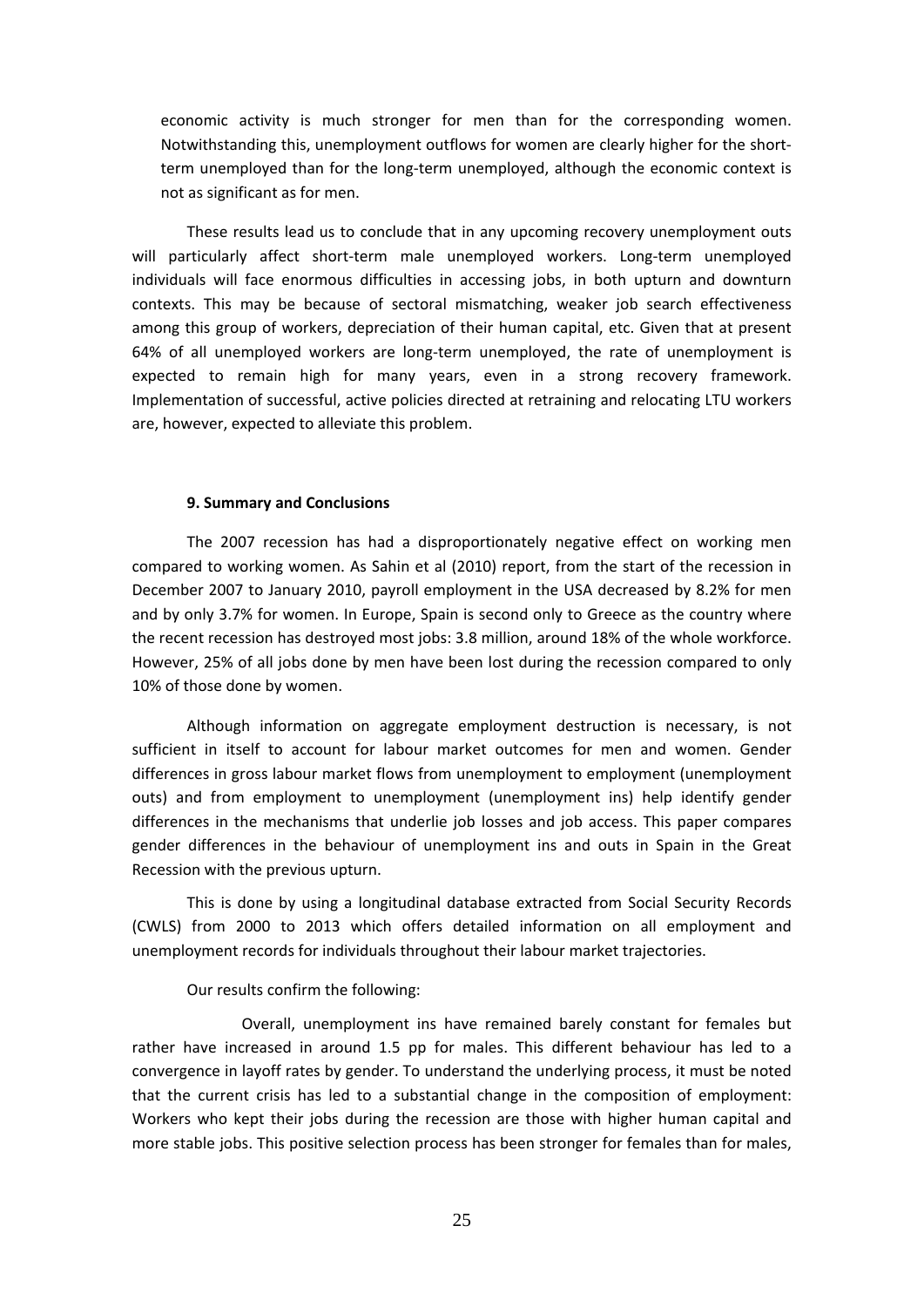which explains a (small) fraction of the observed convergence in layoff rates mentioned before. Second, job characteristics, such as temporary contracts, working in the public sector, and other individual characteristics such as low tenure and low educated workers lead to a higher layoff risk during the downturn than during the upturn. This effect is stronger for men than for women. In addition, the end of the housing boom, which has led to a sizable number of layoffs, has hit male employment disproportionately. These are in fact the main drivers in explaining the decrease in gender differentials in layoff rates.

With respect to unemployment outs, we document a huge drop in job access rates in recession as compared to expansion: the probability of finding a job has decreased by around 15 pp. for men and 8 pp. for women. This different behaviour explains the observed convergence in job access rates by gender in the last years. Among the determinants of this drop, we find that negative state dependence, lack of demand, institutional unemployment features such as unemployment benefits and the sector of activity in the former job, are the main sources of such a drop for both men and women but more so for men. Furthermore, the decline in unemployment outs has been accompanied by a record rise in long-term unemployment. This is likely to result in a persistent residue of long‐term unemployed persons with relatively weak search effectiveness, depressing the strength of the recovery. The different role played by state dependence together with the drop in job access for people previously employed in construction have been the main drivers for the convergence in job access rates by gender in the recent downturn compared to the previous upturn.

Our simulations show that in any upcoming recovery unemployment outs will affect particularly short‐term (male) unemployed workers, as males respond more to cyclical forces than women. Long‐term unemployed individuals will face enormous difficulties to access a job even in an expansionary context, as their job access difficulties remain very high in upturn and downturn contexts. Given that at present 64% of all unemployed workers are long‐term unemployed, the rate of unemployment is expected to remain high for many years, even in a strong recovery framework. Implementation of successful, active policies directed at retraining and relocating LTU workers are, however, expected to alleviate this problem.

Hence, the bottom line is that the Spanish economy, as other European countries, faces two major jobs challenges. The first is the need for strong economic recovery to increase vacancy creation, hiring, and create a sustained jobs expansion. The second is the need for policies to address structural labor market problems to improve the matching of job seekers to new job openings and to assist in the labor market adjustments of the long‐term unemployed.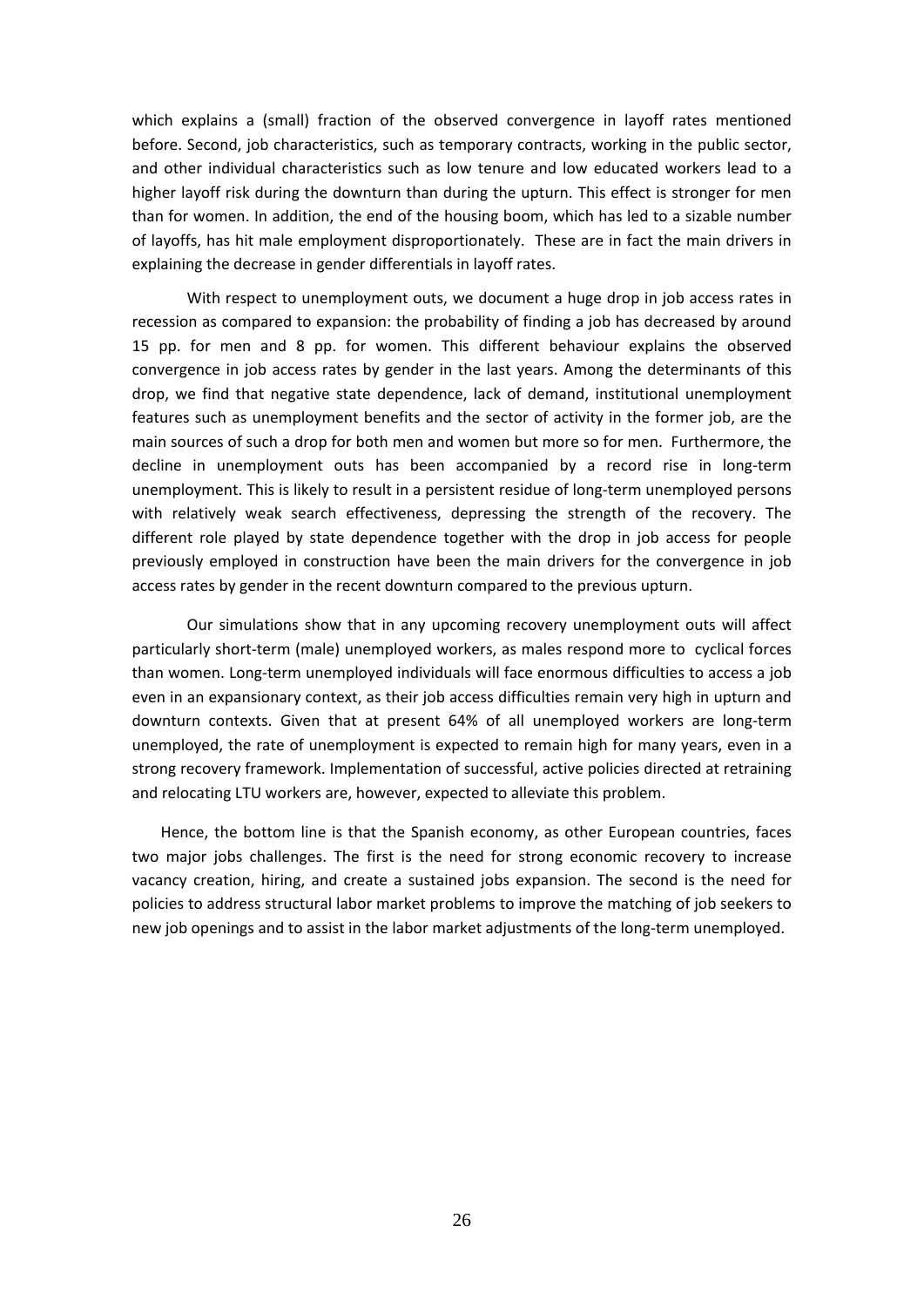#### *References*

- Albanesi, S. & Sahin, A. (2013): "The Gender Unemployment Gap," CEPR Discussion Papers 9448, C.E.P.R. Discussion Papers.
- Azmat, G. & Guell, M. and Manning, A. (2006): "Gender gaps in unemployment rates in OECD countries", *Journal of Labor Economics*, Vol. 24, No. 1, 01.2006, p. 1‐37.
- Bachmann, R.& Sinning, M. (2012). "Decomposing the Ins and Outs of Cyclical Unemployment," IZA Discussion Papers 6362, Institute for the Study of Labor (IZA).
- Bachmann R. & Bechara P. & Kramer A. & Rzepka, S. (2014): "Labour Market Dynamics and Worker Heterogeneity During the Great Recession – Evidence from Europe," Ruhr Economic Papers 0499, Rheinisch‐Westfälisches Institut für Wirtschaftsforschung, Ruhr‐Universität Bochum.
- Baffoe-Bonnie, J. & Ezeala-Harrison, F. (2005): "Incidence and duration of unemployment spells: Implications for the male‐female wage differentials," *The Quarterly Review of Economics and Finance*, Elsevier, vol. 45(4‐5), pages 824‐847, September.
- Barnichon R. & Figura A. (2013): "Labour Market Heterogeneity and the Aggregate matching function" Economics Working Papers 1395, Department of Economics and Business, Universitat Pompeu Fabra.
- Bentolila, S. et al., Cahuc, P., Dolado J.J. & Le Barbanchon T. (2012): "Two Tier Labour Markets in the Great Recession: France Versus Spain". *The Economic Journal* 122 (562): F155‐ F187.
- Blanchard O.J. & Diamond, P. (1990): "The Cyclical Behaviour of the Gross Flows of U.S. Workers," *Brookings Papers on Economic Activity*, Economic Studies Program, The Brookings Institution, vol. 21(2), pages 85‐156.
- Bover O. & Arellano M. & Bentolila, S. (2002): "Unemployment Duration, Benefit Duration and the Business Cycle," *Economic Journal*, Royal Economic Society, vol. 112(479), pages 223‐265, April.
- Davis, S.J. & Haltiwanger, J.C., (1992): "Gross Job Creation, Gross Job Destruction, and Employment Reallocation" *The Quarterly Journal of Economics*, MIT Press, vol. 107(3), pages 819‐63, August.
- Darby, M.R & Haltiwanger, J.C & Plant, M.W, (1985): "Unemployment Rate Dynamics and Persistent Unemployment under Rational Expectations," *American Economic Review*, American Economic Association, vol. 75(4), pages 614‐37, September.
- Dolado, J.J. & García‐Peñalosa, C. & De La Rica, S. (2013): "On Gender Gaps And Self‐Fulfilling Expectations: Alternative Implications Of Paid‐For Training," *Economic Inquiry*, Western Economic Association International, vol. 51(3), pages 1829‐1848, 07.
- Giuseppe B. & Blau F. & Kahn L., (2007): "Labor market institutions and demographic employment patterns," *Journal of Population Economics*, Springer, vol. 20(4), pages 833‐867, October.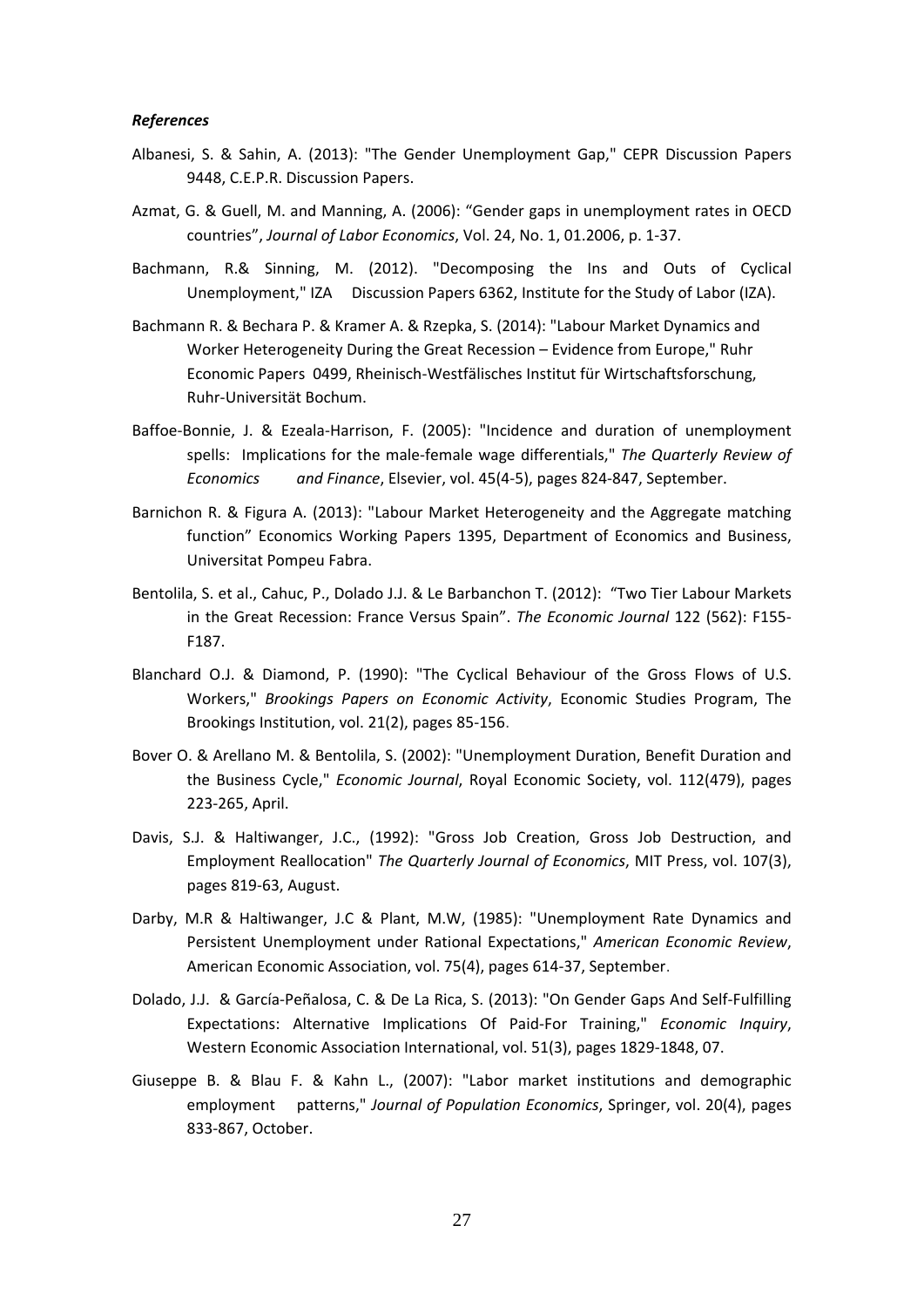- Datta Gupta, N., R. Oaxaca and N. Smith (2006): Swimming Upstream, Floating Downstream: Comparing Women's Relative Wage Progress in the United States and Denmark, *Industrial and Labor Relations Review,* Vol. 59 (2), pages 243‐266.
- Elsby, M. & Hobijn, B. & Sahin, A. (2009): "The ins and Outs of Cyclical Unemployment" *American Economic Journal: Macroeconomics*, 1, pages 84‐110.
- Elsby, M. & Hobijn, B. & Sahin, A. (2010): "The Labour Market in the Great Recession" *Brookings Papers on Economic Activity*, Economic Studies Program, The Brookings Institution, vol. 41(1(Spring), pages 1‐69.
- Elsby, M. & Hobijn, B. & Sahin, A. (2013): "Unemployment Dynamics in the OECD", *The Review of Economics and Statistics*, MIT Press, vol. 95(2), pages 530‐548, May
- Fujita, S. & Ramey, G. (2009): "The Cyclicality Of Separation And Job Finding Rates," *International Economic Review*, Department of Economics, University of Pennsylvania and Osaka University Institute of Social and Economic Research Association, vol. 50(2), pages 415‐430, 05.
- García‐Pérez J.I (2008): "La Muestra Continua de Vidas Laborales: una guía de uso para el análisis de transiciones" Revista de Economía Aplicada Número E‐1 (vol. XVI), 2008, pages. 5‐28
- García‐Pérez J.I and Rebollo‐Sanz Y.F (2014): "Are Unemployment Benefits harmful to the stability of working careers? The case of Spain" *SERIEs, Spanish Economic Association*, vol. 6(1), pages 1‐41, March.
- Gardeazabal J. & Ugidos, A. (2004):"More on Identification in Detailed Wage Decompositions" *The Review of Economics and Statistics*, MIT Press, vol. 86(4), pages 1034‐1036, November.
- Hairault, J.O. & Le Barbanchon, T. & Sopraseuth, T.: (2015) "The Cyclicality of the Separation and Job Finding Rates in France", *European Economic Review 76, pages 60‐84*
- Horrace, W.C. & Oaxaca, R.L., (2006) "Results on the bias and inconsistency of ordinary least squares for the linear probability model" *Economics Letters*, Elsevier, vol. 90(3), pages 321‐327, March.
- Jenkins, S. (1995): "Easy Estimation Methods for Discrete Time Duration Models", *Oxford Bulletin of Economics and Statistics*, 57(1), pp.129‐137.
- Juhn, C., K. Murphy and B. Pierce (1991), "Accounting for the Slowdown in Black‐White Wage Convergence", Chapter 4 in *Workers and Their Wages: Changing Patterns in the U.S. (American Enterprise Institute)*
- Kroft K. & Lange F. & Notowidigdo M.J & Katz, L.F (2014): "Long‐Term Unemployment and the Great Recession: The Role of Composition, Duration Dependence, and Non‐ Participation," NBER Working Papers 20273, National Bureau of Economic Research.
- Lazear E.P. & Spletzer, J.R (2012): "The United States labor market: status quo or a new normal?," Proceedings - Economic Policy Symposium - Jackson Hole, Federal Reserve Bank of Kansas City, pages 405‐451.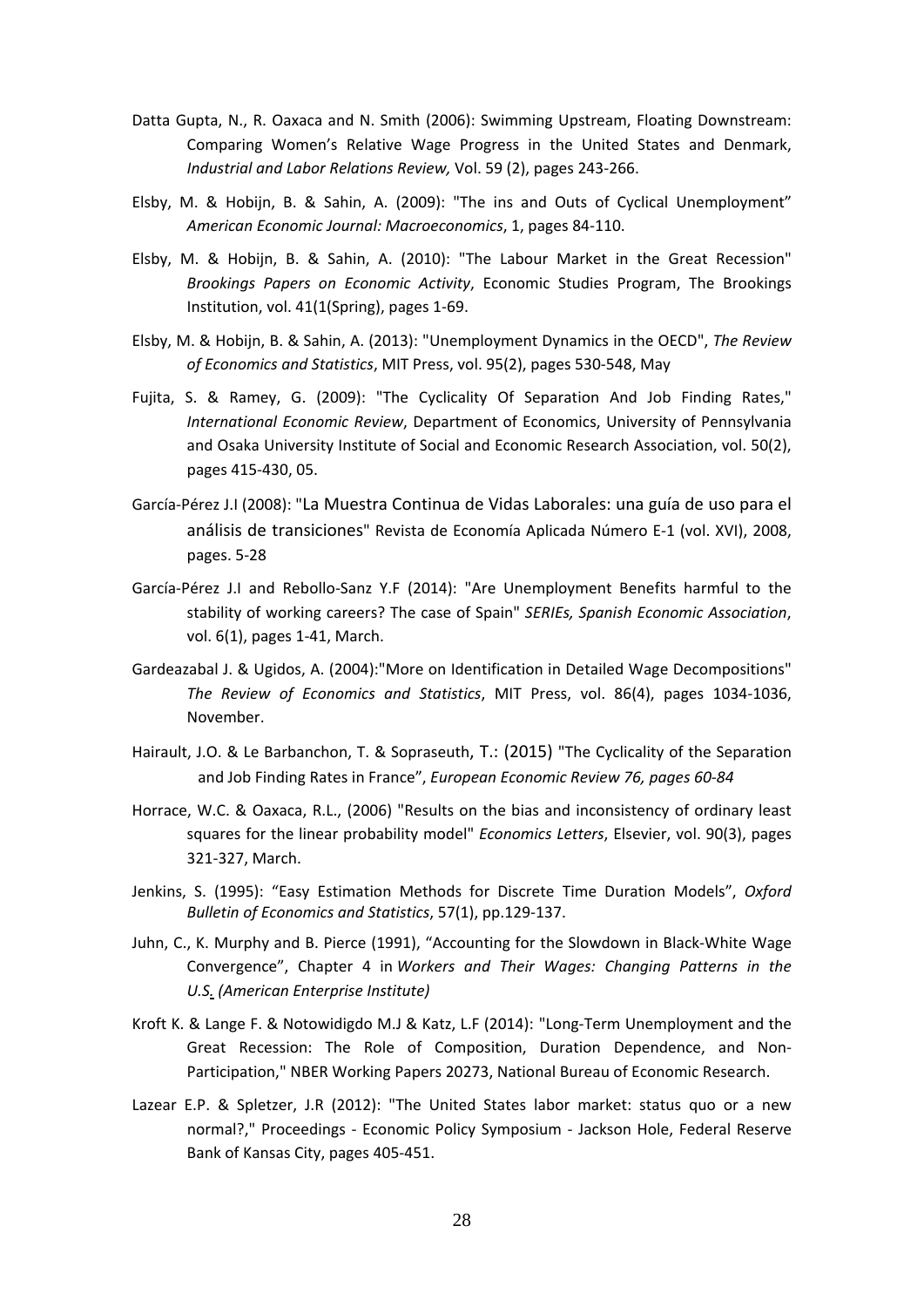- Petrongolo, B. & Pissarides, C. A. (2008): "The Ins and Outs of European Unemployment," *American Economic Review*, American Economic Association, vol. 98(2), pages 256‐62, May.
- Rebollo‐Sanz, Y.F (2012): "Unemployment insurance and job turnover in Spain" *Labour Economics*, Elsevier, vol. 19(3), pages 403‐426.
- Sahin, A., & Song, J. & Hobijn, B. (2010): "The unemployment gender gap during the 2007 recession," *Current Issues in Economics and Finance*, Federal Reserve Bank of New York, vol. 16(Feb).
- Schmieder J.F. & Von Wachter, T. & Bender, S. (2012: "The Long‐Term Effects of UI Extensions on Employment," *American Economic Review*, American Economic Association, vol. 102(3), pages 514‐19, May.
- Shimer, R. (2012): "Reassessing the Ins and Outs of Unemployment," *Review of Economic Dynamics*, Elsevier for the Society for Economic Dynamics, vol. 15(2), pages 127‐148, April.
- Silva, J.I. & Vázquez‐Grenno, J. (2013): "The ins and outs of unemployment in a two‐tier labor market," *Labour Economics*, Elsevier, vol. 24(C), pages 161‐169.
- Song, J. and Von Wachter, T. (2014): "Long‐Term Nonemployment and Job Displacement" Jackson Economic Policy Symposium – Jackson Hole Symposium
- Tatsiramos, K. (2009): "Unemployment Insurance in Europe: Unemployment Duration and Subsequent Employment Stability," *Journal of the European Economic Association*, MIT Press, vol. 7(6), pages 1225‐1260, December.
- Tatsiramos, K. & Ours, J.C. (2014): "Labor Market Effects Of Unemployment Insurance Design," *Journal of Economic Surveys*, Wiley Blackwell, vol. 28(2), pages 284‐311, 04.
- Theodossiou, I. & Zangelidis, A., (2009): "Should I stay or should I go? The effect of gender, education and unemployment on labour market transitions," *Labour Economics*, Elsevier, vol. 16(5), pages 566‐577, October.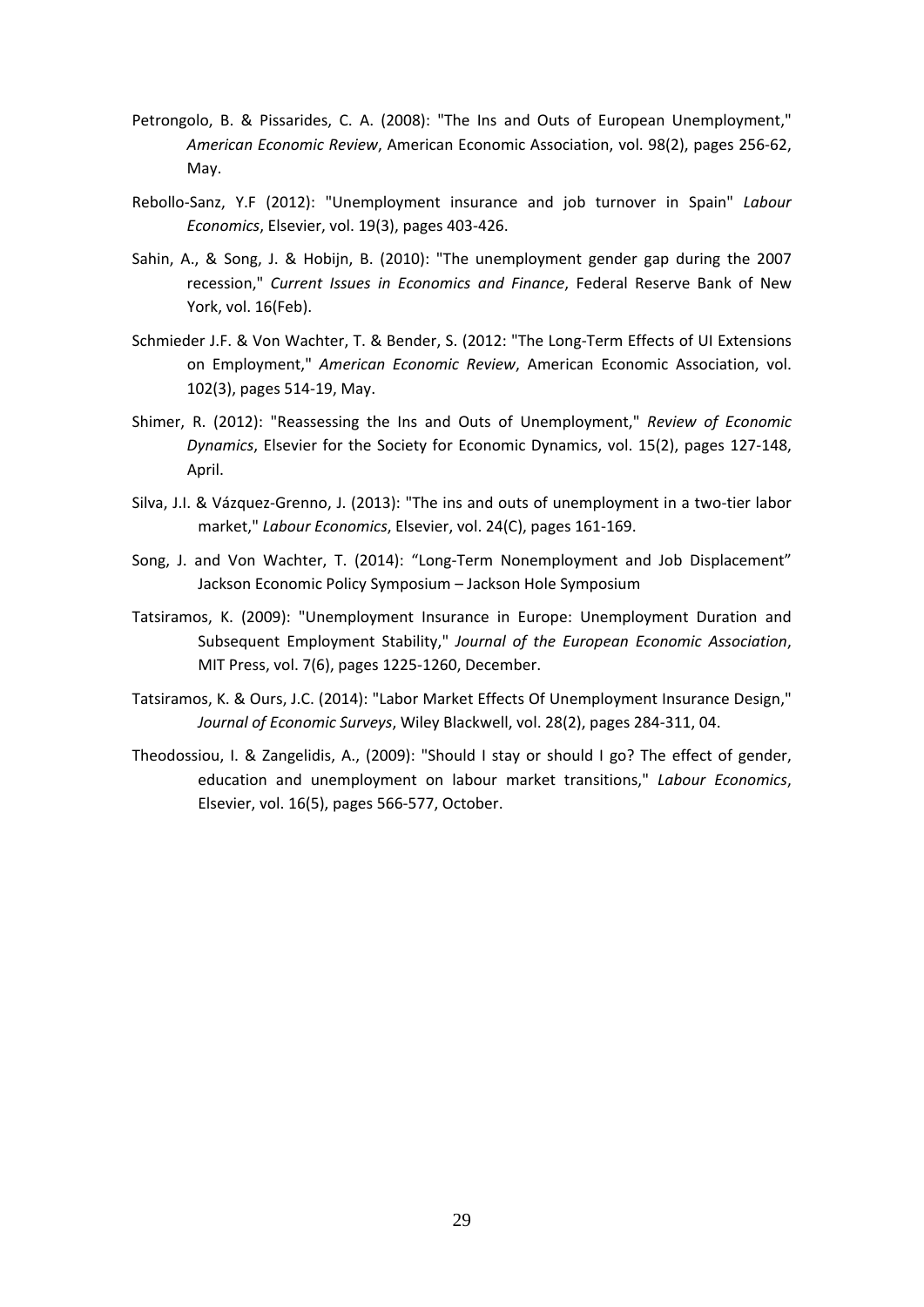Figures and Tables

Figure 1



Figure 2







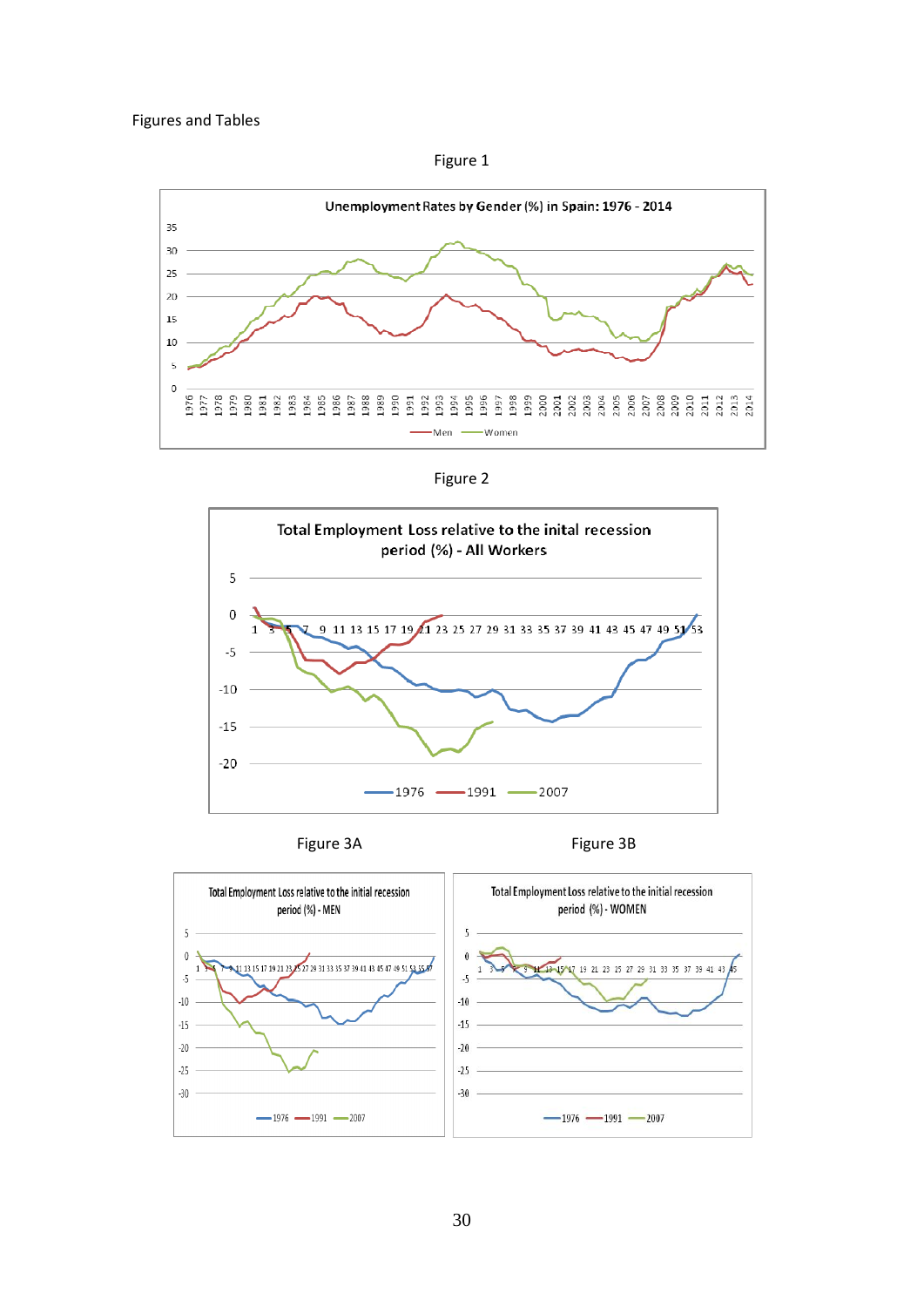



Figure 5: Annual Average of Quarterly Unemployment Outs (by Gender and Type of Contract)

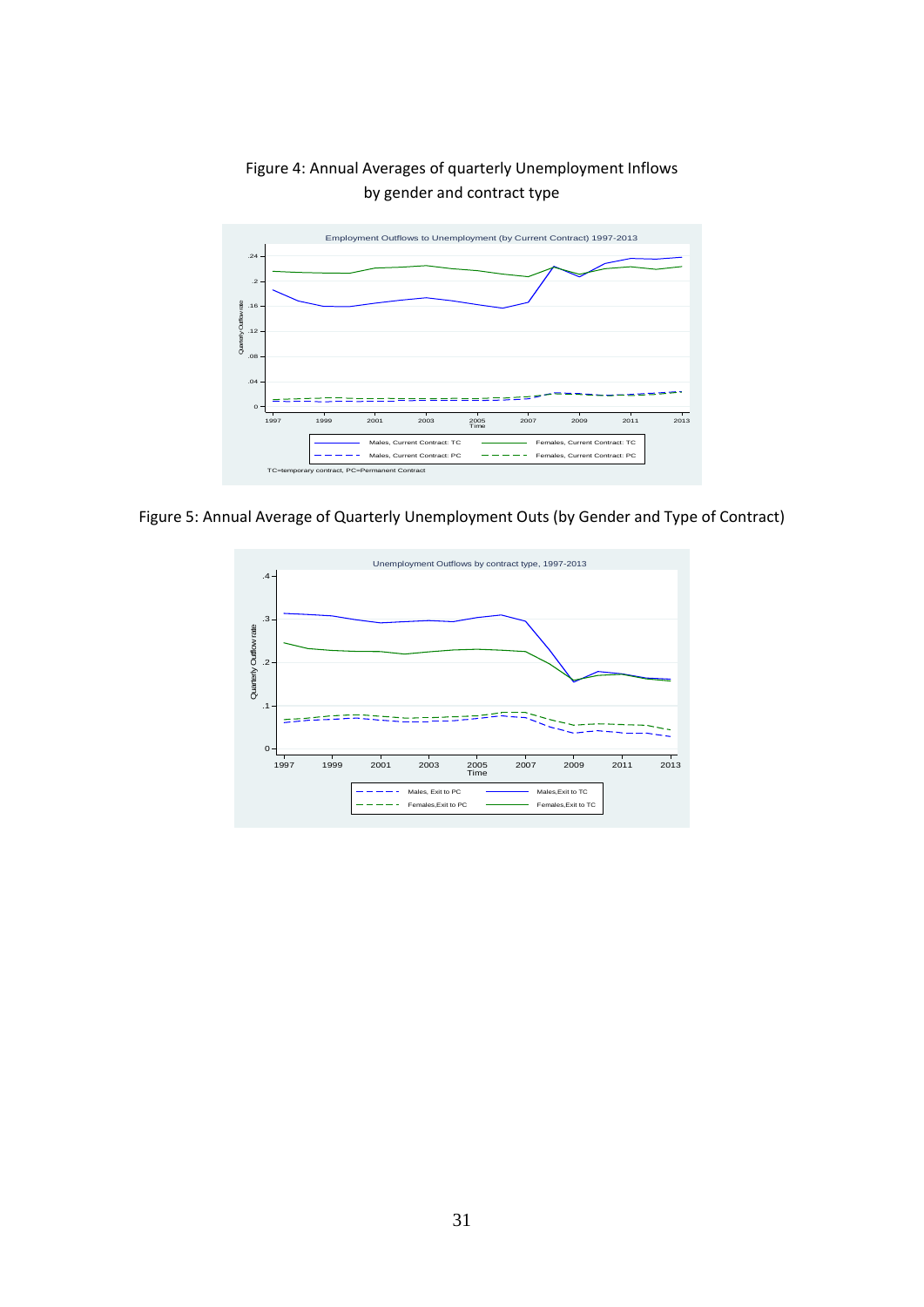Figure 6: Change in ins and outs of unemployment during the crisis



Figure 7: Unemployment Survival Rates along 12 quarters – All Unemployed Workers in the Sample

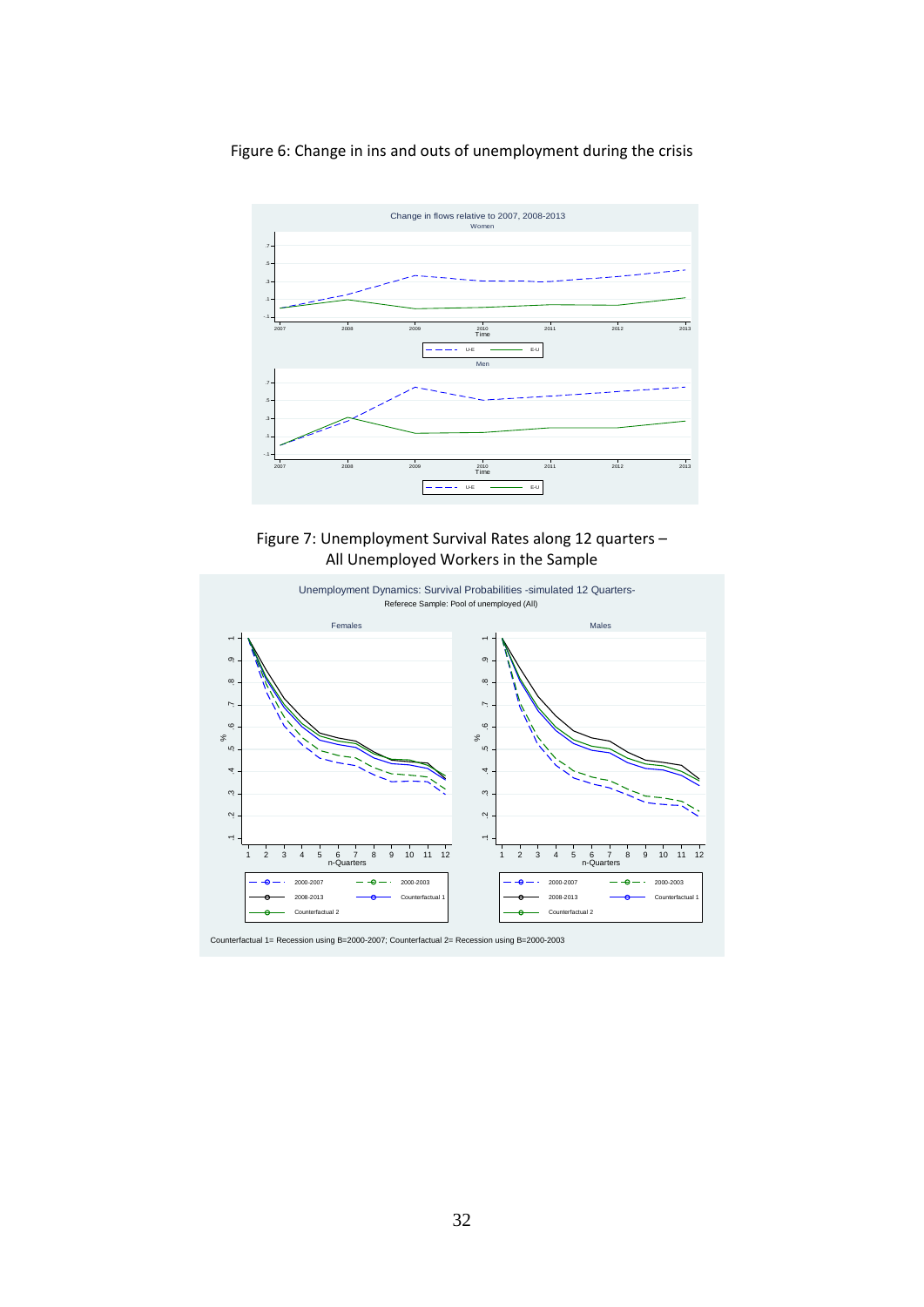#### Figure 8: Estimated Unemployment Survival Rates by Duration of Unemployment

#### **Panel a: Short‐term**



#### **Panel b: Long‐Term**

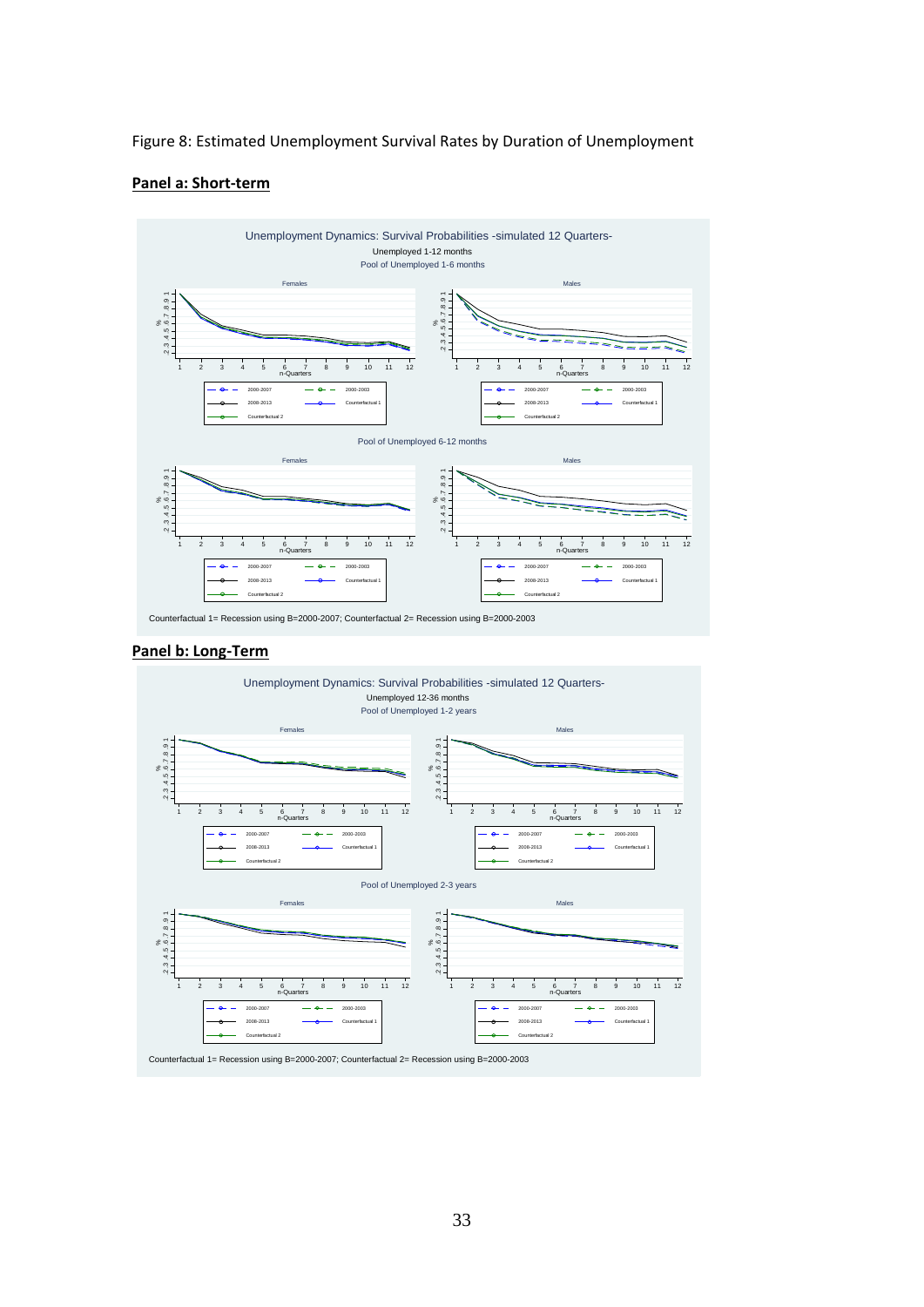|                              |                            | 2000-2007      |              | 2008-2013      |              |
|------------------------------|----------------------------|----------------|--------------|----------------|--------------|
|                              |                            | <b>Females</b> | <b>Males</b> | <b>Females</b> | <b>Males</b> |
| Age                          | $30$                       | 29%            | 27%          | 20%            | 18%          |
|                              | 30-45                      | 47%            | 45%          | 50%            | 50%          |
|                              | $>45$                      | 22%            | 28%          | 30%            | 31%          |
| Experience                   |                            | 37             | 46           | 38             | 44           |
| Tenure                       | 1-3 months                 | 13%            | 12%          | 10%            | 9%           |
|                              | 4-6 months                 | 16%            | 14%          | 13%            | 11%          |
|                              | 6-12 months                | 18%            | 17%          | 16%            | 15%          |
|                              | 12-24 months               | 8%             | 8%           | 9%             | 8%           |
|                              | 24-36 months               | 11%            | 11%          | 13%            | 12%          |
|                              | 36-60 months               | 15%            | 16%          | 19%            | 19%          |
|                              | >60 months                 | 15%            | 19%          | 17%            | 22%          |
| Contract                     | Full-time TC               | 31%            | 29%          | 26%            | 24%          |
| <b>Types</b>                 | Full-time PC               | 69%            | 70%          | 73%            | 75%          |
|                              | Part-time                  | 21%            | 5%           | 27%            | 9%           |
| <b>Temporary Help Agency</b> |                            | 1.3%           | 1.2%         | 0.7%           | 1%           |
| Sectors*                     | Agr                        | 0.2%           | 0.1%         | 0.4%           | 0.5%         |
|                              | Ind                        | 11%            | 24%          | 8%             | 21%          |
|                              | Constr.                    | 2%             | 16%          | 2%             | 12%          |
|                              | Commerce+Hotels            | 26%            | 19%          | 27%            | 22%          |
|                              | Transport+Commu+Rent       | 4%             | 7%           | 3%             | 8%           |
|                              | <b>Financial Servs</b>     | 3%             | 3%           | 3%             | 3%           |
|                              | <b>Construction Servs</b>  | 1%             | 1%           | 0.8%           | 0.6%         |
|                              | Serv+Computers+Tech. Servs | 15%            | 10%          | 16%            | 12%          |
|                              | Education+Health+Culture   | 22%            | 7%           | 25%            | 9%           |
|                              | <b>Other Services</b>      | 12%            | 8%           | 12%            | 8%           |
| Firm-Size                    | < 10                       | 42%            | 48%          | 26%            | 29%          |
|                              | >10<50                     | 9%             | 11%          | 13%            | 16%          |
|                              | 50-100                     | 7%             | 8%           | 10%            | 11%          |
|                              | >100                       | $\%$           | $\%$         | %              | $\%$         |
| Education                    | Less than Primary          | 10%            | 18%          | 9%             | 14%          |
|                              | Less than Secondary        | 30%            | 36%          | 29%            | 35%          |
|                              | Secondary                  | 34%            | 29%          | 32%            | 30%          |
|                              | University                 | 24%            | 15%          | 28%            | 19%          |
| Job                          |                            | 18%            |              | 20%            | 16%          |
| Cualification                | <b>High Skill</b>          |                | 14%          |                |              |
|                              | <b>Medium Skills</b>       | 30%            | 25%          | 30%            | 26%          |
|                              | Low Skills                 | 51%            | 60%          | 48%            | 56%          |

**Table 1: Distribution of job spells by gender (Time Unit: Quarter)**

Note: PC=Permanent Contract;TC=Temporary Contract; High Skills: Technical engineers, experts and qualified assistants; Administrative and Workshop Managers; Technical engineers, experts and qualified assistants. Medium Skills: non‐qualified assistants; Administrative Officer; junior staff; Administrative Assistants. Low Skills: First and second class officials; Third order officials; maintenance and handymen. \* We restrict to the general regime.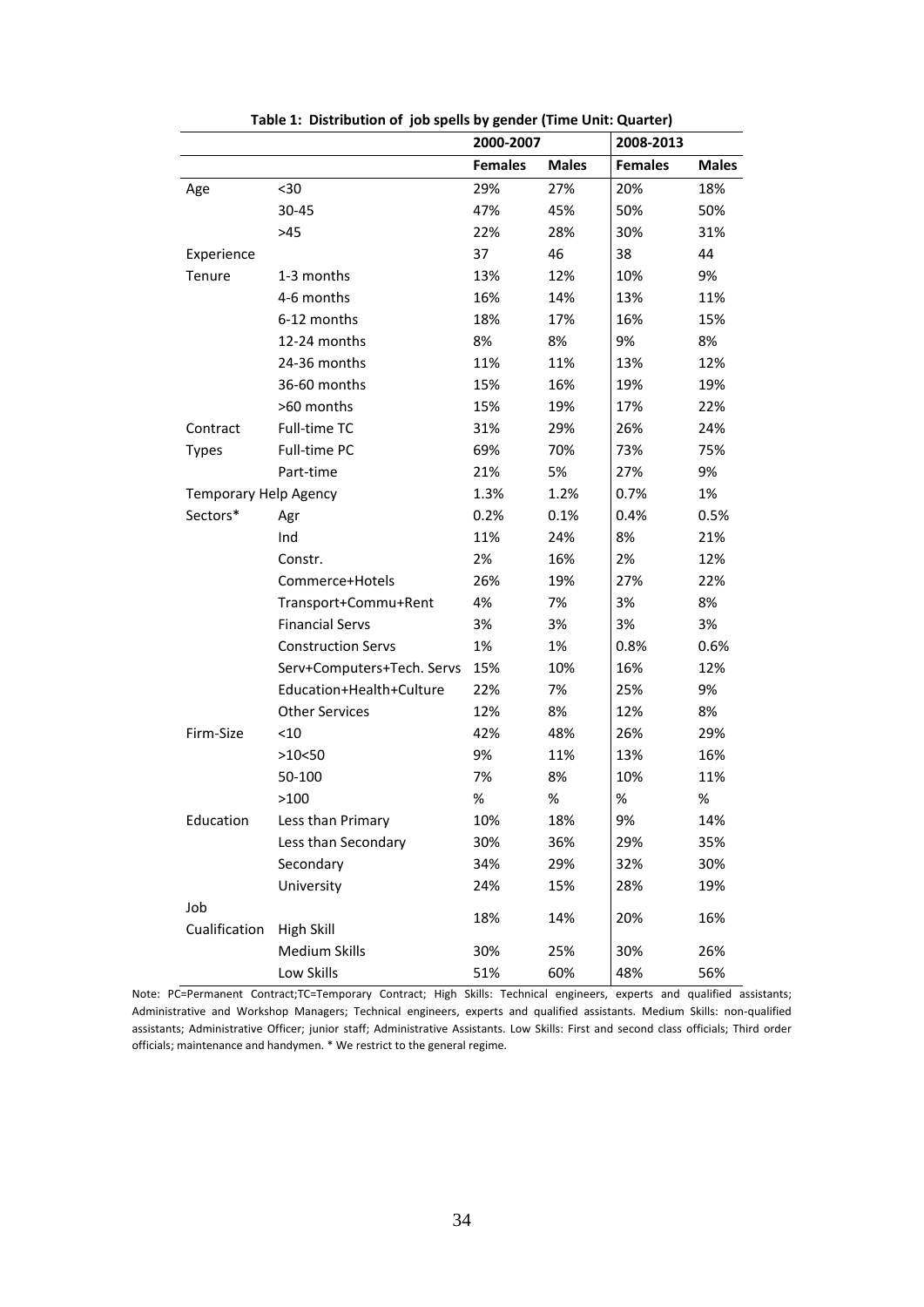|                    |                                       | 2000-2007            |                |                | 2008-2013            |      |                |
|--------------------|---------------------------------------|----------------------|----------------|----------------|----------------------|------|----------------|
|                    |                                       | %                    | of Layoff Rate |                | %<br>of Layoff Rate  |      |                |
|                    |                                       | <b>Females Males</b> |                | <b>Females</b> | <b>Females Males</b> |      | <b>Females</b> |
| Total              |                                       | 45%                  | 5.5%           | 7.4%           | 45%                  | 7.2% | 7.5%           |
| Age                | $30$                                  | 46%                  | 10%            | 12%            | 50%                  | 14%  | 14%            |
|                    | 30-45                                 | 46%                  | 4.2%           | 6.0%           | 49%                  | 6.5% | 6.7%           |
|                    | $>45$                                 | 38%                  | 2.8%           | 4.3%           | 47%                  | 4.1% | 4.5%           |
| Contract           | ТC                                    | 43%                  | 16%            | 21%            | 50%                  | 22%  | 22%            |
| <b>Types</b>       | PC                                    | 44%                  | 0.9%           | 1.3%           | 48%                  | 2.0% | 1.9%           |
| Part-time          |                                       | 75%                  | 12%            | 10%            | 75%                  | 13%  | 10%            |
| <b>Public Firm</b> |                                       | 49%                  | 10%            | 10%            | 49%                  | 19%  | 14%            |
| Sectors            | Agr                                   | 28%                  | 7.8%           | 10.1%          | 27%                  | 15%  | 14%            |
|                    | Ind                                   | 26%                  | 3.7%           | 7.7%           | 27%                  | 4.5% | 6.6%           |
|                    | Construction                          | 10%                  | 9.5%           | 5.9%           | 13%                  | 15%  | 7.8%           |
|                    | Commerce+ Hotels                      | 51%                  | 5.6%           | 9.4%           | 54%                  | 7.4% | 9.6%           |
|                    | Transport+ Communications             | 29%                  | 3.7%           | 6.1%           | 31%                  | 5.5% | 6.5%           |
|                    | <b>Financial Servs</b>                | 43%                  | 0.8%           | 1.7%           | 51%                  | 1.3% | 1.7%           |
|                    | <b>Construction Servs</b>             | 55%                  | 9.3%           | 9.7%           | 56%                  | 7.8% | 6.5%           |
|                    | Rent Serv.+ Computers+ Tech.<br>Servs | 55%                  | 7.4%           | 8.7%           | 54%                  | 7.6% | 8.0%           |
|                    | Education+Healt+Culture               | 70%                  | 6.6%           | 5.9%           | 72%                  | 6.2% | 6.3%           |
|                    | <b>Other Services</b>                 | 53%                  | 5.9%           | 5.8%           | 57%                  | 4.9% | 6.5%           |
| Firm-Size          | < 10                                  | 41%                  | 8.8%           | 8.6%           | 46%                  | 11%  | 9.8%           |
|                    | >10<50                                | 39%                  | 6.2%           | 7.2%           | 44%                  | 6.8% | 7.4%           |
|                    | 50-100                                | 41%                  | 5.8%           | 7.4%           | 45%                  | 5.9% | 7.2%           |
|                    | >100                                  | 49%                  | 4.6%           | 6.2%           | 53%                  | 4.6% | 6.2%           |
| Education          | Less than Primary                     | 30%                  | 7.4%           | 9.9%           | 37%                  | 11%  | 11%            |
|                    | Less than Secondary                   | 39%                  | 6.2%           | 8.9%           | 44%                  | 8.7% | 9.2%           |
|                    | Secondary                             | 48%                  | 4.2%           | 6.1%           | 50%                  | 5.2% | 6.3%           |
|                    | University                            | 56%                  | 4.1%           | 6.3%           | 59%                  | 3.9% | 5.6%           |
| Job                |                                       |                      |                |                |                      |      |                |
| Cualification      | <b>High Skill</b>                     | 50%                  | 1.8%           | 3.8%           | 54%                  | 2.5% | 4.3%           |
|                    | <b>Medium Skills</b>                  | 48%                  | 2.5%           | 4.2%           | 52%                  | 3.9% | 4.9%           |
|                    | Low Skills                            | 40%                  | 7.7%           | 10.6%          | 44%                  | 10%  | 10%            |

| Table 2: Quarterly Layoff Rates by sample characteristics - |
|-------------------------------------------------------------|
| <b>Females versus Males and Expansion versus Recession</b>  |

Note: PC=Permanent Contract;TC=Temporary Contract

High Skills: Technical engineers, experts and qualified assistants; Administrative and Workshop Managers; Technical engineers, experts and qualified assistants. Medium Skills: non‐qualified assistants; Administrative Officer; junior staff; Administrative Assistants. Low Skills: First and second class officials; Third order officials; maintenance and handymen.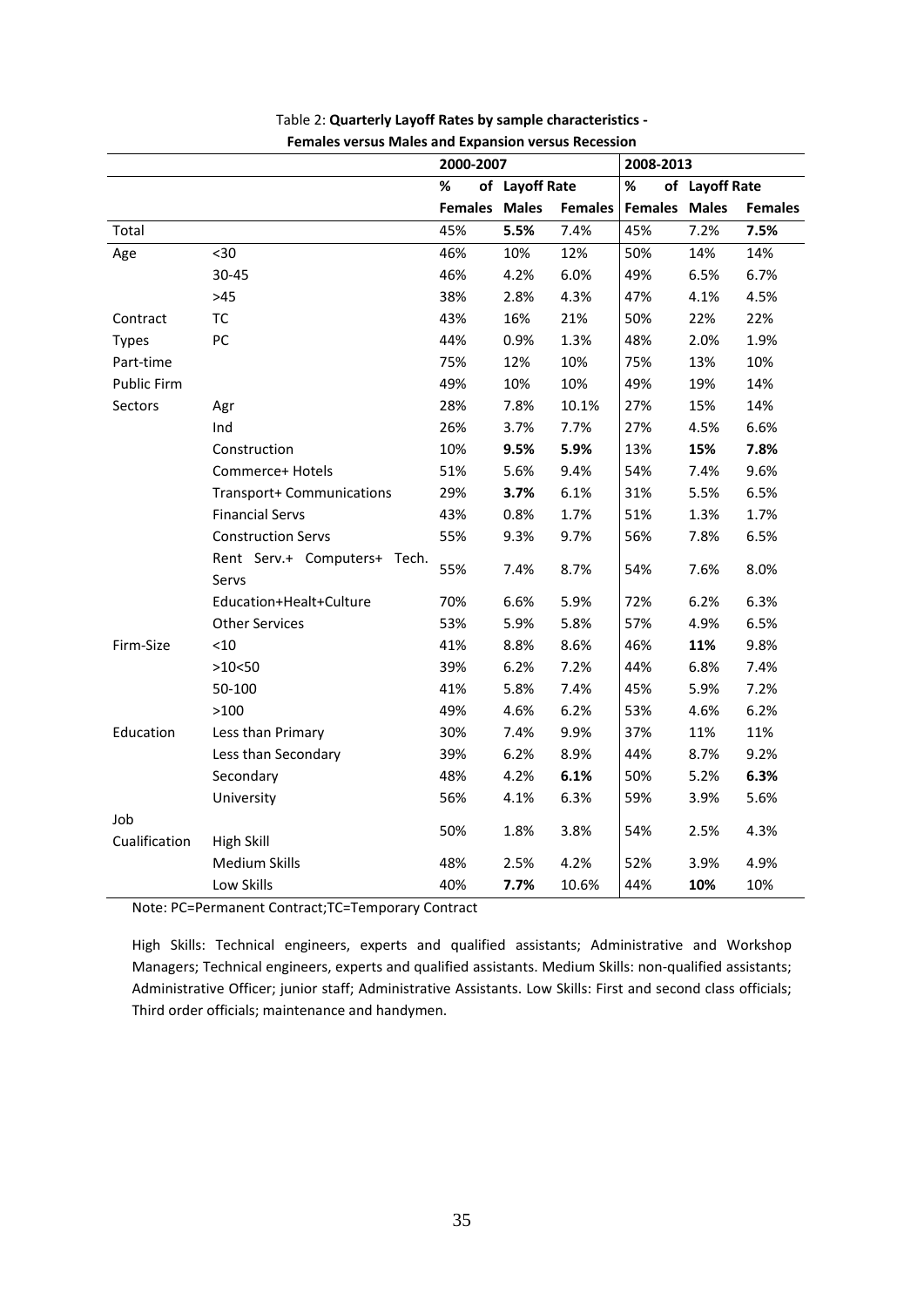|                          | Women        |              | Men          |              | DD (Women-Men) |              |
|--------------------------|--------------|--------------|--------------|--------------|----------------|--------------|
| <b>Unconditional</b>     | 0.00045      |              | 0.0149       |              | $-0.0158$      |              |
| <b>Difference</b>        |              |              |              |              |                |              |
|                          | Absolute     | Relative     | Absolute     | Relative     | Absolute       | Relative     |
|                          | Contribution | Contribution | Contribution | Contribution | Contribution   | Contribution |
| Composition              |              |              |              |              |                |              |
| <b>Effect</b>            |              |              |              |              |                |              |
| <b>Total</b>             | $-0.0214$    | -4697%       | $-0.0184$    | $-111.2%$    | $-0.0030$      | 18.7%        |
| Education                | $-0.0004$    | 1.65%        | $-0.0007$    | 3.66%        | 0.0003         | $-10.7%$     |
| Age                      | 0.0010       | $-4.59%$     | 0.0009       | $-4.77%$     | 0.0001         | $-3.4%$      |
| Experience               | $-0.0015$    | 7.00%        | 0.0008       | $-4.46%$     | $-0.0023$      | 77.2%        |
| Inmigrant                | $-0.0010$    | 4.66%        | $-0.0013$    | 7.10%        | 0.0003         | $-10.3%$     |
| Children                 | $-0.0001$    | 0.38%        | 0.0002       | $-1.24%$     | $-0.0003$      | 10.3%        |
| Recall <sup>28</sup>     | 0.0001       | $-0.63%$     | $-0.0001$    | 0.37%        | 0.0002         | $-6.7%$      |
| <b>Job Cualification</b> | $-0.0008$    | 3.70%        | $-0.0009$    | 4.98%        | 0.0001         | $-4.2%$      |
| Sector                   | $-0.0011$    | 5.13%        | $-0.0018$    | 9.82%        | 0.0007         | $-23.6%$     |
| Public Firm              | $-0.0021$    | 9.66%        | $-0.0011$    | 6.14%        | $-0.0009$      | 31.2%        |
| <b>Contract Types</b>    | $-0.0044$    | 20.52%       | $-0.0066$    | 36.05%       | 0.0022         | $-74.6%$     |
| Firm Size                | $-0.0035$    | 16.12%       | $-0.0050$    | 27.20%       | 0.0016         | $-51.8%$     |
| GDP<br>Growth            |              |              |              |              |                |              |
| (quarterly)              | $-0.0009$    | 4.40%        | 0.0037       | $-20.31%$    | $-0.0047$      | 155.8%       |
| Tenure                   | $-0.0069$    | 32.00%       | $-0.0065$    | 35.46%       | $-0.0003$      | 10.8%        |
| Differences in           |              |              |              |              |                |              |
| <b>Coefficients</b>      |              |              |              |              |                |              |
| Total                    | 0.0218       | 4797%        | 0.0349       | 211.2%       | $-0.0131$      | 81.3%        |
| Education                | $-0.0007$    | $-3.31%$     | 0.0013       | 3.6%         | $-0.0020$      | 15.6%        |
| Age                      | $-0.0002$    | $-0.88%$     | $-0.0001$    | 0.2%         | $-0.0001$      | 1.0%         |
| Experience               | 0.0002       | 0.83%        | $-0.0045$    | $-8.1%$      | 0.0047         | $-36.0%$     |
| Inmigrant                | 0.0001       | 0.28%        | 0.0001       | 1.0%         | 0.0000         | $-0.1%$      |
| Children                 | $-0.0017$    | $-7.56%$     | 0.0007       | 1.5%         | $-0.0024$      | 18.3%        |
| Recall                   | $-0.0018$    | $-8.28%$     | 0.0005       | 1.2%         | $-0.0023$      | 17.4%        |
| Job Cualification        | $-0.0005$    | $-2.35%$     | 0.0009       | 3.4%         | $-0.0014$      | 11.0%        |
| Sector                   | $-0.0049$    | $-22.43%$    | 0.0042       | 14.7%        | $-0.0091$      | 69.8%        |
| Public Firm              | 0.0063       | 28.57%       | 0.0068       | 18.7%        | $-0.0005$      | 3.8%         |
| <b>Contract Types</b>    | 0.0002       | 1.14%        | 0.0006       | 8.3%         | $-0.0003$      | 2.5%         |
| Firm Size                | 0.0015       | 7.05%        | 0.0043       | 11.8%        | $-0.0027$      | 20.9%        |
| <b>GDP Growth</b>        |              |              |              |              |                |              |
| (quarterly)              | 0.0094       | 43.01%       | 0.0059       | 30.9%        | 0.0035         | $-26.5%$     |
| Tenure                   | 0.0008       | 3.60%        | $-0.0006$    | $-1.9%$      | 0.0014         | $-10.8%$     |
| Constant                 | 0.0132       | 60.34%       | 0.0149       | 14.5%        | $-0.0017$      | 13.2%        |

#### **Table 3: Decomposition of the Estimation of the Layoff probability by gender – LPM (Recession versus Expansion: 2000‐2013)**

<u>.</u>

 $^{28}$  This covariate is a dummy variable that takes value one when the worker had been recalled and zero otherwise. This variable is relevant for a gender analysis since women tend to had more temporary layoffs than men.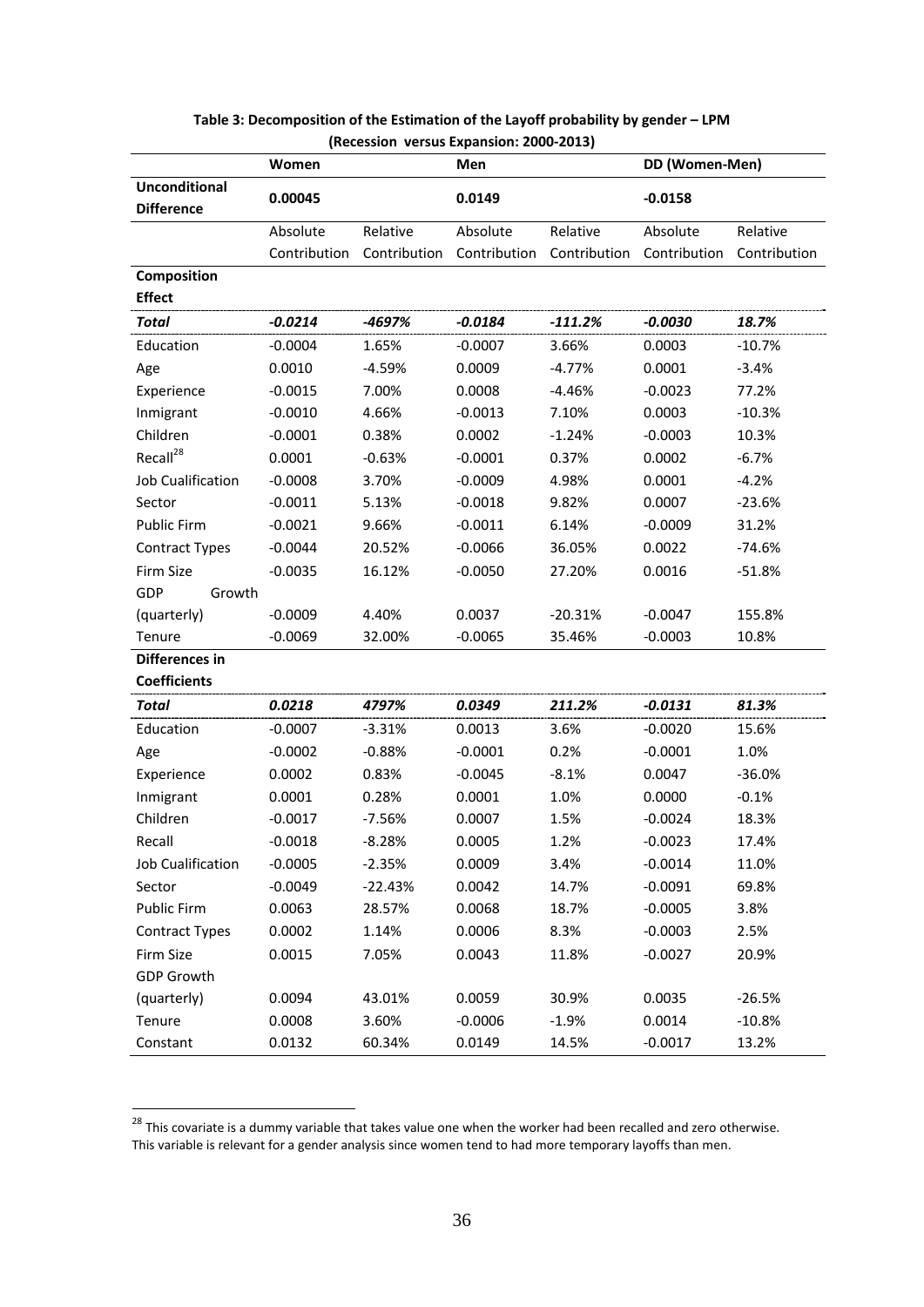|                                 | Separately by Gender and by Period (recession/expansion) |              |                |              |                |  |
|---------------------------------|----------------------------------------------------------|--------------|----------------|--------------|----------------|--|
|                                 |                                                          | 2000-2007    |                | 2008-2013    |                |  |
|                                 |                                                          | <b>Males</b> | <b>Females</b> | <b>Males</b> | <b>Females</b> |  |
| Total                           |                                                          | 36%          | 31%            | 21%          | 23%            |  |
| Age                             | $30$                                                     | 40%          | 35%            | 25%          | 27%            |  |
|                                 | $30 - 45$                                                | 41%          | 29%            | 23%          | 22%            |  |
|                                 | $>45$                                                    | 20%          | 23%            | 13%          | 17%            |  |
| <b>TC</b>                       |                                                          | 40%          | 33%            | 24%          | 26%            |  |
| PC                              |                                                          | 21%          | 21%            | 14%          | 13%            |  |
| Part-time                       |                                                          | 32%          | 30%            | 22%          | 23%            |  |
| <b>Temporary Help</b><br>Agency |                                                          | 50%          | 46%            | 35%          | 34%            |  |
| Public Firm                     |                                                          | 34%          | 30%            | 21%          | 22%            |  |
| Sectors                         | Agr                                                      | 35%          | 28%            | 25%          | 23%            |  |
|                                 | Ind                                                      | 33%          | 29%            | 18%          | 18%            |  |
|                                 | Constr.                                                  | 44%          | 24%            | 21%          | 13%            |  |
|                                 | Commerce+ Hotels                                         | 34%          | 30%            | 22%          | 22%            |  |
|                                 | Transport+ Communications                                | 33%          | 33%            | 22%          | 24%            |  |
|                                 | <b>Financial Servs</b>                                   | 19%          | 28%            | 13%          | 18%            |  |
|                                 | <b>Construction Servs</b>                                | 30%          | 25%            | 10%          | 10%            |  |
|                                 | Rent Serv.+ Computers+ Tech.<br>Servs                    | 39%          | 33%            | 23%          | 22%            |  |
|                                 | Education+Health+ Culture                                | 36%          | 37%            | 28%          | 31%            |  |
|                                 | Public. Admon.+Other Services                            | 28%          | 27%            | 18%          | 21%            |  |
| Firm-Size                       | $<$ 10                                                   | 37%          | 29%            | 20%          | 19%            |  |
|                                 | >10<50                                                   | 36%          | 30%            | 21%          | 22%            |  |
|                                 | 50-100                                                   | 36%          | 31%            | 22%          | 24%            |  |
|                                 | >100                                                     | 34%          | 36%            | 22%          | 28%            |  |
| Education                       | Less than Primary                                        | 35%          | 26%            | 23%          | 19%            |  |
|                                 | Less than Secondary                                      | 41%          | 30%            | 18%          | 22%            |  |
|                                 | Secondary                                                | 35%          | 32%            | 23%          | 23%            |  |
|                                 | University                                               | 30%          | 34%            | 22%          | 27%            |  |
| <b>Job Cualification</b>        | <b>High Skill</b>                                        | 28%          | 38%            | 20%          | 28%            |  |
|                                 | <b>Medium Skills</b>                                     | 29%          | 30%            | 20%          | 22%            |  |
|                                 | Low Skill                                                | 38%          | 30%            | 22%          | 22%            |  |

#### **Table 4: Unemployment Exit Rates –**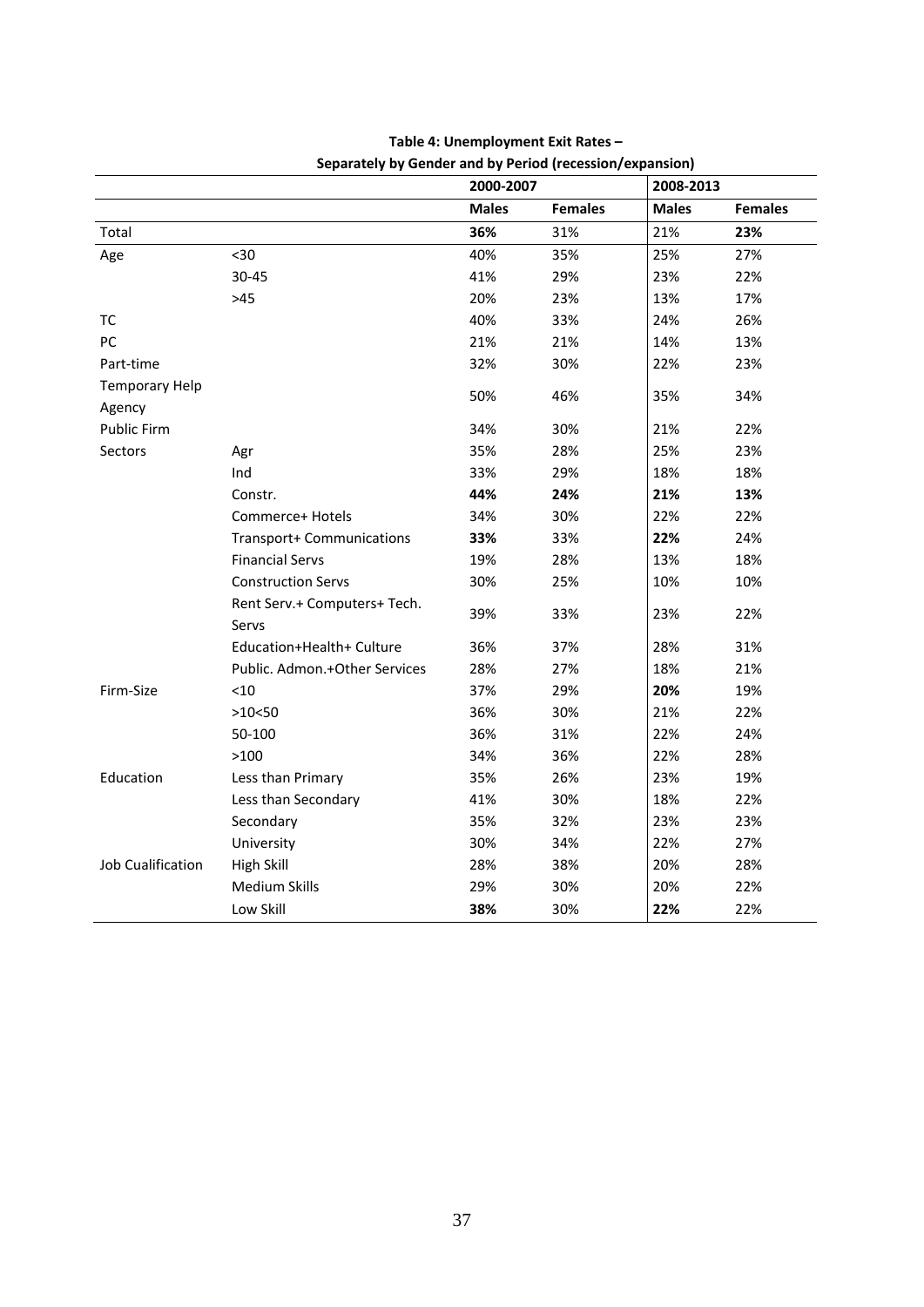|                                           | Women        | Men          |              | DD (Women-Men) |              |              |
|-------------------------------------------|--------------|--------------|--------------|----------------|--------------|--------------|
| <b>Unconditional</b><br><b>Difference</b> | $-0.0813$    |              | $-0.1499$    |                | 0.0686       |              |
|                                           | Absolute     | Relative     | Absolute     | Relative       | Absolute     | Relative     |
|                                           | Contribution | Contribution | Contribution | Contribution   | Contribution | Contribution |
| Composition                               |              |              |              |                |              |              |
| <b>Effect</b>                             |              |              |              |                |              |              |
| <b>Total</b>                              | $-0.0465$    | 57.2%        | $-0.0799$    | 53.3%          | 0.0334       | 48.7%        |
| Education                                 | $-0.0004$    | 0.8%         | $-0.0009$    | 1.1%           | 0.0005       | 1.5%         |
| Age                                       | $-0.0036$    | 7.7%         | $-0.0013$    | 1.6%           | $-0.0023$    | $-6.8%$      |
| Experience                                | 0.0008       | $-1.6%$      | 0.0016       | $-1.9%$        | $-0.0008$    | $-2.3%$      |
| Immigrant                                 | $-0.0027$    | 5.9%         | $-0.0029$    | 3.7%           | 0.0002       | 0.7%         |
| Recalls                                   | $-0.0002$    | 0.3%         | 0.0005       | $-0.6%$        | $-0.0006$    | $-1.8%$      |
| <b>Job Qualification</b>                  | 0.0006       | $-1.4%$      | 0.0018       | $-2.2%$        | $-0.0011$    | $-3.4%$      |
| Sector                                    | 0.0010       | $-2.1%$      | 0.0006       | $-0.7%$        | 0.0004       | 1.2%         |
| Public Firm                               | $-0.0012$    | 2.5%         | $-0.0019$    | 2.4%           | 0.0008       | 2.2%         |
| <b>Contract Types</b>                     | $-0.0068$    | 14.5%        | $-0.0072$    | 9.1%           | 0.0004       | 1.4%         |
| Firm Size                                 | 0.0018       | $-3.9%$      | $-0.0007$    | 0.9%           | 0.0025       | 7.6%         |
| GDP<br>Growth                             |              |              |              |                |              |              |
| (quarterly)                               | $-0.0110$    | 23.6%        | $-0.0319$    | 40.0%          | 0.0210       | 62.9%        |
| <b>UB Benefits</b>                        | $-0.0095$    | 20.4%        | $-0.0102$    | 12.8%          | 0.0007       | 2.1%         |
| Unemp. Length                             | $-0.0155$    | 33.3%        | $-0.0271$    | 33.9%          | 0.0116       | 34.8%        |
| Differences in                            |              |              |              |                |              |              |
| <b>Coefficients</b>                       |              |              |              |                |              |              |
| <b>Total</b>                              | $-0.0348$    | 42.8%        | $-0.0700$    | 46.7%          | 0.0352       | 51.3%        |
| Education                                 | $-0.0016$    | 4.6%         | $-0.0095$    | 13.6%          | 0.0079       | 22.5%        |
| Age                                       | $-0.0009$    | 2.6%         | $-0.0039$    | 5.6%           | 0.0030       | 8.6%         |
| Experience                                | 0.0033       | $-9.5%$      | 0.0008       | $-1.2%$        | 0.0025       | 7.1%         |
| Immigrant                                 | $-0.0032$    | 9.2%         | $-0.0079$    | 11.4%          | 0.0048       | 13.5%        |
| Recalls                                   | $-0.0027$    | 7.8%         | 0.0010       | $-1.5%$        | $-0.0037$    | $-10.6%$     |
| Job Qualification                         | 0.0076       | $-22.0%$     | 0.0047       | $-6.7%$        | 0.0029       | 8.4%         |
| Sector                                    | 0.0022       | $-6.2%$      | $-0.0089$    | 12.7%          | 0.0111       | 31.5%        |
| Public Firm                               | $-0.0060$    | 17.2%        | $-0.0047$    | 6.7%           | $-0.0013$    | $-3.7%$      |
| <b>Contract Types</b>                     | $-0.0015$    | 4.3%         | 0.0001       | $-0.1%$        | $-0.0016$    | $-4.6%$      |
| Firm Size                                 | 0.0001       | $-0.4%$      | $-0.0001$    | 0.1%           | 0.0003       | 0.7%         |
| <b>GDP Growth</b>                         |              |              |              |                |              |              |
| (quarterly)                               | 0.0077       | $-22.1%$     | 0.0153       | $-21.9%$       | $-0.0076$    | $-21.7%$     |
| <b>UB Benefits</b>                        | 0.0114       | $-32.6%$     | 0.0102       | $-14.6%$       | 0.0011       | 3.2%         |
| Unemp. Length                             | $-0.0120$    | 34.4%        | $-0.0304$    | 43.4%          | 0.0184       | 52.3%        |
| Constant                                  | $-0.0392$    | 7.8%         | $-0.0366$    | $-1.5%$        | $-0.0037$    | $-10.6%$     |

### **Table 5: Decomposition of the Estimation of the Job Finding probability by gender – LPM (Recession versus Expansion)**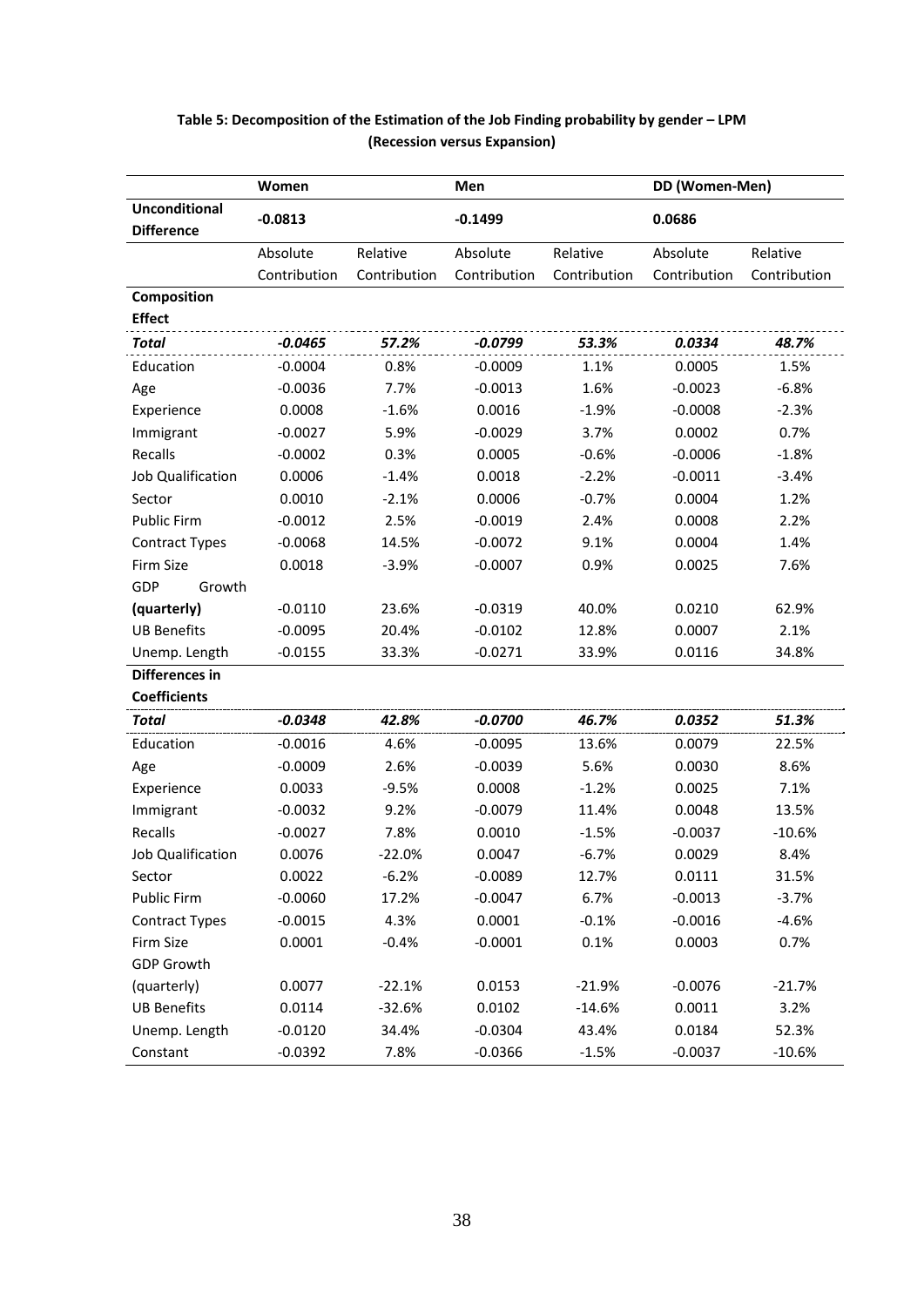#### Annex Tables:

| Table A.1: Estimates of the layoff probability - LPM     |
|----------------------------------------------------------|
| Separately by Gender and by Period (recession/expansion) |

| Separately by Genuer and by Feriod (recession) expansion) | 2000-2007   |             | 2008-2013   |             |
|-----------------------------------------------------------|-------------|-------------|-------------|-------------|
|                                                           |             |             |             |             |
|                                                           | Females     | Males       | Females     | Males       |
| Less than Secondary Education                             | $-0.0038**$ | $-0.0052**$ | $-0.0041**$ | $-0.0062**$ |
| Less than University Education                            | $-0.0110**$ | $-0.0051**$ | $-0.0136**$ | $-0.0127**$ |
| University Education                                      | $-0.0098**$ | $-0.0016**$ | $-0.0182**$ | $-0.0166**$ |
| Age, <30                                                  | $-0.0357**$ | $-0.0319**$ | $-0.0210**$ | $-0.0275**$ |
| Age, 30-45                                                | $-0.0248**$ | $-0.0228**$ | $-0.0149**$ | $-0.0174**$ |
| Experience                                                | $-0.0004**$ | $-0.0002**$ | $-0.0003**$ | $-0.0002**$ |
| Inmigrant                                                 | $-0.0479**$ | $-0.0353**$ | $-0.0430**$ | $-0.0296**$ |
| Children of any age                                       | $0.0066**$  | $0.0017**$  | $0.0040**$  | $0.0029**$  |
| <b>Repeat Firm</b>                                        | $0.0330**$  | $0.0271**$  | $0.0228**$  | $0.0280**$  |
| High Skill: engineering, Judge and so on                  | $-0.0503**$ | $-0.0474**$ | $-0.0494**$ | $-0.0455**$ |
| High Skills: Technical engineers, experts and qualified   |             |             |             |             |
| assistants.                                               | $-0.0409**$ | $-0.0407**$ | $-0.0367**$ | $-0.0357**$ |
| High Skills: Administrative and Workshop Managers         | $-0.0225**$ | $-0.0280**$ | $-0.0191**$ | $-0.0248**$ |
| Medium Skills: non-qualified assistants.                  | $-0.0140**$ | $-0.0252**$ | $-0.0079**$ | $-0.0238**$ |
| Medium Skills: Administrative Officer                     | $-0.0223**$ | $-0.0305**$ | $-0.0219**$ | $-0.0295**$ |
| Medium Skills: junior staff                               | $-0.0106**$ | $-0.0179**$ | $-0.0118**$ | $-0.0176**$ |
| Medium Skills:Administrative Assistants                   | $-0.0205**$ | $-0.0202**$ | $-0.0230**$ | $-0.0268**$ |
| Low Skills: First and second class officials              | $-0.0033**$ | $-0.0243**$ | $-0.0008$   | $-0.0173**$ |
| Low Skills: Third order officials                         | 0.0003      | $-0.0167**$ | $-0.0019*$  | $-0.0140**$ |
| Firm Size:<5 employees                                    | $0.0124**$  | $0.0082**$  | $0.0304**$  | $0.0287**$  |
| Firm Size:5-20 employees                                  | $0.0125**$  | $0.0049**$  | $0.0196**$  | $0.0117**$  |
| Firm Size: 20-50 employees                                | $0.0148**$  | $0.0053**$  | $0.0202**$  | $0.0102**$  |
| <b>Public Firm</b>                                        | $0.0293**$  | $0.0458**$  | $0.0749**$  | $0.0980**$  |
| Tempary help agency                                       | $0.0878**$  | $0.1182**$  | $0.1223**$  | $0.1284**$  |
| Contract Type: Part-time                                  | $0.0028**$  | $0.0218**$  | $0.0054**$  | $0.0133**$  |
| Contract Type: Permanent                                  | $-0.1169**$ | $-0.0952**$ | $-0.0979**$ | $-0.1025**$ |
| Contract Type:Intermittent PC                             | $0.0218**$  | $0.0423**$  | $0.0095**$  | $0.0058*$   |
| Contract Type: Employment Promotion PC                    | $-0.1260**$ | $-0.0943**$ | $-0.0943**$ | $-0.0933**$ |
| GDP growth rate                                           | $-0.0076**$ | $-0.0063**$ | $-0.0053**$ | $-0.0086**$ |
| Tenure:1-3 m.                                             | $0.1518**$  | $0.1208**$  | $0.1525**$  | $0.1472**$  |
| Tenure: 4-6 m.                                            | $0.1302**$  | $0.0951**$  | $0.1336**$  | $0.1112**$  |
| Tenure: 7-12 m.                                           | $0.0774**$  | $0.0542**$  | $0.0732**$  | $0.0512**$  |
| Tenure:13-24 m.                                           | $0.0481**$  | $0.0362**$  | $0.0377**$  | $0.0275**$  |
| Tenure: 25-36 m.                                          | $0.0454**$  | $0.0332**$  | $0.0351**$  | $0.0246**$  |
| Tenure: 36-60 m.                                          | $0.0353**$  | $0.0270**$  | $0.0259**$  | $0.0195**$  |
| Constant                                                  | $0.1408**$  | $0.1256**$  | $0.1232**$  | $0.1323**$  |

Note:Reference Group: Low skill/educated worker aged above 45 working in a big firm in the industry with a temporary contract. 14 sectoral indicators also included although not reported. Statistical Significance: \*\* 95%, \* 90%

.